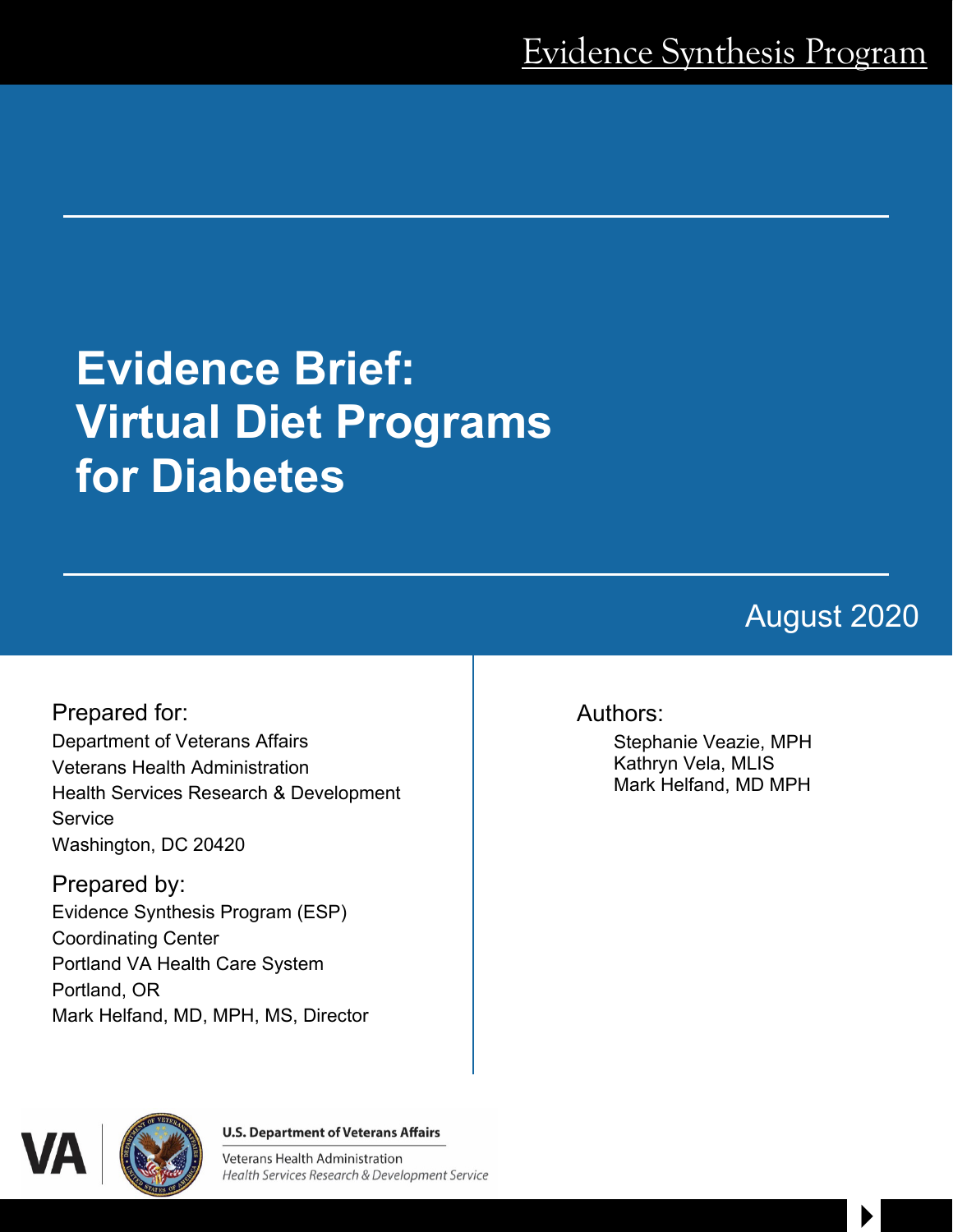# **PREFACE**

The VA Evidence Synthesis Program (ESP) was established in 2007 to provide timely and accurate syntheses of targeted healthcare topics of importance to clinicians, managers, and policymakers as they work to improve the health and healthcare of Veterans. These reports help:

- Develop clinical policies informed by evidence;
- Implement effective services to improve patient outcomes and to support VA clinical practice guidelines and performance measures; and
- Set the direction for future research to address gaps in clinical knowledge.

The program is comprised of three ESP Centers across the US and a Coordinating Center located in Portland, Oregon. Center Directors are VA clinicians and recognized leaders in the field of evidence synthesis with close ties to the AHRQ Evidence-based Practice Center Program and Cochrane Collaboration. The Coordinating Center was created to manage program operations, ensure methodological consistency and quality of products, and interface with stakeholders. To ensure responsiveness to the needs of decision-makers, the program is governed by a Steering Committee comprised of health system leadership and researchers. The program solicits nominations for review topics several times a year via the [program website.](https://www.hsrd.research.va.gov/publications/esp/TopicNomination.cfm)

Comments on this evidence report are welcome and can be sent to Nicole Floyd, Deputy Director, ESP Coordinating Center at [Nicole.Floyd@va.gov.](mailto:Nicole.Floyd@va.gov)

**Recommended citation:** Veazie S, Vela K, Helfand M. Evidence Brief: Virtual Diet Programs for Diabetes. VA ESP Project #09-199; 2020. Posted final reports are located on the ESP [search page.](https://www.hsrd.research.va.gov/publications/esp/reports.cfm)

This report is based on research conducted by the Evidence Synthesis Program (ESP) Coordinating Center located at the Portland VA Health Care System, Portland, OR, funded by the Department of Veterans Affairs, Veterans Health Administration, Health Services Research and Development. The findings and conclusions in this document are those of the authors who are responsible for its contents; the findings and conclusions do not necessarily represent the views of the Department of Veterans Affairs or the United States government. Therefore, no statement in this article should be construed as an official position of the Department of Veterans Affairs. No investigators have any affiliations or financial involvement (*eg*, employment, consultancies, honoraria, stock ownership or options, expert testimony, grants or patents received or pending, or royalties) that conflict with material presented in the report.

К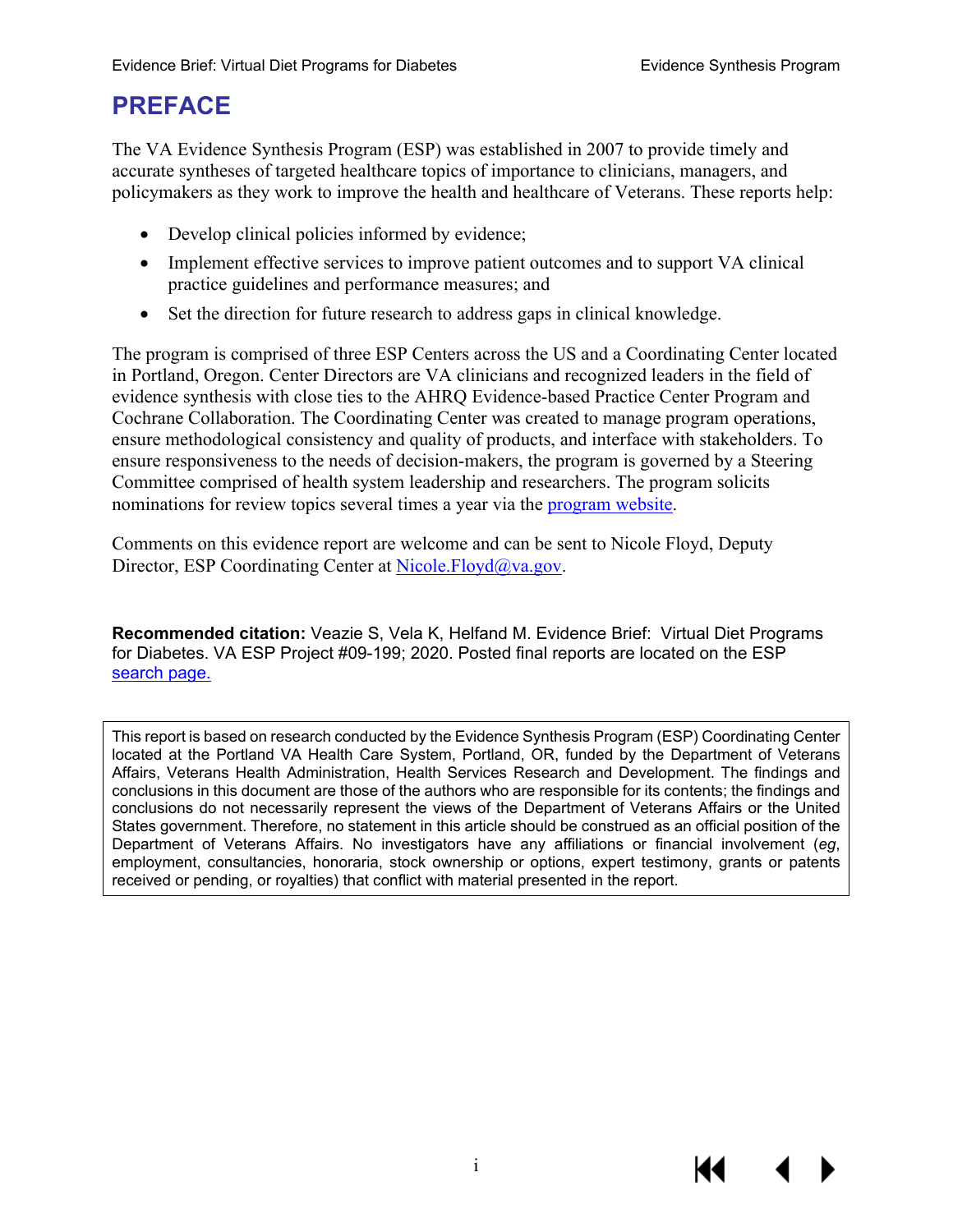$M \rightarrow$ 

# **TABLE OF CONTENTS**

| Part 3: Programs that Promote Healthy Eating Not Based on Named Diet or Guideline 25 |  |
|--------------------------------------------------------------------------------------|--|
|                                                                                      |  |
|                                                                                      |  |
|                                                                                      |  |
|                                                                                      |  |
|                                                                                      |  |
|                                                                                      |  |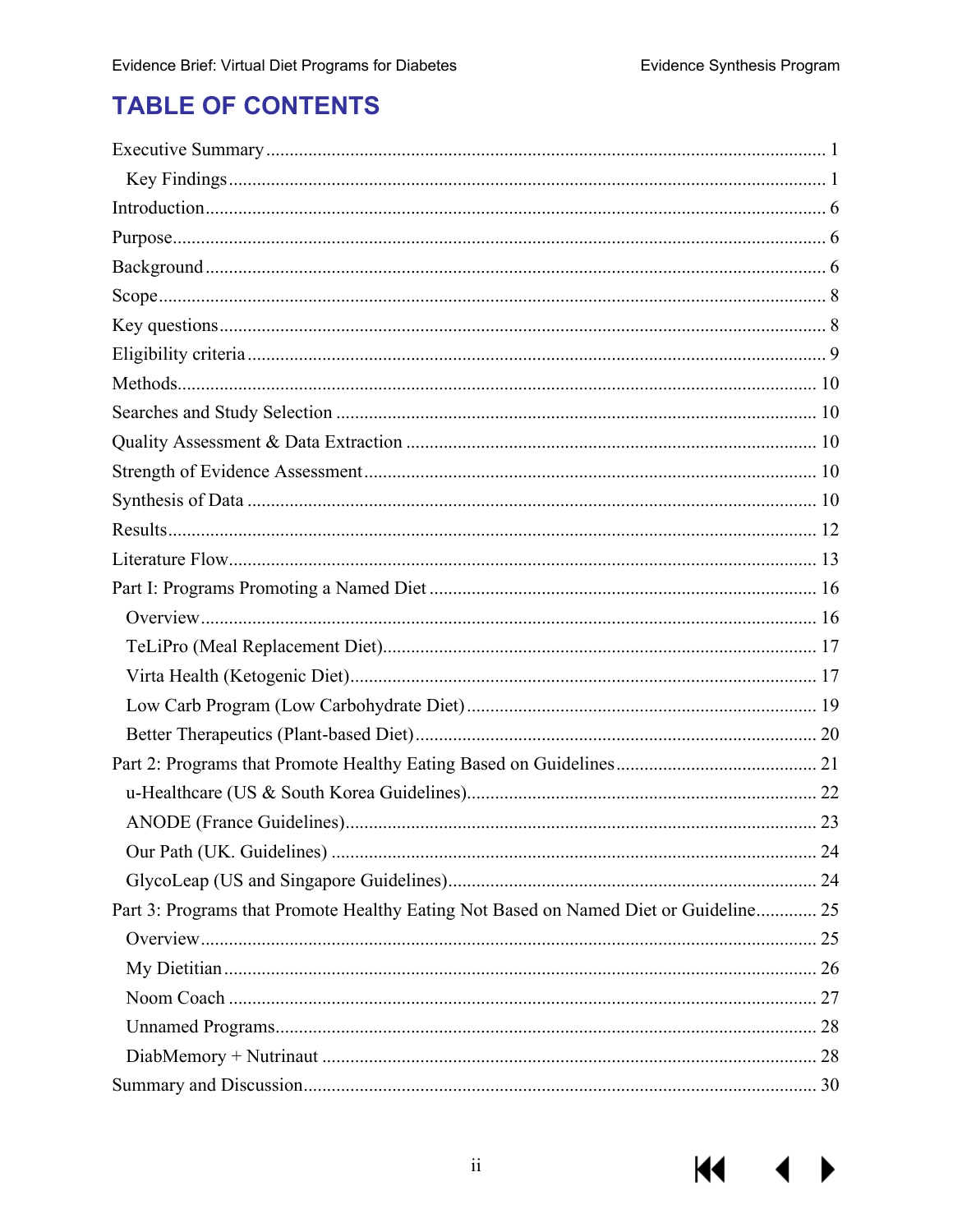$M \rightarrow$ 

# **FIGURES AND TABLES**

| Table 5. Detailed Findings From Studies of Programs That Promote Healthy Eating Based on     |  |
|----------------------------------------------------------------------------------------------|--|
| Table 6. Detailed Findings From Studies of Programs That Promote Healthy Eating not Based on |  |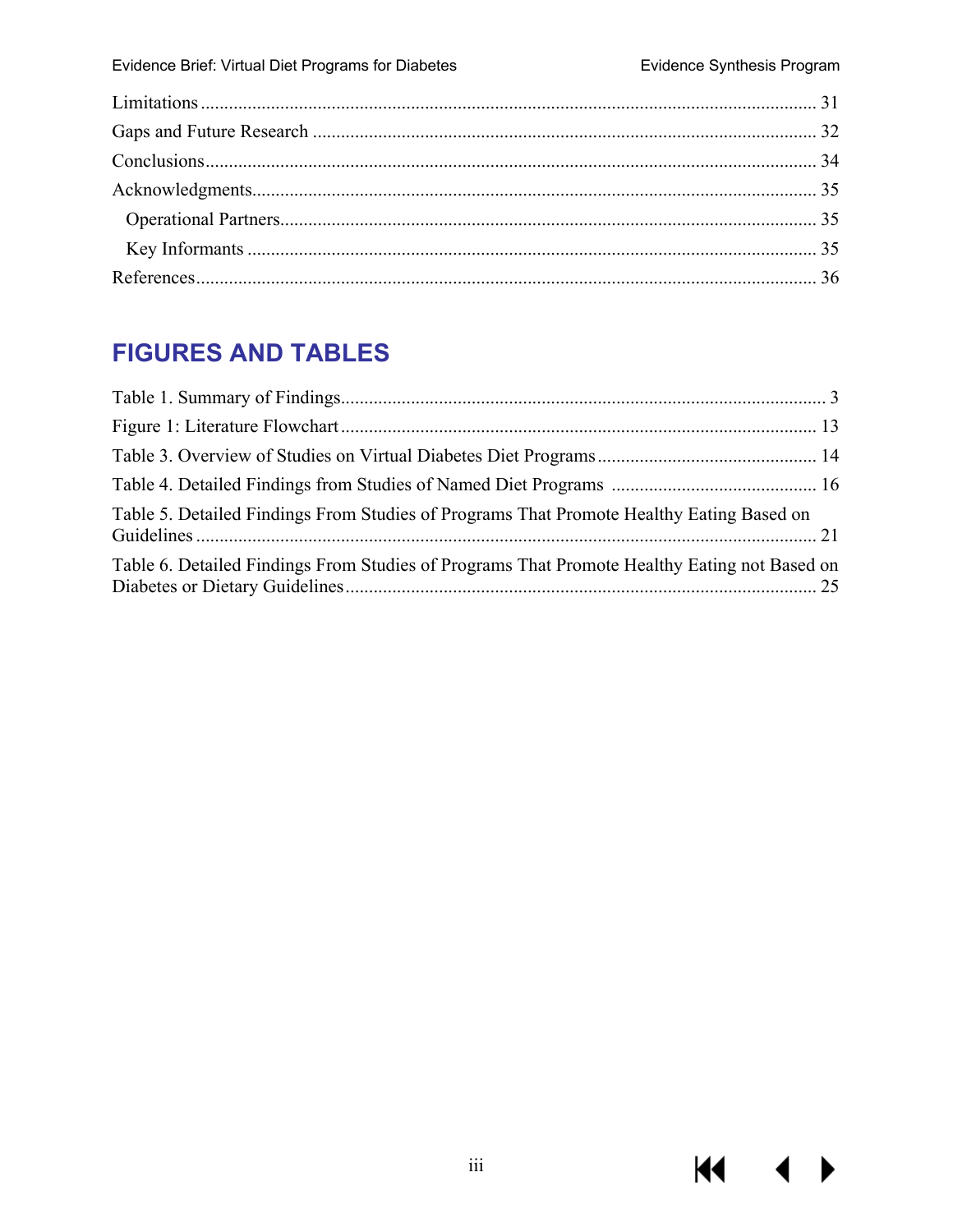# <span id="page-4-0"></span>**EXECUTIVE SUMMARY**

#### **Key Findings**

- 15 studies (9 RCTs, 1 non-randomized controlled trial, 3 single-arm longitudinal studies, and 2 pre-post studies) evaluated 14 virtual diabetes diet programs with a coaching component.
- In a single study that was poorly controlled, selected participants (*ie*, those who were severely obese, interested in an intensive diabetes management program, and willing to adhere to the ketogenic diet) experienced improvements in weight and HbA1c after participating in the Virta Health program for 10 weeks and maintained improvements if they continued to participate in the program for 2 years. Some of these participants also stopped taking medications and reversed their diabetes.
- In 1 RCT, 1 longitudinal study, and 1 before-after study, participants in 3 other programs (TeLiPro, Low Carb Program, and Better Therapeutics) experienced improvements in 2 diabetes-related outcomes (ie, lowering  $HbA1c > .5\%$ , weight loss  $> 5\%$ , and/or diabetes medication cessation) between 3 months to 1 year after program initiation. In 5 RCTs, 1 longitudinal study and 1 before-after study, participants in 6 other programs (u-Healthcare, Our Path, GlycoLeap, Noom Coach, and 2 unnamed programs) experienced improvements in 1 diabetes-related outcome (either lowering HbA1c or weight loss) between 3 and 6 months after program initiation. Those who participated in Noom Coach also had higher rates of diabetes reversal than controls.
- Data on harms were sparse. Only studies of Virta Health, Better Therapeutics, and Noom Coach reported that no severe or serious treatment-related harms occurred.
- As health systems like the VA begin to implement virtual diabetes coaching programs, evaluations should emphasize creation of appropriate control arms; ensuring comparable long-term follow-up data; and attention to possible harms. Since evidence isn't clear which features of programs are most critical, a health system might also wish to compare virtual programs delivering different types of diets.

#### *Background*

The ESP Coordinating Center (ESP CC) is responding to a request for a rapid review on virtual diet programs for diabetes from the VA Health Services Research & Development (HSR&D). Findings from this evidence brief will be used to inform an evaluation of the Virta Health program among Veterans with type 2 diabetes.

#### *Methods*

To identify studies, we searched MEDLINE, CINAHL and Cochrane Central Register of Controlled Trials (CENTRAL). We used prespecified criteria for study selection, data abstraction, and rating internal validity and strength of the evidence. See our PROSPERO protocol for our full methods (Registration # CRD 42020180278).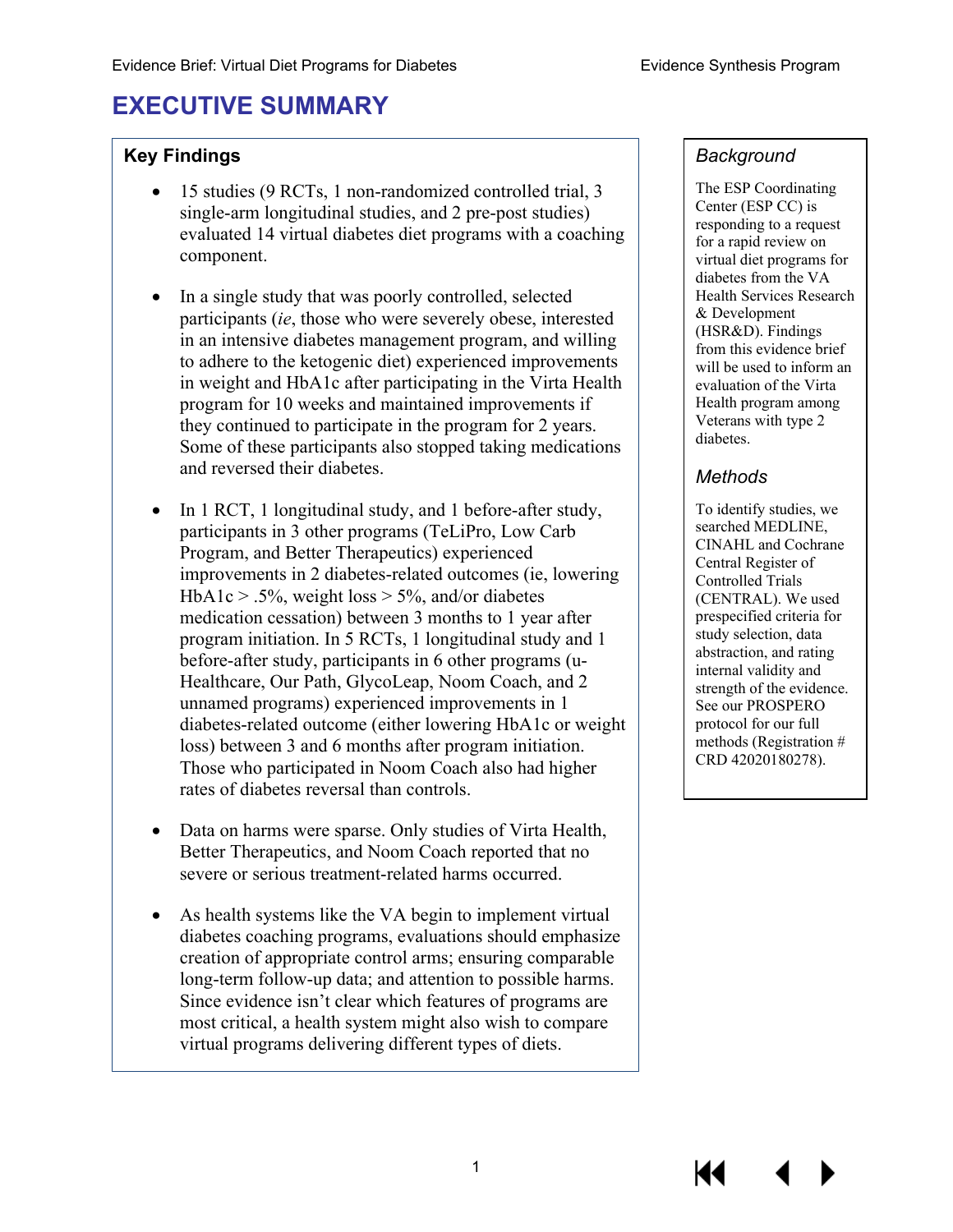In recent years, the ketogenic diet has become an increasingly popular option for people looking to lose weight, including those with type 2 diabetes. The ketogenic diet is a low carbohydrate, high fat diet, where approximately 70% of an individual's calories come from fat, 20% from protein, and 10% or less from carbohydrates. Proponents of the diet point to studies indicating it can help with weight loss, improve cholesterol and blood pressure, reduce the need for medications, and potentially reverse diabetes, while skeptics have pointed out there are no longterm (>1 year) studies on the ketogenic diet, so it is unclear whether these benefits are maintained over time and if there are any long-term risks.

Virta Health is an online platform that delivers a ketogenic diet intervention – as well as education, coaching and physician management of medications – for people with type 2 diabetes. In 2019, Virta Health and the VA initiated a pilot project in which 400 Veterans with type 2 diabetes were given access to the Virta Health program. On its website, Virta claims that 84% of Veteran patients on the Virta treatment for 90 days achieved glycemic outcomes below the diabetes threshold or at least a 1-point drop in HbA1c (a measure of blood sugar). No data from Virta's VA pilot project have been published, so this claim cannot be verified. A separate, singlecenter, open-label, nonrandomized controlled study that provides the only evidence about the Virta program indicates that program participants can lose weight, lower HbA1c, discontinue medications, and reverse diabetes. This study, which is expected to be completed in 2021, has important limitations, and it is unclear how this program compares to other programs that deliver similarly comprehensive, continuous remote care. If properly designed, the VA's ongoing evaluation of the Virta VA pilot could address important gaps in the evidence about Virta. Virta's ongoing evaluation might also close some gaps. Furthermore, the VA is contemplating expanding virtual diet programs and will need to design a prospective evaluation to assess the impact of whatever program is selected.

We conducted a rapid evidence review assessing the last 5 years of research on the Virta Health program and other similar programs, focusing on weight loss, HbA1c, and medication reduction, the outcomes that have been emphasized by Virta and proponents of other virtual programs. We also focused on harms. In addition to the study of Virta, we identified 9 RCTs, 3 single-arm longitudinal studies, and 2 pre-post studies of 13 other virtual diabetes diet programs (Table 1). Studies examined 3 types of programs:

- 1. Programs that promote a named diet (*ie,* one where certain categories of food or macronutrients are limited, such as the ketogenic diet, low carbohydrate diet, or plantbased diet).
- 2. Programs that promote healthy eating based on a diabetes or dietary guideline.
- 3. Programs that promote healthy eating not based on a named diet or guideline.

Overall, although the study of Virta had important limitations, it suggests that for some patients (*ie*, those who are severely obese, interested in an intensive diabetes management program, and willing to adhere to the ketogenic diet), participation in Virta Health is associated with improvements in diabetes outcomes such as weight and HbA1c at 10 weeks. Some participants of the program also stopped taking medications and reversed their diabetes. These outcomes were maintained for up to 2 years in patients who continue to participate in the intervention. Three other virtual diet programs for diabetes (TeLiPro, Low Carb Program, and Better

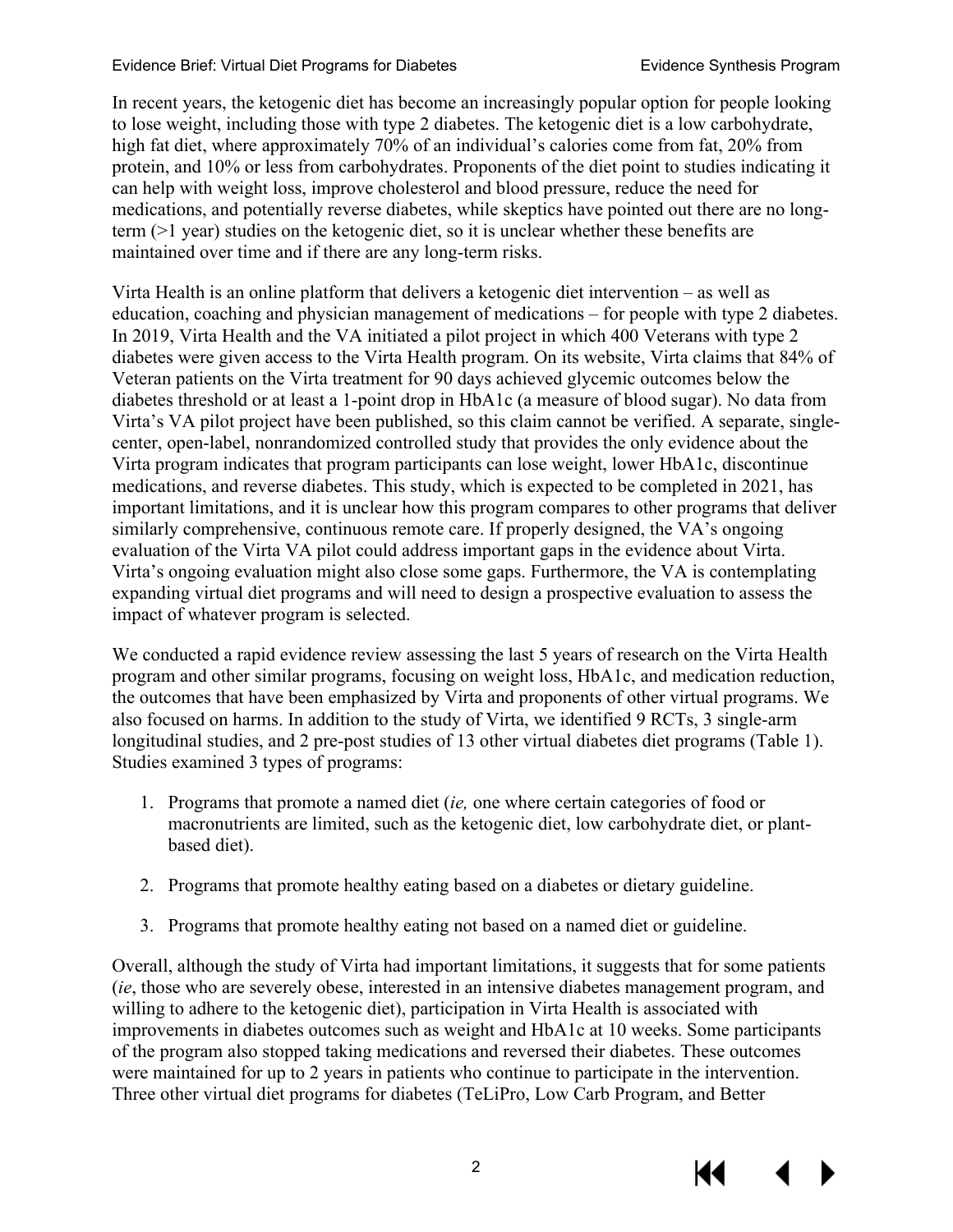Therapeutics), all of which delivered a named diet, were associated with a clinically significant improvement in *2* diabetes outcomes (*ie*, lowering HbA1c >.5%, weight loss > 5%, and/or diabetes medication cessation) between 3 months and 1 year after initiation. Participants in 2 of these programs (TeLiPro and Low Carb Program) maintained improvements for 1 year (in 1 program the intervention ended at 12 weeks, and in the other the intervention continued for a year). Although benefits were more limited, 6 additional virtual diet programs (u-Healthcare, Our Path, GlycoLeap, Noom Coach, and unnamed programs from Wayne 2015 and Sun 2019) were associated with a clinically meaningful improvement in *1* diabetes-related outcome (either lowering HbA1c > .5% or weight loss > 5%) between 3 and 6 months after initiation. In the Noom Coach study, more people reversed diabetes in the intervention group than the control group. Few studies reported on harms, but of those that did (Virta Health, Better Therapeutics, and Noom Coach), none found serious or severe treatment-related harms.

| <b>Intervention</b><br>category<br><b>Supporting</b><br>evidence<br><b>Total N</b>                                                                                            | <b>Virtual diet</b><br>programs                                                          | <b>Changes</b><br>in weight* | <b>Changes</b><br>in HbA1c*         | <b>Changes in</b><br>medication<br>use*                                                                                                   | <b>Harms</b>                                                                                                     | <b>Strength of</b><br>evidence (SOE) &<br><b>limitations</b>                                                                                                                                                                        |
|-------------------------------------------------------------------------------------------------------------------------------------------------------------------------------|------------------------------------------------------------------------------------------|------------------------------|-------------------------------------|-------------------------------------------------------------------------------------------------------------------------------------------|------------------------------------------------------------------------------------------------------------------|-------------------------------------------------------------------------------------------------------------------------------------------------------------------------------------------------------------------------------------|
| <b>Programs</b><br>promoting a<br>named diet<br>4 studies<br>(1 RCT, 1 non-<br>randomized<br>controlled trial,<br>1 single-arm<br>longitudinal, 1<br>pre-post)<br>$N = 1,669$ | • TeLiPro<br>• Virta Health<br>• Low Carb<br>Program<br>$\bullet$ Better<br>Therapeutics | $13 - 12%$<br>(3 studies)    | $1.8\% - 1.4\%$<br>(4 studies)      | 9-40% of<br>those taking<br>diabetes<br>medications<br>at baseline<br>stopped<br>taking them<br>(3 studies).                              | No serious<br>treatment-<br>related harms<br>of Virta Health<br>or Better<br><b>Therapeutics</b><br>(2 studies). | Low SOE<br>• Each program<br>only evaluated in<br>1 study.<br>• 2 studies were<br>uncontrolled<br>• 1 controlled study<br>had unequal<br>groups at<br>baseline and<br>other important<br>limitations<br>including high<br>attrition |
| <b>Programs</b><br>promoting<br>healthy eating<br>based on<br>guidelines<br>5 studies<br>(3 RCTs, 1<br>single-arm<br>longitudinal, 1<br>pre-post)<br>$N = 1,268$              | • u-Healthcare<br>$\bullet$ ANODE<br>• Our Path<br>• GlycoLeap                           | $12.5 - 8%$<br>(4 studies)   | $\downarrow$ .4-1.1%<br>(3 studies) | 12% of ppts<br>in u-<br>Healthcare<br>intervention<br>reduced<br>dosage of<br>oral<br>antidiabetic<br>drugs or<br>insulin<br>$(1$ study). | <b>NR</b>                                                                                                        | Low SOE<br>• Each program<br>only evaluated in<br>1 study (except<br>u-Healthcare)<br>• 2 studies were<br>uncontrolled<br>• High attrition and<br>differential<br>attrition between<br>groups                                       |

#### <span id="page-6-0"></span>**Table 1. Summary of Findings**

К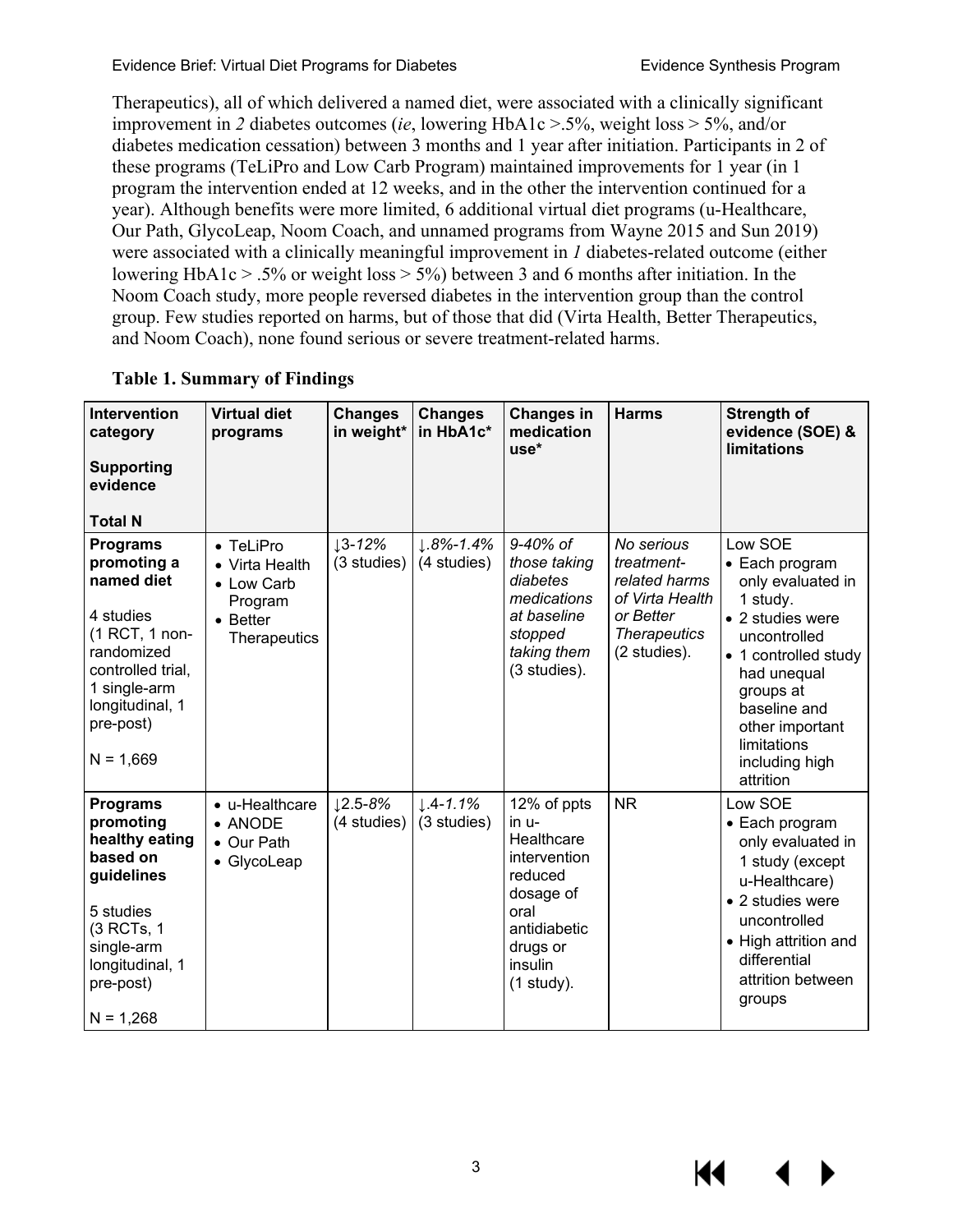| <b>Intervention</b><br>category<br><b>Supporting</b><br>evidence<br><b>Total N</b>                                                                       | Virtual diet<br>programs                                                                          | <b>Changes</b><br>in weight* | Changes<br>in HbA1c*                | <b>Changes in</b><br>medication<br>use*                                               | <b>Harms</b>                                                                                                               | <b>Strength of</b><br>evidence (SOE) &<br><b>limitations</b>                                             |
|----------------------------------------------------------------------------------------------------------------------------------------------------------|---------------------------------------------------------------------------------------------------|------------------------------|-------------------------------------|---------------------------------------------------------------------------------------|----------------------------------------------------------------------------------------------------------------------------|----------------------------------------------------------------------------------------------------------|
| <b>Programs</b><br>promoting<br>healthy eating<br>not based<br>named diet or<br>guidelines<br>6 studies<br>(5 RCTs and 1<br>pre-post study)<br>$N = 462$ | • My Dietitian<br>• Noom Coach<br>• Diab Memory<br>+ Nutrinaut<br>$\bullet$ 3 unnamed<br>programs | ↓1-4%<br>(2 studies)         | $\downarrow$ .4-1.9%<br>(4 studies) | 15% reduced<br>dosage of<br>oral diabetes<br>medication or<br>insulin<br>$(1$ study). | No severe<br>hypoglycemia<br>or<br>hospitalization<br>occurred<br>during Noom<br>Care<br><i>intervention</i> (1<br>study). | Low SOE<br>• Each program<br>only evaluated in<br>1 study<br>• Studies were<br>small<br>• High attrition |

\*Represents changes in outcomes experienced among intervention group participants from baseline to follow-up. ↓=decrease; ↑=increase; NR=Not reported; ppts = participants

*Italics= Meets criteria for a minimum clinically important difference (ie, weight loss*  $\geq$  *5%, HbA1c reduction*  $\geq$  *.5%, stopping any or all diabetes medications, no severe treatment-related harms)* 

There were limitations to our rapid review methods as well as limitations of the primary studies. One limitation is that we did not include studies older than 5 years. An additional limitation is that we had a single reviewer include studies and abstract data with second reviewer checking, which could have resulted in missing eligible studies or data. However, we made attempts to reduce this risk by establishing explicit inclusion criteria for studies and developing and using a piloted data abstraction tool.

In terms of primary study limitations, one-third (5/15) did not include a separate control group, and among those that did use a control group, half (5/10) used a control group that was not similar to the intervention group in terms of intensity. This made it impossible to determine what caused the differences in outcomes (*ie*, the diet, the coaching, the access to virtual tools to track outcomes, the frequent interactions with health care providers or coaches, or a combination of these components).

Our primary recommendations for the VA's retrospective evaluation of the initial group of Veterans enrolled in the Virta Health pilot project is to collect detailed information on participants' baseline characteristics (including BMI, HbA1c, lipid levels, duration of diabetes, and any comorbidities) and measure the same outcomes (weight, HbA1c, and diabetes medication cessation) at the same time points (3 months, 1 year, and 2 years) as the Virta study. We also recommend researchers use intent-to-treat analysis to assess the effectiveness of Virta among all participants who enrolled, and to consider stratifying by engagement in the program to determine the minimum level of engagement needed for a clinically meaningful change in outcomes.

Our primary recommendation for the prospective evaluation of Veterans that may enroll in an expanded virtual diet program in the future is to compare that program to a similarly intensive intervention, either a different commercial program based on a different dietary approach or one

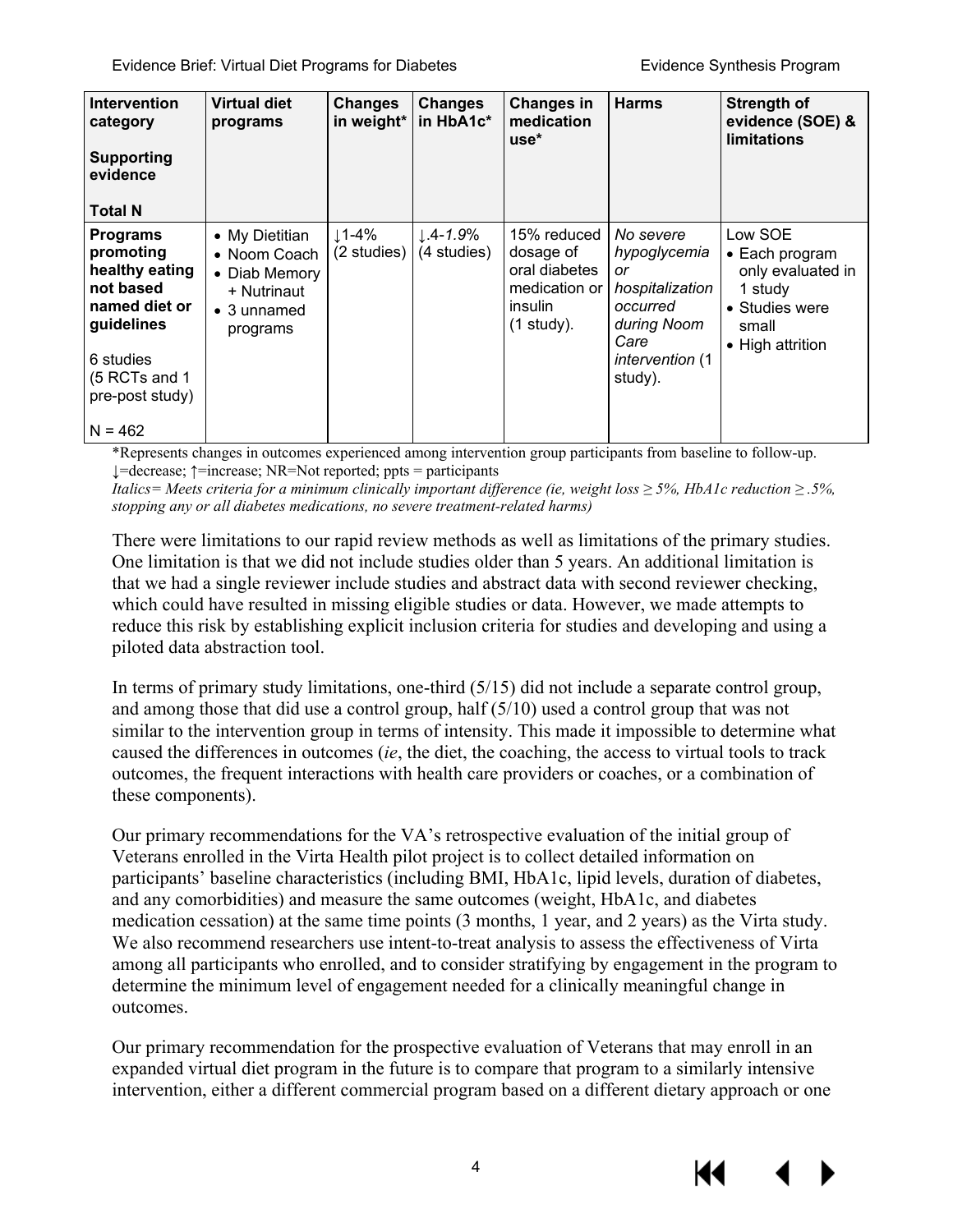delivered by VA staff (such as virtual health coaches). For both parts of the evaluation, we recommend that researchers capture a wide range of information on harms, including exacerbation or development of conditions such as diverticulitis.

By using a suitable comparator, we believe the VA evaluation could help determine whether the benefits of the virtual diet program are dependent primarily on the specific diet or on the remote continuous care intervention and coaching support. As Veterans' preferences for the type of diet they follow are likely to vary, a practical solution to improving diabetes care should include a variety of diet options if the particular diet is not the critical component of the intervention. This comparison could also inform how virtual diabetes programs might be adapted to meet the needs of a variety of Veterans with type 2 diabetes.

К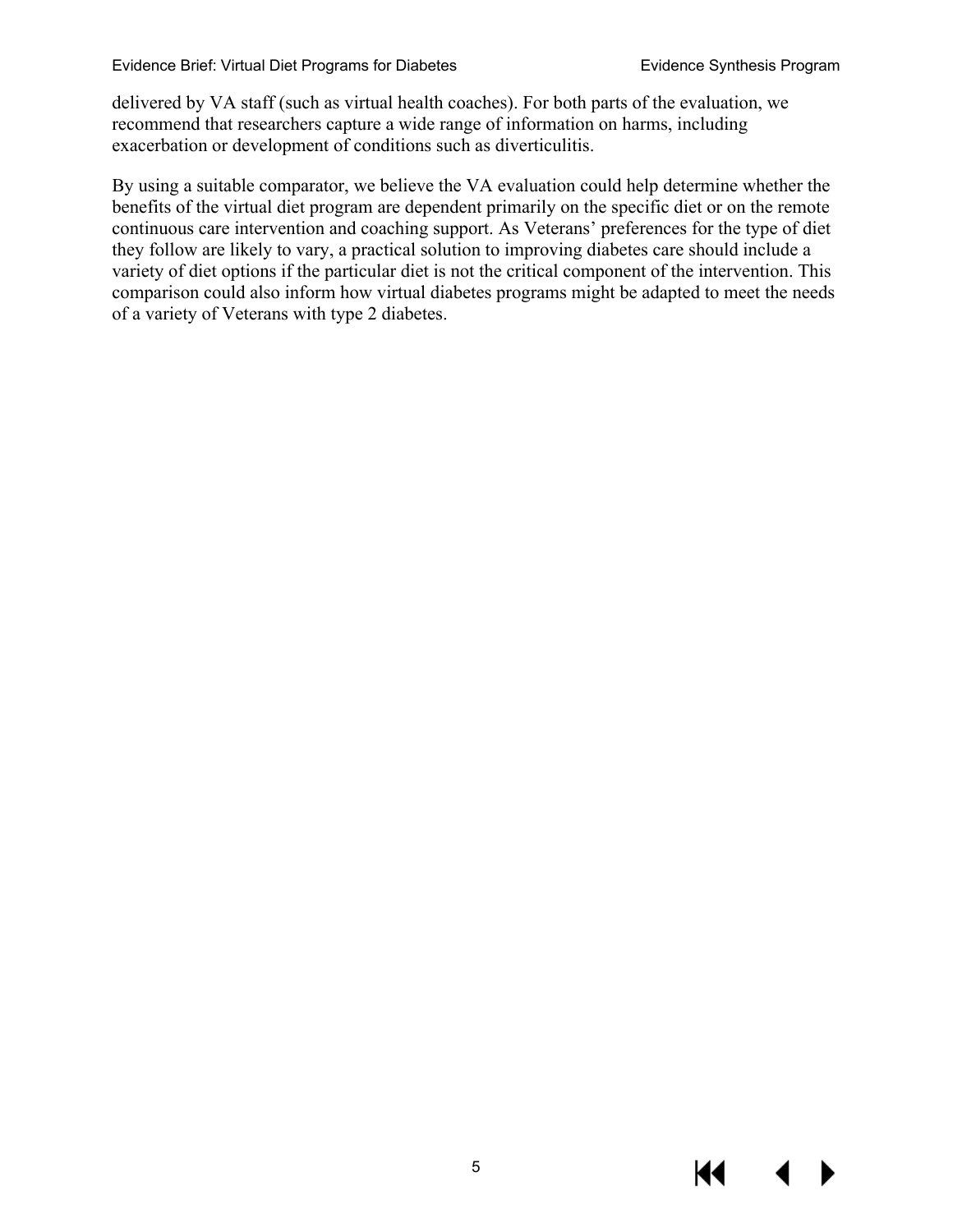# **EVIDENCE BRIEF**

# <span id="page-9-0"></span>**INTRODUCTION**

# <span id="page-9-1"></span>**PURPOSE**

The ESP Coordinating Center (ESP CC) is responding to a request from the Department of Veterans Affairs (VA) Health Services Research & Development (HSR&D) program for an evidence brief on the effectiveness and harms of Virta Health and other virtual diet programs which include a coaching component for type 2 diabetes. The VA is planning to evaluate the effect of Virta Health among Veterans, and findings from this review could help inform power estimations, possible comparators and outcomes, and length of follow-up, among other study features.

### <span id="page-9-2"></span>**BACKGROUND**

One in 4 Veterans has some form of diabetes, which is twice the rate seen in the general US population[.1,](#page-39-1)[2](#page-39-2) Type 2 diabetes, characterized by insulin resistance that can result in deficiencies in insulin secretion, is the most common form of diabetes and is thought to be primarily caused by excess weight in the body.<sup>[3](#page-39-3)</sup> When untreated, type 2 diabetes can lead to microvascular complications including retinopathy (damage to the eyes that can result in blindness), nephropathy (damage to the kidneys that can result in kidney failure), and neuropathy (damage to the nerves in hands and feet that can result in amputation), as well as macrovascular complications including increased risk of heart disease, stroke, and coronary events such as heart attacks. Treatment of type 2 diabetes includes the self-management of lifestyle factors (*eg,* diet, exercise) to reduce or maintain weight, tracking of biomarkers (*eg,* blood glucose levels) that can indicate diabetes is worsening or uncontrolled, use of medications (*eg,* metformin, insulin) that augment insulin levels, increase sensitivity to insulin, or impart other glucose-lowering effects, and monitoring and treating diabetes-related complications.

While there is widespread consensus that maintaining a healthy diet is a key part of diabetes management, there is no consensus on the ideal diet for diabetes. Guideline groups including the Department of Veterans Affairs/Department of Defense (VA/DOD), American Diabetes Association (ADA), and the Academy of Nutrition and Dietetics (the Academy) all recommend people with diabetes receive medical nutrition therapy (MNT) consisting of a nutrition assessment, diagnosis, intervention (including education and counseling), and monitoring/evaluation. However, they disagree on whether patients receiving MNT should follow a particular diet. The VA/DOD recommends that the Mediterranean diet (high intake of vegetables, fruits, nuts, unrefined grains, and olive oil; moderate intake of fish and poultry; low or moderate intake of wine; and low intake of red meat, processed meat, dairy, and sweets) be offered *first* to patients, then a low carbohydrate (14-45% of total calories) and/or low glycemic index diet be offered *second* if patients don't choose the Mediterranean diet.<sup>3</sup> These recommendations emphasize that the chosen diet be tailored to patient preferences and needs. By contrast, both the Academy and ADA recommendations state that a variety of diets are acceptable for the management of diabetes, with the Academy emphasizing that personal preferences be considered and the ADA suggesting that clinicians focus on the common elements among diets for diabetes including emphasis of non-starchy vegetables, minimizing added sugars and refined grains, and choosing whole foods over highly processed foods.<sup>[4,](#page-39-4)[5](#page-39-5)</sup>

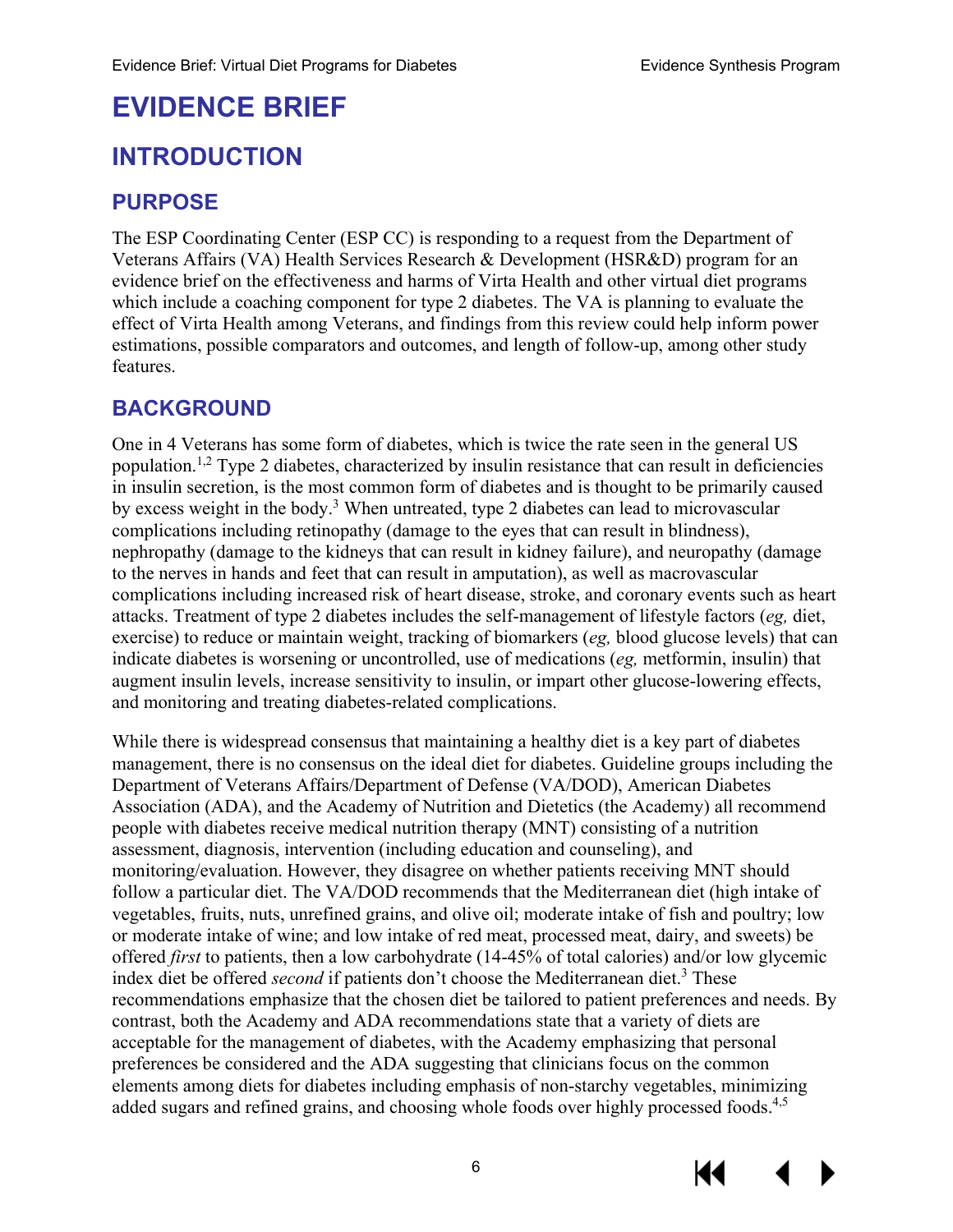In recent years, the ketogenic diet has become an increasingly popular option for people looking to lose weight, including those with type 2 diabetes.<sup>[6](#page-39-6)</sup> The ketogenic diet is a low carbohydrate, high fat diet, where approximately 70% of an individual's calories come from fat, 20% from protein, and 10% or less from carbohydrates[.7](#page-39-7) The ketogenic diet is distinct from other types of low carbohydrate diets (*eg,* Atkins, Paleo, and South Beach) as the majority of calories come from fat, rather than protein. The ketogenic diet dates back to the early 1900s when it was developed and used as a treatment for diabetes prior to the invention of insulin. [8](#page-39-8) Diets similar to ketogenic such as the very low carbohydrate diet are currently recommended by groups such as the National Institute for Health and Care Excellence (NICE) for instances in which patients need to lose weight rapidly, such as prior to joint replacement surgery or fertility treatments.<sup>9</sup> The theory underlying the ketogenic diet is that restricting carbohydrates limits the body's access to glucose (the body's main source of energy) and forces it to burn stored fat (called ketones) instead.[7](#page-39-7) The process of burning ketones is called ketosis, and has been linked to a number of metabolic benefits.<sup>[10](#page-39-10)</sup> Proponents of the ketogenic diet cite studies indicating it can lead to weight loss, improve cholesterol and blood pressure, reduce the need for medications and reverse diabetes.<sup>11,[12](#page-39-12)</sup> There have also been anecdotal accounts that the ketogenic diet is easier to follow than other types of restrictive diets, since high fat foods such as fatty cuts of meat, eggs, and butter are allowed and there are no restrictions on the amount of calories consumed. However, skeptics have pointed out there are no long-term  $(> 1 \text{ year})$  studies of the effect of the ketogenic diet, so it is unclear whether these benefits are maintained over time, and if there are any longterm risks to patients with diabetes such as worsening of cardiovascular disease risk factors including LDL cholesterol, hypoglycemia (drop in blood glucose that can cause patients to pass out) or ketoacidosis (harmful levels of ketones in the blood that can cause diabetic coma or  $death$ ).<sup>13[,14](#page-39-14)</sup>

A 2019 rapid response (review of reviews)<sup>[15](#page-40-0)</sup> by the Canadian Agency for Drugs and Technologies in Health (CADTH) provides the most recent and rigorous assessment of the effectiveness and harms of low carbohydrate diets (including the ketogenic diet) compared to control diets (no or minimal intervention) for diabetes. Due to the mixed findings of included systematic reviews, the report does not provide a definitive answer on the effectiveness and harms of these diets. The report looked at 10 systematic reviews published from January 2016 to October 2019. Because there were no primary studies that compared low carbohydrate diets to control diets, the most direct evidence comes from 3 network meta-analyses (NMA) conducted in 3 reviews. One NMA<sup>16</sup> of 52 RCTs (duration 3-48 months) found that low carbohydrate diets *were not* significantly more effective than control diets at improving LDL cholesterol or HDL cholesterol, but *were* more effective at improving triglycerides (moderate strength of evidence). A second NM[A17](#page-40-2) of 10 trials (duration not reported) found that low carbohydrate diets *were not* significantly more effective than control diets at improving HbA1c, total cholesterol, HDL cholesterol, triglycerides, or BMI (strength of evidence not reported). A third  $NMA^{18}$  of 56 RCTs (duration 3-48 months) found that low carbohydrate diets *were* significantly more effective than control diets at improving HBA1c and fasting glucose (low strength of evidence).

Given the conflicting evidence on the ideal diet for improving outcomes for patients with type 2 diabetes, researchers continue to evaluate the effects of different diets on patient outcomes. In recent years, researchers, clinicians, and patients have become increasingly interested in using virtual tools such as apps, websites, and online patient portals as an alternative or additional modality for supporting diabetes self-management.<sup>[19-21](#page-40-4)</sup> Using virtual tools has the potential to increase patients' access to these interventions (as they can log into a virtual class or otherwise



KK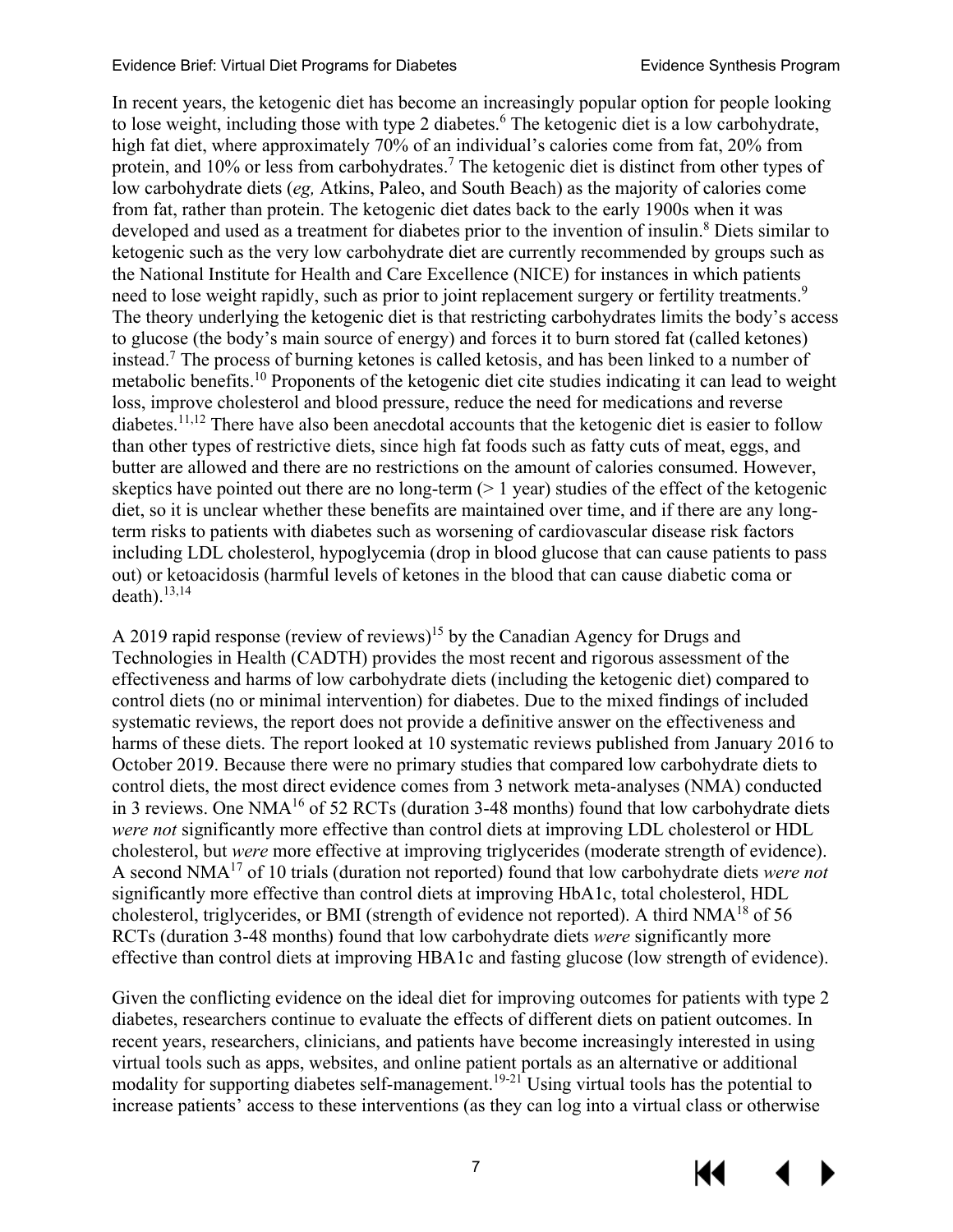access content at home rather than traveling to a clinic), adherence (since these types of interventions can be more easily adapted to patients' schedules, needs, and preferences than inperson interventions), as well as satisfaction with care. Virtual tools can also help patients with the burdensome process of tracking information related to their health, such as diet, physical activity, and biometrics like HbA1c, and provide additional avenues for communication and support, such as through texting with a dietitian or joining a group forum of other patients.

One such virtual program is Virta Health, an online platform that delivers a suite of services related to diabetes management, including nutrition and behavioral counseling focused on the ketogenic diet, as well as education, coaching, and physician management of medications (*ie*, titration of medications based on biomarker tracking). [22](#page-40-5) Virta Health's website states that it is a "proven treatment to reverse type 2 diabetes" and provides links to its peer-reviewed papers. In May 2019, the Department of Veterans Affairs (VA) initiated a pilot project in which 400 Veterans were given access to the Virta Health program with the goal of improving their diabetes-related outcomes. In November 2019, Virta Health stated on its website that of the first 104 patients enrolled in the pilot project, 84% had either a 1-point drop in HbA1c or had a drop below the clinical threshold for diabetes within 90 days, and 53% experienced a reduction in prescriptions for diabetes-specific medications[.23](#page-40-6) No data from Virta's VA pilot project have been published, so this claim cannot be verified. A separate, single-center, open-label, nonrandomized controlled study provides the only evidence about the Virta program and indicates that program participants can lose weight, lower HbA1c, discontinue medications, and reverse diabetes.[11](#page-39-11) This study, which is expected to be completed in 2021, has important limitations, and it is unclear how this program compares to other programs that deliver comprehensive, continuous remote care. If properly designed, the VA's ongoing evaluation of the Virta VA pilot project could address important gaps in the evidence about Virta. Virta's ongoing study might also close some gaps. The VA is also contemplating expanding virtual diet programs and will need to design a prospective evaluation to assess the impact of whatever program is selected.

This rapid evidence review was commissioned by the VA's Health Services Research & Development (HSR&D) program to help inform an evaluation of the Virta Health program among Veterans. The primary goal of this review is to assess the effectiveness and harms of all available virtual diabetes diet programs that include a coaching program on the three outcomes (weight loss, HbA1c, and medication reductions) that have been emphasized by Virta and proponents of other virtual programs. A secondary goal is to identify gaps in knowledge that could be informed by future research.

# <span id="page-11-0"></span>**SCOPE**

This rapid evidence review assesses the effectiveness and harms of virtual diabetes diet programs which include a coaching component among patients with type 2 diabetes.

# <span id="page-11-1"></span>**KEY QUESTIONS**

Key Question 1: Among adults with type 2 diabetes, what is the effectiveness of virtual diabetes diet programs which include a coaching component?

Key Question 2: Among adults with type 2 diabetes, what are the harms of virtual diabetes diet programs which include a coaching component?



8

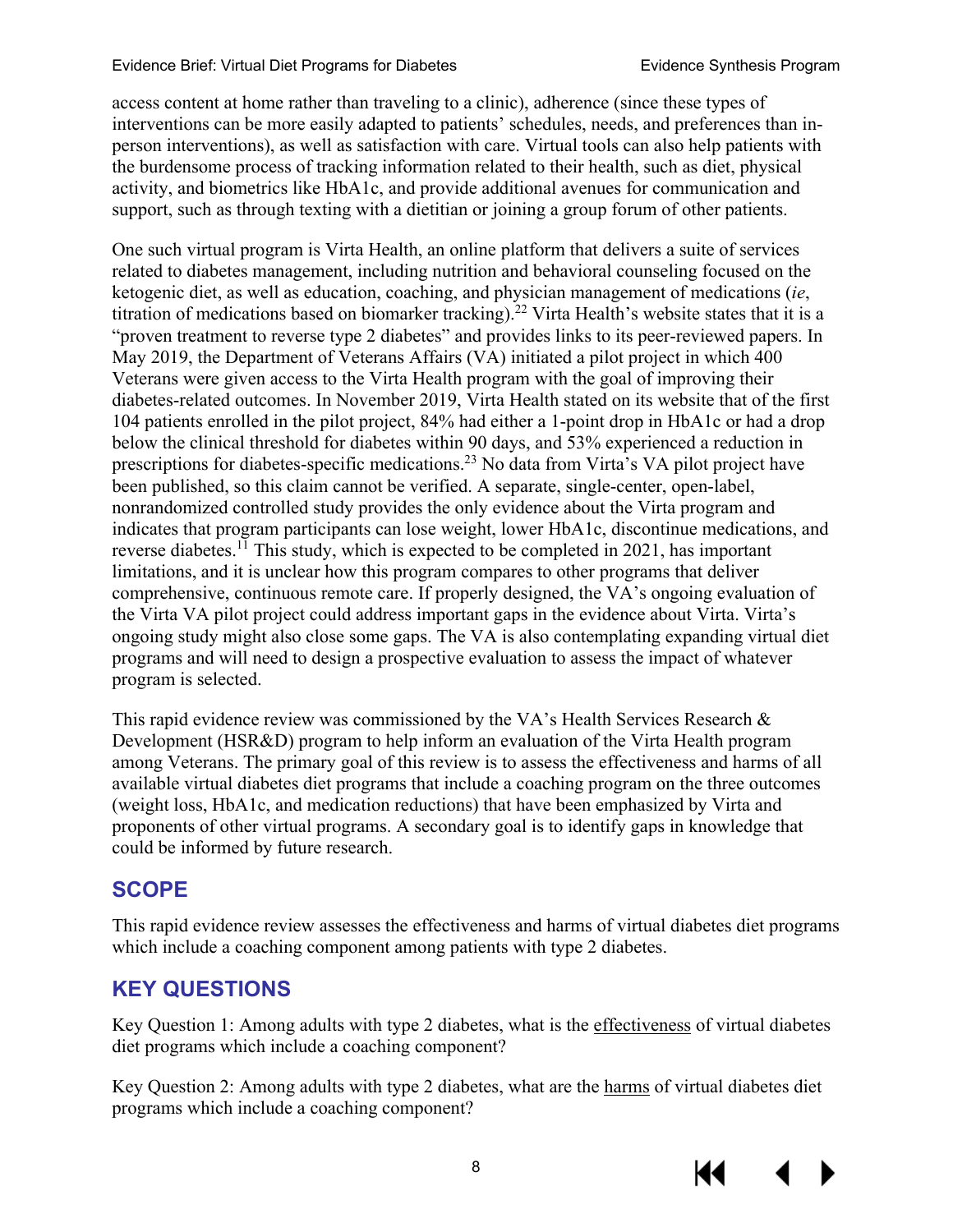# <span id="page-12-0"></span>**ELIGIBILITY CRITERIA**

The ESP included studies that met the following criteria:

- *Population:* Adults with type 2 diabetes
- *Intervention*: Diabetes diet program (*eg,* ketosis, low carb, *etc*) with coaching component (*eg,* patient provides diabetes-related information and receives personalized feedback from a provider or algorithm) delivered virtually. We considered a diet program to be one that delivers education or counseling related to diet.
- *Comparator*: Any, including no comparator
- *Outcomes:*
	- o *Benefits*: Weight loss, HbA1c, medication reductions
	- o *Harms:* Any (including hypoglycemia)
- *Timing:* Last 5 years (2015-2020)
- *Setting*: Any
- **S**tudy design: Any

К€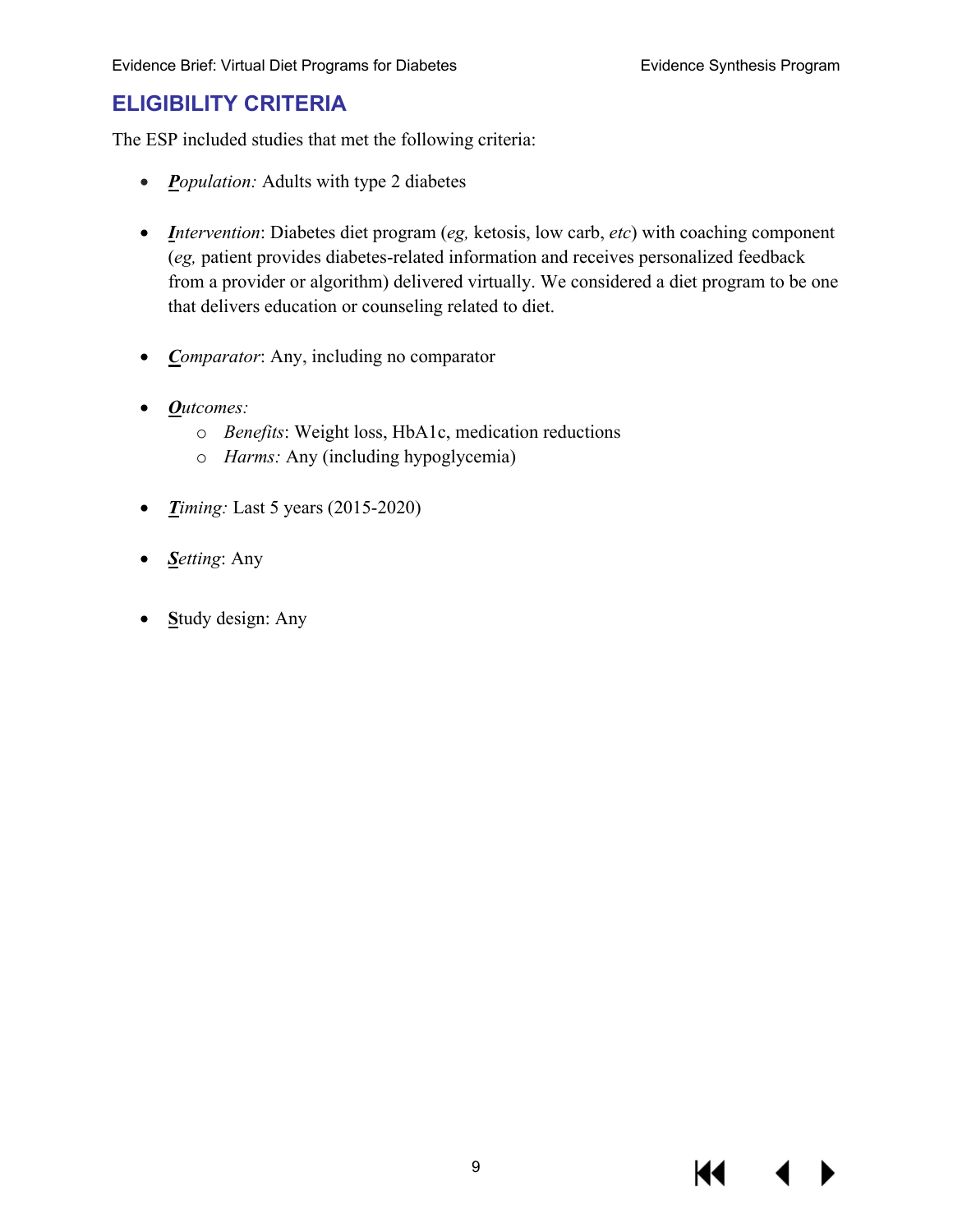# <span id="page-13-0"></span>**METHODS**

# <span id="page-13-1"></span>**SEARCHES AND STUDY SELECTION**

To identify articles relevant to the key questions, our research librarian searched Ovid MEDLINE, CINAHL, and Ovid CENTRAL databases as well as AHRQ, Cochrane, HSR&D, and Clinicaltrials.gov websites using terms for *type 2 diabetes*, *self-management*, *virtual programs*, and *diet* from January 2015 to April 2020 (see Supplemental Materials for complete search strategies). To accommodate our rapid timeline, we only searched for the most recent literature (*ie*, published in the past 5 years). Our rationale is that the technology supporting apps/online programs is rapidly changing, and an app/online program greater than 5 years old is unlikely to currently be available to patients. We limited the search to published and indexed articles involving human subjects available in the English language.

Additional citations were identified from hand-searching reference lists and consultation with content experts. We also developed a list of companies who are currently marketing virtual diabetes diet programs to people with type 2 diabetes (Better Therapeutics, CappaHealth [My Dietitian], Diabetes.co.uk [Low Carb Program], Diab Memory, Noom [Noom Coach], Second Nature [Our Path], and Virta Health) from our list of included studies. We contacted these companies to request unpublished data.

Study selection was based on the eligibility criteria described above. Titles, abstracts, and fulltext articles were reviewed by 1 investigator and checked by another. All disagreements were resolved by consensus.

# <span id="page-13-2"></span>**QUALITY ASSESSMENT & DATA EXTRACTION**

We used Cochrane's Risk of Bias 2 Tool to rate the internal validity of controlled trials.<sup>24</sup> We rated the internal validity of cohort studies, longitudinal single-armed studies, and pre-post studies based on the Cochrane ROBINS-I.<sup>25</sup> We abstracted data from all studies and results for each included outcome. All data abstraction and internal validity ratings were first completed by one reviewer and then checked by another. All disagreements were resolved by consensus.

#### <span id="page-13-3"></span>**STRENGTH OF EVIDENCE ASSESSMENT**

We informally graded the strength of the evidence based on the AHRQ Methods Guide for Comparative Effectiveness Reviews.[26](#page-40-9) This approach incorporates 4 key domains: risk of bias (includes study design and aggregate quality), consistency, directness, and precision of the evidence. Strength of evidence is graded for each key outcome measure and ratings range from high to insufficient, reflecting our confidence that the evidence reflects the true effect.

#### <span id="page-13-4"></span>**SYNTHESIS OF DATA**

Due to heterogeneity in participant characteristics, intervention components and length of follow-up, we synthesized results narratively. In our synthesis, we highlighted which programs demonstrated a *clinically meaningful change* on weight loss, HbA1c, or medication reduction, without harms. Table 2 outlines what we considered to be a *clinically meaningful change* for each outcome. Although HbA1c reduction  $\geq$  .5% is not a clinically meaningful outcome in and

KI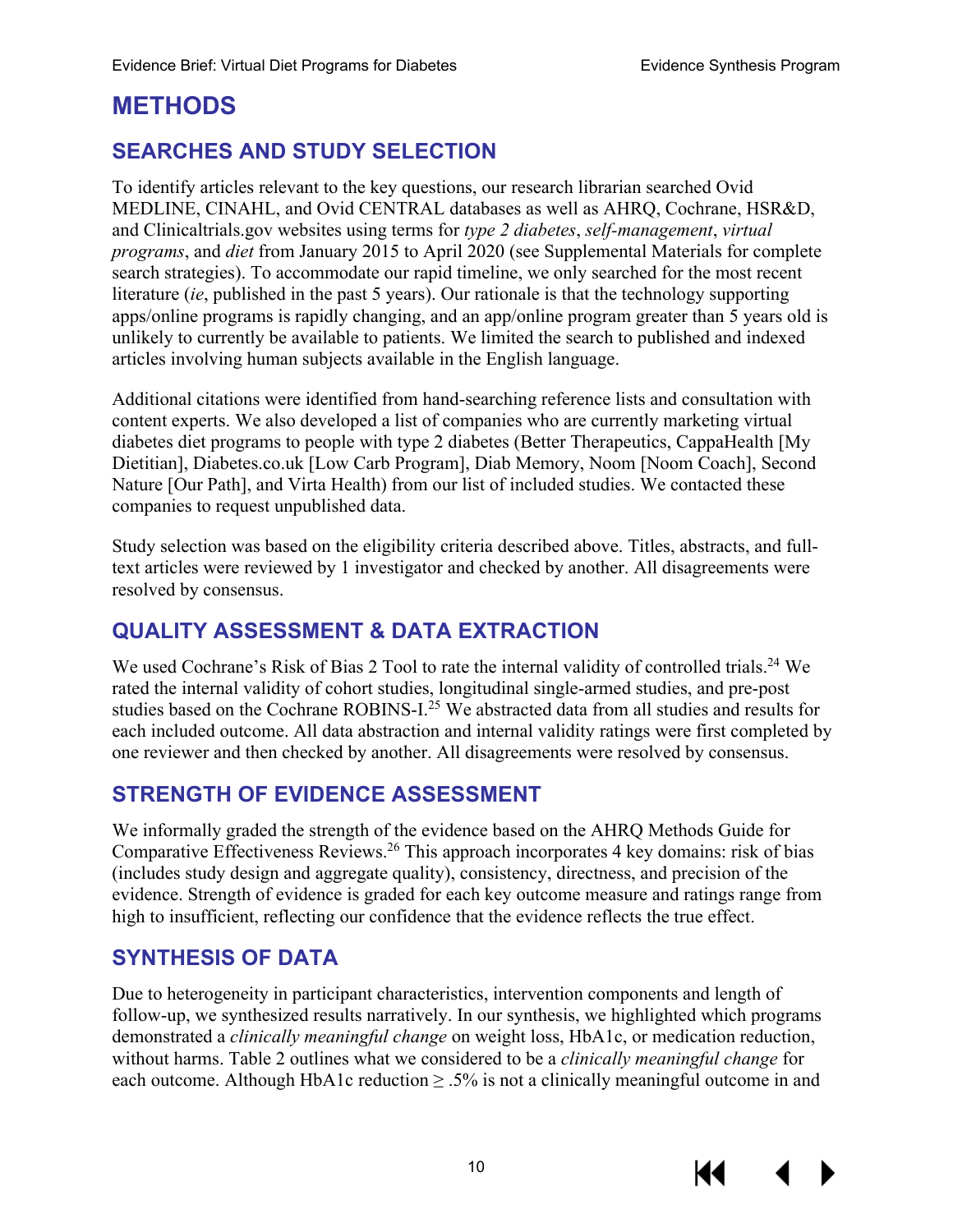of itself, we have included it here as HbA1c level has been shown to be directly related to diabetes-related complications[.27](#page-40-10) 

| Outcome              | Clinically meaningful change                                                                             |
|----------------------|----------------------------------------------------------------------------------------------------------|
| Weight loss          | Weight loss $\geq 5\%$ from baseline <sup>28</sup>                                                       |
| Reversal of diabetes | Lowering HbA1c to level $\leq 6.5\%$ (diagnostic threshold for type 2<br>diabetes) without medications   |
| HbA <sub>1</sub> c   | Lowering of HbA1c level $\geq$ .5% from baseline <sup>27</sup>                                           |
| Medication reduction | Discontinuation of ANY diabetes-related medication<br>Discontinuation of ALL diabetes-related medication |
| Harms                | Serious or severe treatment-related adverse events                                                       |

**Table 2. Definitions of Clinically Meaningful Change by Outcome**

In our synthesis, we also comment on whether participants were in the normal weight range (BMI 18.5 to  $\leq$  25 kg/m<sup>2</sup>), overweight (BMI 25 to  $\leq$  30), obese (BMI 30 to  $\leq$  40), or severely obese (BMI 40 or higher) at baseline according to CDC guidelines[.29](#page-40-12) We discuss results from intent-to-treat analyses unless otherwise described. The complete description of our full methods can be found on the PROSPERO international prospective register of systematic reviews [\(http://www.crd.york.ac.uk/PROSPERO/;](http://www.crd.york.ac.uk/PROSPERO/) registration number CRD 42020180278).

KI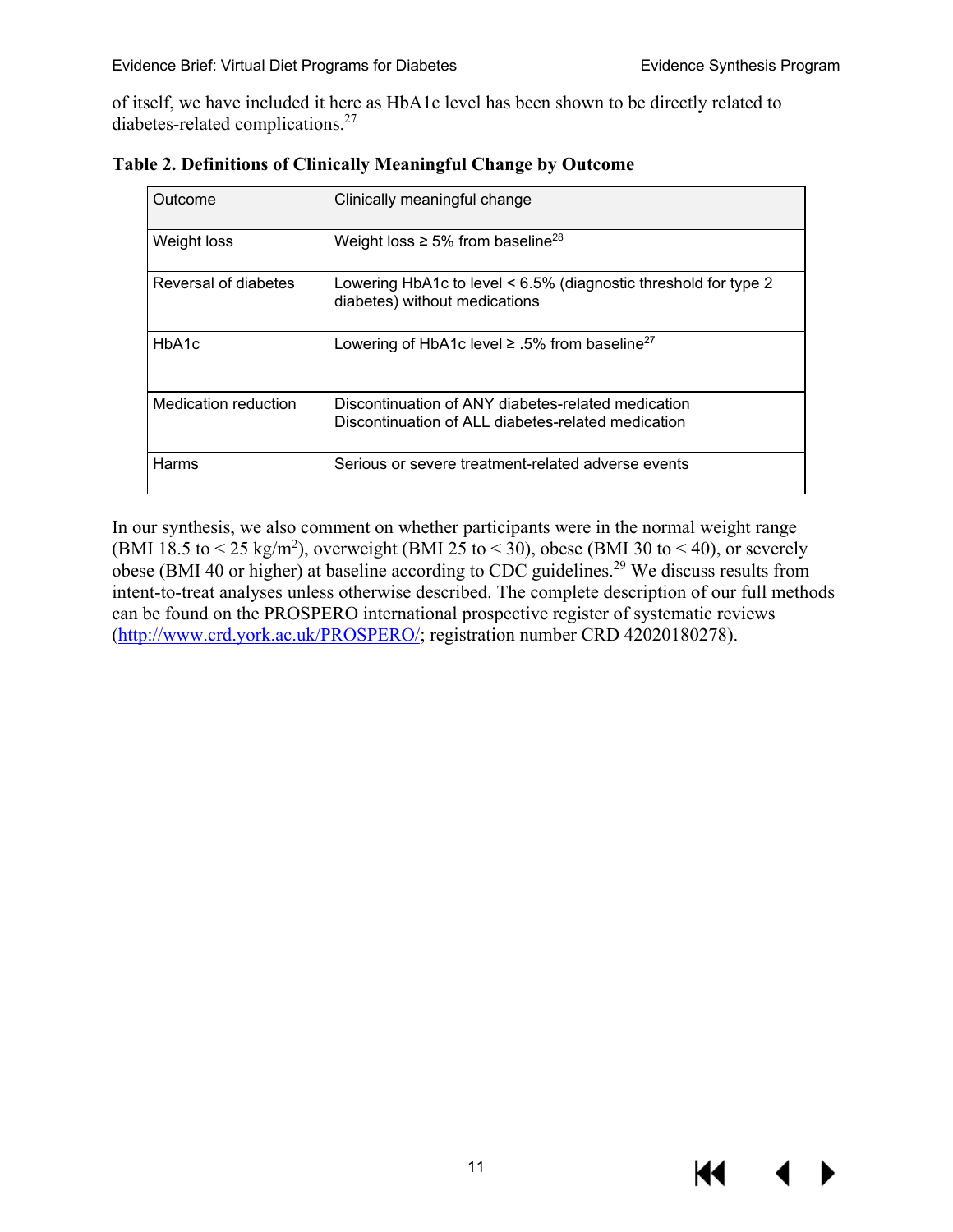# <span id="page-15-0"></span>**RESULTS**

The literature flow diagram (Figure 1) summarizes the results of the search and study selection processes. Among 622 potentially relevant citations, we included 18 articles of 15 studies (9 RCTs,  $30-38$  1 non-randomized trial,  $11,39-41$  $11,39-41$  3 single-arm longitudinal studies,  $42-44$  and 2 pre-post studies<sup>45,46</sup>) of 14 virtual diabetes diet programs (TeLiPro,  $30$  Virta Health,<sup>11[,39-41](#page-41-0)</sup> Low Carb Program,<sup>42</sup> Better Therapeutics,<sup>[45](#page-42-0)</sup> u-Healthcare,<sup>[32,](#page-41-2)[33](#page-41-3)</sup> ANODE,<sup>31,[43](#page-41-5)</sup> Our Path (Second Nature),<sup>46</sup> GlycoLeap,<sup>46</sup> My Dietitian,<sup>34</sup> Noom Coach,<sup>35</sup> DiabMemory + Nutrinaut,<sup>44</sup> and 3 unnamed programs).<sup>[36-38](#page-41-9)</sup> Studies varied considerably in terms of the diet program provided; as a result, we organized our results into 3 parts: *part 1*– programs promoting a named diet; *part 2*– programs that promote healthy eating based on a diabetes or dietary guideline; and *part* 3– programs that promote healthy eating not based on a named diet or guideline.

Across studies, participant characteristics were heterogenous: mean baseline BMI ranged from 27 to 40 kg/m<sup>2</sup>, HbA1c from 5.9% to 9.1%, and length of time diagnosed with diabetes from 3 to 17 years. Study size ranged from 24 to 1,000 participants. Outcomes were measured between 10 weeks and 2 years after program initiation, although most studies measured outcomes at either 3 months, 6 months, or 1 year. Detailed study-level data abstraction and quality assessment appear in the Supplementary Materials. Table 3 provides a high-level overview of each programincluding program features; whether the program was associated with clinically meaningful improvements in weight, HbA1c, and medication use without severe or serious harms; and the number and types of studies evaluating each program.

From our outreach to companies marketing virtual diabetes programs to patients, we only received a response from Virta Health. We have incorporated a summary of findings from relevant conference abstracts provided by Virta in the "Virta Health" section, but did not formally include these articles in our report.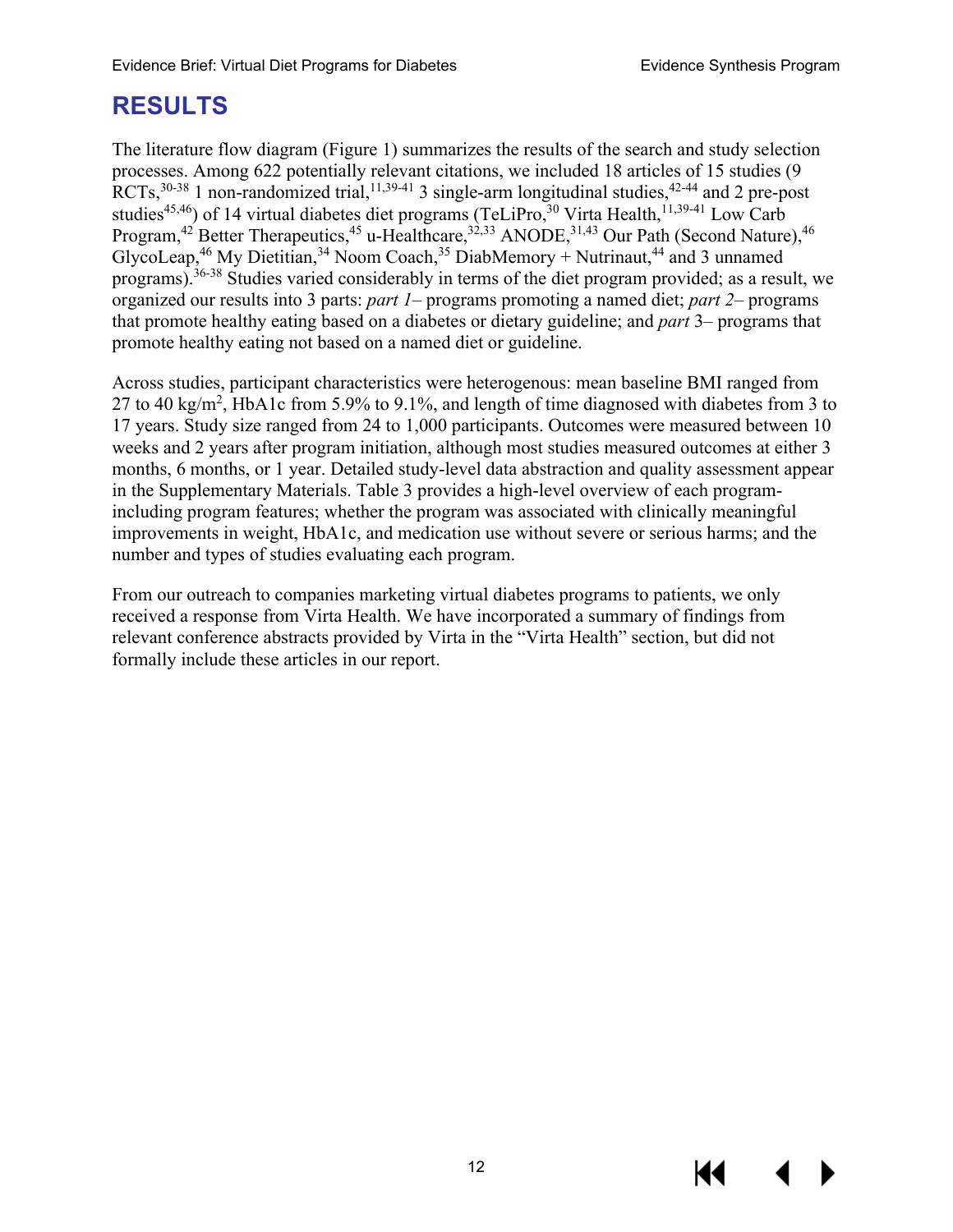#### <span id="page-16-0"></span>**LITERATURE FLOW**

#### <span id="page-16-1"></span>**Figure 1: Literature Flowchart**

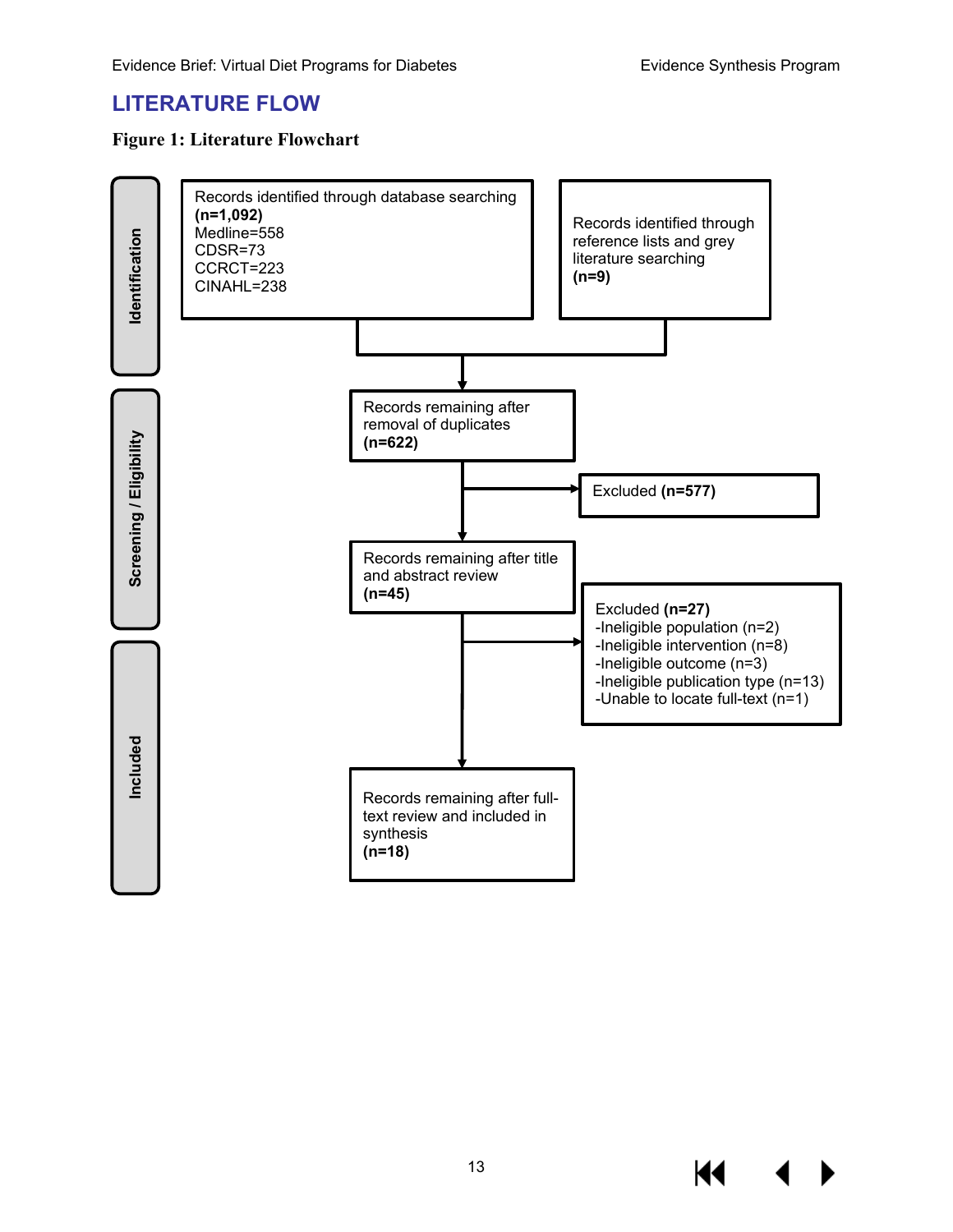<span id="page-17-0"></span>

| Program                                  | <b>Diet</b>                         | <b>Coaching</b>           |                              |                         | <b>Additional features of program</b> |                                                       |              | <b>Outcomes</b>      |             |                   |                        |                   | Number and type of<br><b>studies</b> |              |                                  |                            |             |
|------------------------------------------|-------------------------------------|---------------------------|------------------------------|-------------------------|---------------------------------------|-------------------------------------------------------|--------------|----------------------|-------------|-------------------|------------------------|-------------------|--------------------------------------|--------------|----------------------------------|----------------------------|-------------|
|                                          |                                     | Health coach<br>by person | Health coach<br>by algorithm | Educational<br>classes/ | <b>Health data</b><br>tracking        | management<br>Medication                              | Peer support | Physical<br>activity | ↓Weight >5% | $\frac{1}{2}$ .5% | Stopped<br>medications | No harms<br>found | Maintained<br>1+ years               | <b>RCT</b>   | randomized<br>controlled<br>Non- | Single-arm<br>Iongitudinal | Pre-post    |
|                                          |                                     |                           |                              |                         |                                       | Programs promoting a named diet                       |              |                      |             |                   |                        |                   |                                      |              |                                  |                            |             |
| TeLiPro <sup>30</sup>                    | Meal<br>replacement                 | $\bullet$                 |                              |                         | $\bullet$                             |                                                       |              |                      | $\sqrt{ }$  | $\sqrt{}$         |                        |                   | $\sqrt{ }$                           | $\mathbf 1$  |                                  |                            |             |
| Virta<br>$Health11,39-41$                | Ketogenic                           | $\bullet$                 |                              | $\bullet$               | $\bullet$                             | $\bullet$                                             | $\bullet$    |                      | $\sqrt{ }$  | $\sqrt{ }$        | $\sqrt{ }$             | $\sqrt{}$         | $\sqrt{}$                            |              | 1                                |                            |             |
| Low Carb<br>Program <sup>47</sup>        | Low<br>carbohydrate                 |                           | $\bullet$                    | $\bullet$               | $\bullet$                             | $\bullet$                                             |              |                      |             | $\sqrt{}$         | $\sqrt{ }$             |                   | $\sqrt{ }$                           |              |                                  | 1                          |             |
| <b>Better</b><br>Therapeutics<br>45      | Plant-based                         | $\bullet$                 |                              | $\bullet$               |                                       |                                                       | $\bullet$    |                      |             | $\sqrt{}$         | $\sqrt{ }$             | $\sqrt{}$         |                                      |              |                                  |                            | $\mathbf 1$ |
|                                          |                                     |                           |                              |                         |                                       | Programs promoting healthy eating based on guidelines |              |                      |             |                   |                        |                   |                                      |              |                                  |                            |             |
| $U -$<br>Healthcare <sup>32,3</sup><br>3 | US and<br>South Korea<br>guidelines |                           |                              |                         |                                       |                                                       |              | $\bullet$            |             | $\sqrt{ }$        |                        |                   |                                      | $\mathbf{2}$ |                                  |                            |             |
| ANODE <sup>31,43</sup>                   | France<br>guidelines                |                           |                              | $\bullet$               |                                       |                                                       |              |                      |             | $\blacksquare$    |                        |                   |                                      | $\mathbf 1$  |                                  |                            |             |
| Our Path<br>(Second<br>Nature $46$       | <b>UK</b><br>guidelines             | $\bullet$                 |                              | $\bullet$               | $\bullet$                             |                                                       | $\bullet$    | $\bullet$            | $\sqrt{ }$  |                   |                        |                   | $\sqrt{ }$                           |              |                                  | 1                          |             |
| GlycoLeap <sup>46</sup>                  | US and<br>Singapore<br>guidelines   | $\bullet$                 |                              | $\bullet$               |                                       |                                                       |              |                      |             | $\sqrt{}$         |                        |                   |                                      |              |                                  |                            | $\mathbf 1$ |

#### **Table 3. Overview of Studies on Virtual Diabetes Diet Programs**

 $\leftrightarrow$  $M$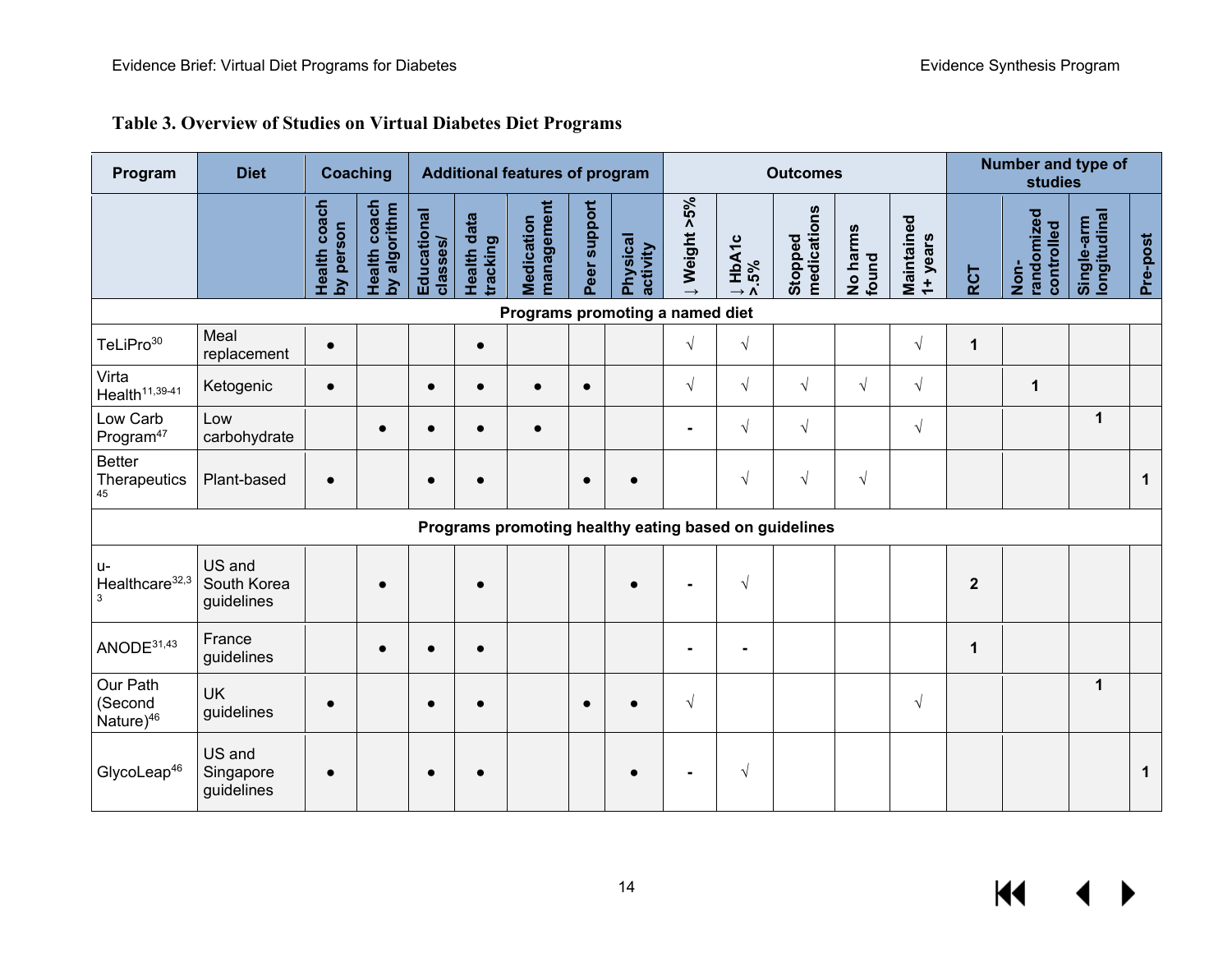| Program                                           | <b>Diet</b>                             |                              | Coaching                     |                         | <b>Additional features of program</b> |                          |              | <b>Outcomes</b>             |                |                    | Number and type of<br><b>studies</b>                                 |                   |                          |              |                                  |                           |              |
|---------------------------------------------------|-----------------------------------------|------------------------------|------------------------------|-------------------------|---------------------------------------|--------------------------|--------------|-----------------------------|----------------|--------------------|----------------------------------------------------------------------|-------------------|--------------------------|--------------|----------------------------------|---------------------------|--------------|
|                                                   |                                         | coach<br>by person<br>Health | Health coach<br>by algorithm | Educational<br>classes/ | Health data<br>tracking               | management<br>Medication | Peer support | <b>Physical</b><br>activity | J Weight >5%   | $> 5\%$<br>J HbA1c | medications<br>Stopped                                               | No harms<br>found | ÷<br>Maintained<br>years | <b>RCT</b>   | randomized<br>controlled<br>Non- | ongitudinal<br>Single-arm | Pre-post     |
|                                                   |                                         |                              |                              |                         |                                       |                          |              |                             |                |                    | Programs promoting healthy eating not based named diet or guidelines |                   |                          |              |                                  |                           |              |
| My Dietitian <sup>34</sup>                        | Meal tracking                           | $\bullet$                    |                              |                         | $\bullet$                             |                          | $\bullet$    |                             | Ξ.             |                    |                                                                      |                   |                          | $\mathbf{1}$ |                                  |                           |              |
| Noom<br>Coach <sup>35</sup>                       | <b>Diet</b><br>education &<br>tracking  | $\bullet$                    |                              |                         | $\bullet$                             |                          |              |                             |                | $\sqrt{ }$         |                                                                      | $\sqrt{ }$        |                          | 1            |                                  |                           |              |
| Unnamed<br>program<br>(Wayne<br>$2015)^{38}$      | Diet<br>counseling &<br>tracking        | $\bullet$                    |                              | $\bullet$               | $\bullet$                             |                          |              | $\bullet$                   | $\blacksquare$ | $\sqrt{ }$         |                                                                      |                   |                          | 1            |                                  |                           |              |
| Unnamed<br>program (Sun<br>$(2019)^{36}$          | Diet<br>counseling &<br>tracking        | $\bullet$                    |                              |                         | $\bullet$                             |                          |              | $\bullet$                   |                | $\sqrt{ }$         |                                                                      |                   |                          | 1            |                                  |                           |              |
| Unnamed<br>program (Von<br>Storch<br>$2019)^{37}$ | Diet<br>counseling &<br>tracking        | $\bullet$                    |                              |                         | $\bullet$                             |                          |              |                             |                |                    |                                                                      |                   |                          | 1            |                                  |                           |              |
| DiabMemory<br>+ Nutrinaut <sup>44</sup>           | <b>Diet</b><br>counseling &<br>tracking |                              |                              |                         |                                       |                          |              |                             |                |                    |                                                                      |                   |                          |              |                                  |                           | $\mathbf{1}$ |

**●** denotes this feature was present. Outcomes **√**= target achieved; **-** = target not achieved; blank= not measured.

For HbA1c, target was achieved if mean HbA1c **↓** .5% at follow-up in the intervention group. For weight, target was achieved if mean weight **↓** 5% at follow-up in intervention group. For medications, target was achieved if any intervention participants stopped taking medications. For harms, target was achieved if no serious or severe diabetes-related harms were reported by intervention participants. For maintenance, target was achieved if any benefits in weight, HbA1c, or weight were maintained for 1+ years.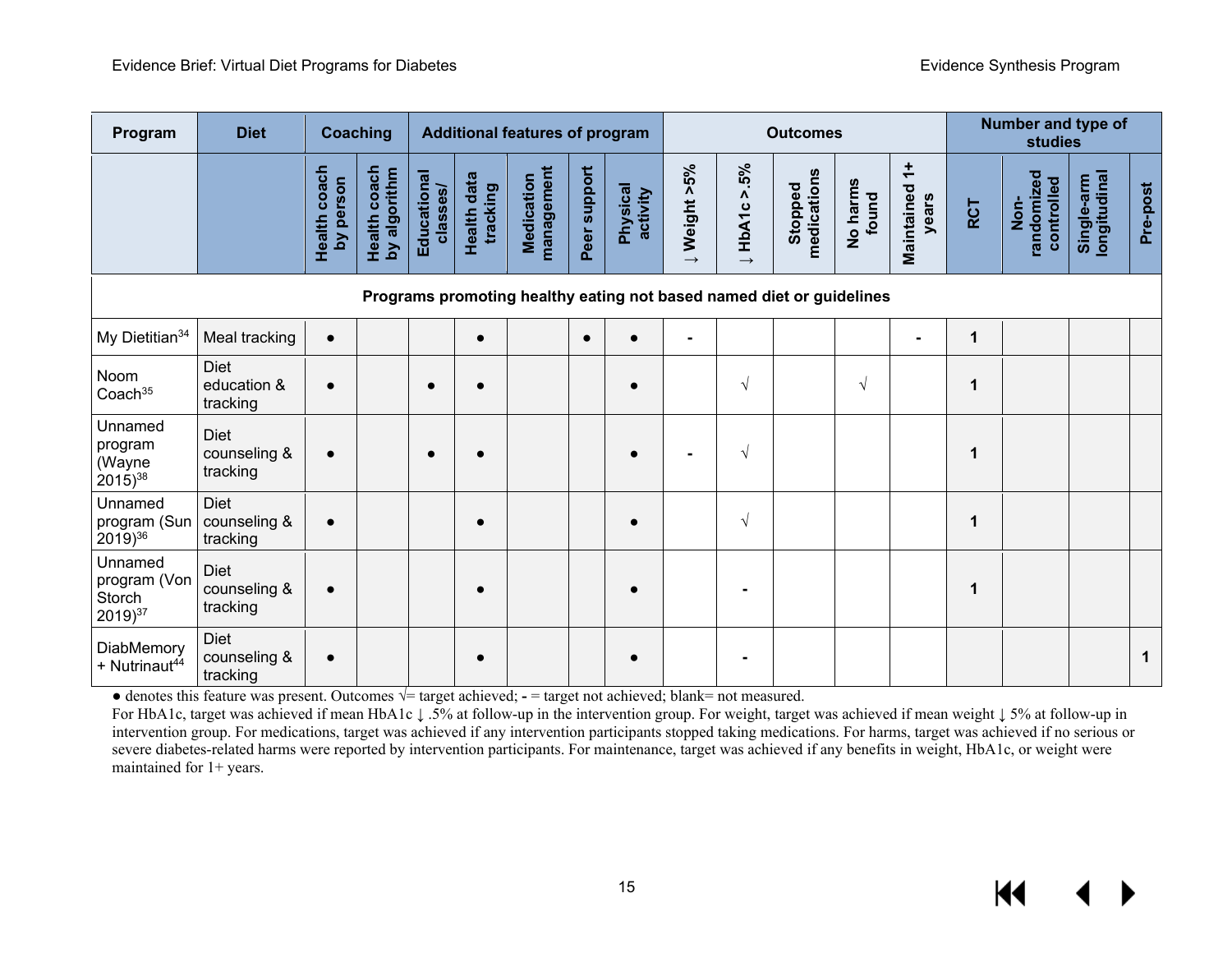# <span id="page-19-0"></span>**PART I: PROGRAMS PROMOTING A NAMED DIET**

#### <span id="page-19-1"></span>**Overview**

Four studies (1 RCT,  $30$  1 non-randomized trial,  $11,39-41$  1 single-armed longitudinal study,  $42$  and 1 pre-post study<sup>45</sup>) examined virtual diet programs promoting named diets where certain categories of food or macronutrients were limited. Named diets included a meal replacement diet,<sup>[30](#page-40-13)</sup> a ketogenic diet,<sup>[11,](#page-39-11)[39-41](#page-41-0)</sup> a low carb diet,<sup>42</sup> and a plant-based diet<sup>45</sup> (Table 4). Overall, virtual programs based on named diets were associated with weight loss (3-12%), HbA1c reductions (.8-1.4%), and reductions in medication use (9-40% of those taking diabetes medications at baseline stopped taking them) with no treatment-related harms. By comparison, those receiving usual care did not experience improvements in any of these measures. In 1 study, improvements in the intervention group were maintained for 1 year even after the intervention ended at 12 weeks; in a second study, improvements were maintained for 1 year when participants continued to receive the intervention; and in a third study, improvements were maintained for 2 years when participants continued to receive the intervention. Overall, we have low confidence in these findings as each program was only evaluated in a single study, only 2 studies had separate control groups, and in 1 controlled study those in the intervention group were considerably different (*ie*, higher BMI, lower rates of insulin use) than those in the control group at baseline, among other important limitations.

| <b>Study Characteristics</b>                                                                                                                                    | <b>Weight Loss</b>                                                                                            | <b>HbA1c Reduction</b>                                                                                       | Medication use                                                                                                                                                                             | Serious or<br>severe harms                                                                         |
|-----------------------------------------------------------------------------------------------------------------------------------------------------------------|---------------------------------------------------------------------------------------------------------------|--------------------------------------------------------------------------------------------------------------|--------------------------------------------------------------------------------------------------------------------------------------------------------------------------------------------|----------------------------------------------------------------------------------------------------|
| TeLiPro <sup>30</sup><br>12-week meal replacement<br>program (I) vs routine care (C)<br>$RCT (N = 202)$                                                         | • 12 wks: $16\%$ (l)<br>vs no change (C)<br>• 6 mo & 1 yr:<br>weight loss<br>maintained                       | • 12 wks: $1.1\%$ (l)<br>vs no change (C)<br>• 6 mo & 1 yr:<br><b>HbA1c</b> reductions<br>maintained         | NR.                                                                                                                                                                                        | NR.                                                                                                |
| Virta Health <sup>11,39-41</sup><br>2-year continuous care<br>intervention based on<br>ketogenic diet (I) vs usual care<br>(C)<br>Non-randomized trial (N =349) | • 10-11 wks: $17%$<br>(1)<br>• 1 yr: $12\%$ (l) vs<br>no change (C)<br>• 2 yrs: $10\%$ (l) vs<br>no change C) | • 10-11 wks: $11\%$ (l)<br>• 1 yr: $1.4\%$ (l) vs<br>no change (C)<br>• 2 yrs: $1\%$ (l) vs no<br>change (C) | • 10-11 wks: $9%$<br>stopped taking<br>medication (I)<br>1 yr: $127%$ taking<br>$\bullet$<br>metformin (I) vs<br>no change (C)<br>• 2 yrs: $13%$<br>taking insulin (I)<br>vs no change (C) | •10-11 wks:<br>No<br>hypoglycemia<br>(1)<br>$\bullet$ 1 yr: No<br>metabolic<br>acidosis (1 &<br>C) |
| Low Carb Program <sup>42</sup><br>1-year low carbohydrate diet<br>program<br>Single-arm longitudinal study<br>$(N = 1,000)$                                     | 1 yr: 13.3%                                                                                                   | 1 yr: ↓.8%                                                                                                   | 1 yr: 40% stopped<br>taking hypoglycemia<br>medication                                                                                                                                     | <b>NR</b>                                                                                          |
| Better Therapeutics <sup>45</sup><br>12-week plant-based diet<br>program                                                                                        | <b>NR</b>                                                                                                     | 3.5 mo: ↓.8%                                                                                                 | 3.5 mo: 17%<br>decreased dosage<br>or stopped taking 1<br>or more diabetic<br>medications.                                                                                                 | 3.5 mo: no<br>treatment-<br>related<br>adverse<br>events.                                          |

#### <span id="page-19-2"></span>**Table 4. Detailed Findings from Studies of Named Diet Programs**

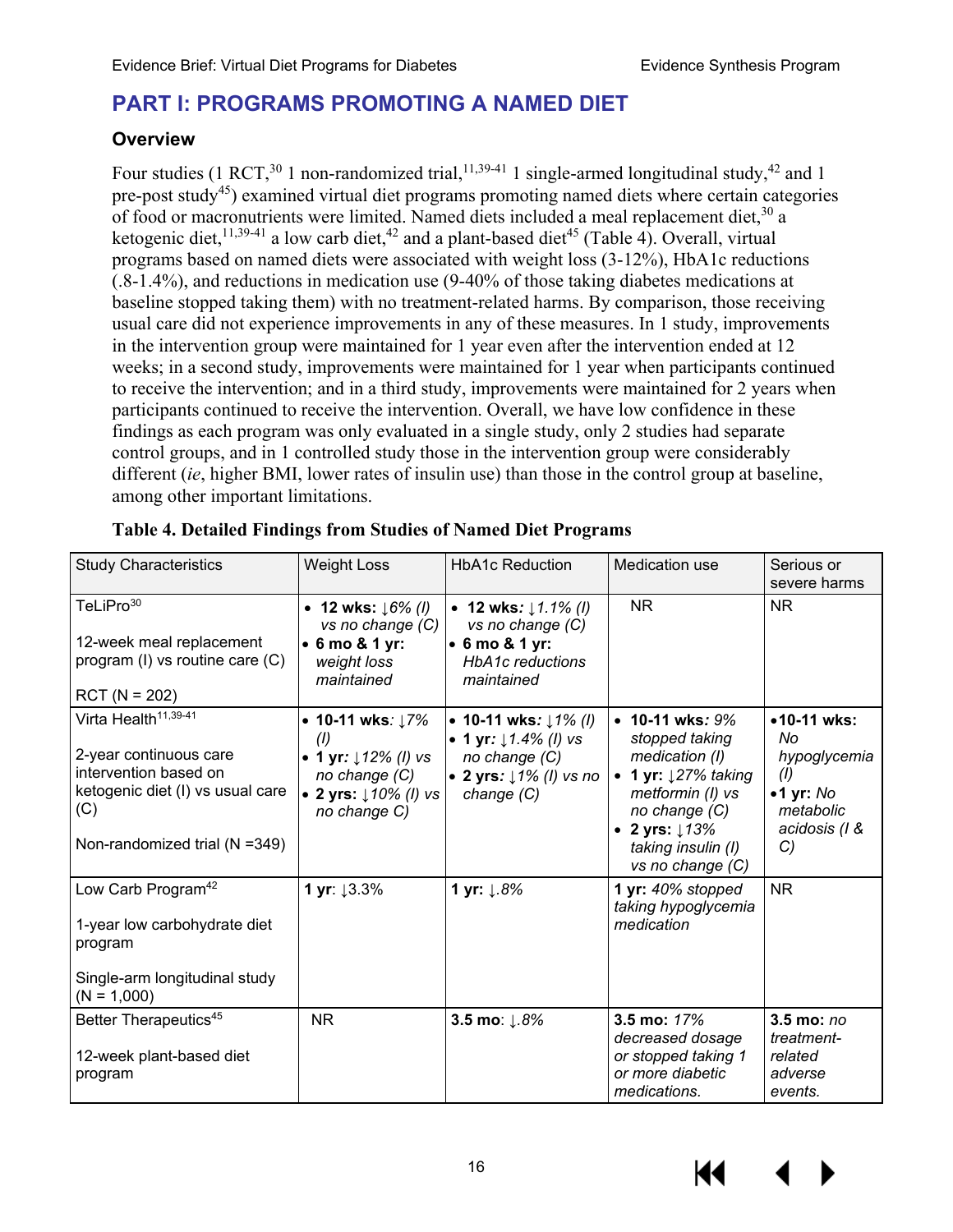| <b>Study Characteristics</b> | Weight Loss | <b>HbA1c Reduction</b> | Medication use | Serious or<br>severe harms |
|------------------------------|-------------|------------------------|----------------|----------------------------|
| Pre-post study $(N = 118)$   |             |                        |                |                            |

↓=decrease; ↑=increase; I= intervention; C=Control; NR=Not reported; *Italics= Meets criteria for a minimum clinically important difference*

#### <span id="page-20-0"></span>**TeLiPro (Meal Replacement Diet)**

#### *Study Design*

A RCT<sup>30</sup> (N = 202) conducted in Germany evaluated the effect of the TeLiPro intervention, a 12week, virtual, meal-replacement diet intervention. Participants were recruited from attending physicians or newspaper articles. In this intervention, participants consumed a meal-replacement product (dissolvable in water) for 3 meals/day, gradually decreasing the proportion of meals that came from meal replacements over a 12-week period. Coaching consisted of a weekly call from a diabetes coach (20 min duration). Participants also received devices to help them self-monitor glucose levels, weight, and physical activity, and measurements were automatically transferred to a personalized online portal. The control group received routine care every 3 months from a physician. At baseline, participants weighed on average between  $35.3 \text{ kg/m}^2$  (intervention) and  $37 \text{ kg/m}^2$  (control), had an average HbA1c level between 8.2% (control) and 8.4% (intervention), had been diagnosed with diabetes for 11 years, and were taking at least 2 diabetes medications. Outcomes were measured at 12 weeks, 6 months, and 1 year.

#### *Results*

Intervention group participants lost on average of 6% of their body weight at 12 weeks and maintained these reductions at 6 months and 1 year, while the control group did not lose weight at any time point. The intervention group also reduced their HbA1c level by 1.1% (8.4% to 7.3%) at 12 weeks, while the control group experienced no change. HbA1c reductions were generally maintained, although both intervention and control groups had an increase of 0.1-0.2% HbA1c at 6 months and 12 months. The study did not report medication use or harms.

#### *Limitations*

High rates of attrition (44% of control participants and 25% of intervention group participants did not complete data assessments at 1 year) were a major limitation of this study, although intent-to-treat analyses were used to account for missing data.

#### <span id="page-20-1"></span>**Virta Health (Ketogenic Diet)**

#### *Study Design*

A non-randomized clinical trial<sup>[11,](#page-39-11)39-41</sup> (N = 349) conducted in the US comparing Virta Health (a virtual intervention based on the ketogenic diet) to usual care. One of these articles describe prepost differences in the intervention arm at  $10-11$  weeks,<sup>[39](#page-41-0)</sup> while the others describe betweengroup differences at 1 year $11,40$  $11,40$  and 2 years.<sup>[41](#page-41-21)</sup> In the study, eligible participants chose to enroll in the Virta Health program (a "continuous care intervention" that provided support from a personal health coach as well as physician-directed medication management, diabetes education, data tracking, and peer support) or to receive usual care (care from a PCP or endocrinologist with counseling from an RD according to ADA recommendations). Goals of the ketogenic diet were to consume < 30 g carb, 1.5 g/kg protein, dietary fats to satiety, 3-5 servings non-starchy



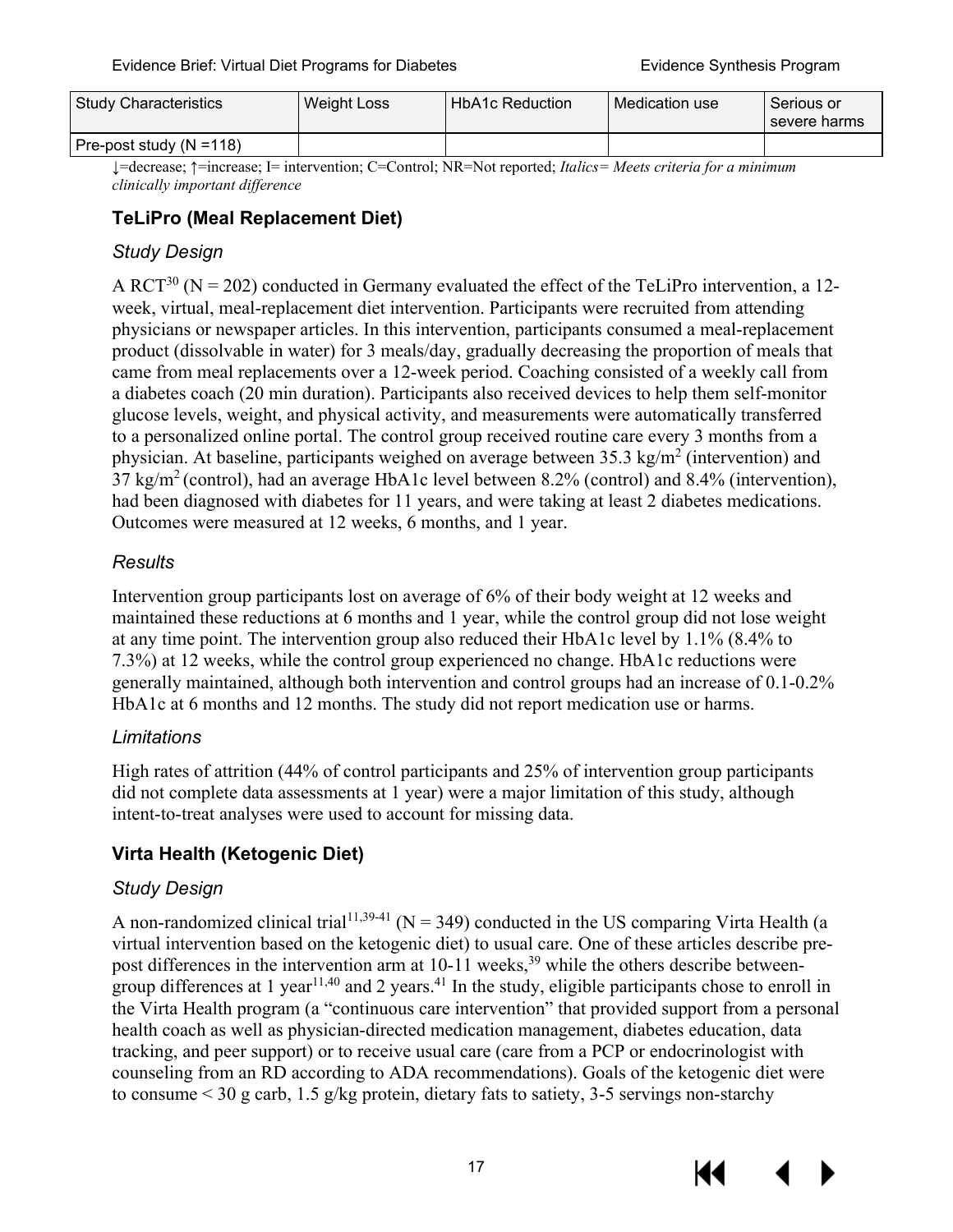vegetables, and to intake adequate mineral and fluids each day. Personal health coaching was available through 1-on-1 texting. At baseline, participants in the intervention group ( $N = 262$ ) had an average BMI of  $40.4 \text{ kg/m}^2$  (severely obese) and 30% were taking insulin, while those in the control group ( $N = 87$ ) had an average BMI of 36.7 kg/m<sup>2</sup> (obese) and 46% were taking insulin. Length of time diagnosed with diabetes (8 years) and HbA1c (7.6%) were similar between groups. Participants received the intervention for 2 years, although the frequency of classes (delivered either in person or virtually) decreased over time. Data was collected at 10-11 weeks, 1 year, and 2 years.

#### *Results*

Those in the intervention group lost 7% of their body weight at 10-11 weeks,  $39\frac{12}{%}$  $39\frac{12}{%}$  at 1 year, <sup>11</sup> and generally maintained the weight loss at 2 years,  $41$  while those in the usual care group did not lose weight at 1 or 2 years. Intervention group participants also lowered their HbA1c levels by  $1\%$  (7.6% to 6.6%)<sup>[39](#page-41-0)</sup> at 10-11 weeks, by 1.4% at 1 year,<sup>11</sup> and maintained reductions at 2 years, while those in the usual care group did not experience any reductions in HbA1c. Additionally, there was an increase in the percentage of people in the intervention group who successfully reversed their diabetes (defined as HbA1c <6.5% without medications or with just metformin) at 2 years (12% to 54%), while there was a decrease in the control arm (16% to  $9\%$ ).<sup>41</sup> The percentage of participants in the intervention group taking any diabetes medication (except metformin) decreased from 57% to 30% at 1 year and the percentage taking insulin decreased from 30% to 17% at 1 year, compared to no change in the control group.<sup>11</sup> Authors reported no participants in the intervention group experienced hypoglycemia during the first 10-11 weeks, and no participants experienced metabolic acidosis in either group in the first year. Attrition was 26% in the intervention group and 22% in the control group at 2 years.

Additional data are available on participants in Virta Health's non-randomized controlled trial via conference abstracts, but these data have not been peer-reviewed.<sup>[48-50](#page-42-5)</sup> We briefly discuss these findings here, but do not formally include the abstracts or evaluate study quality given the more limited information available in abstracts. Readers should interpret these results with caution. In one abstract, [48](#page-42-5) Virta Health program participants who completed outcome assessments at 3.5 years lowered their HbA1c by 0.6% (7.4% to 6.8%) and lost 9% of body weight (117 to 106.5 kg) from baseline. In addition, the percentage of participants that were not taking diabetes medication increased from 15% to 33%, and 45% of participants had lowered  $HbA1c < 6.5\%$  with the use of metformin or no medication. Overall, these results indicate the benefits of the program are maintained long-term in this selected population, although there is some rebound effect as both HbA1c and weight were higher at 3.5 years than at 1 or 2 years. A second abstract<sup>[49](#page-42-6)</sup> examined predictors of HbA1c reduction and weight loss, and found that early nutritional ketosis (measured as percentage of blood beta-hydroxybutyrate (BHB) readings  $\geq 0.5$ mm) was a predictor of weight loss and HbA1c reduction, but engagement in the app (measured as percentage of days participants messaged their coach and logged  $\geq 1$  biomarker or symptom) was not. A third abstract<sup>50</sup> found that shorter diabetes duration and lower HbA1c at baseline were associated with success lowering of HbA1c < 6.5% with either metformin or no medication.

#### *Limitations*

This study had several major limitations. The first was the use of non-randomized methods to assign participants into groups, resulting in measurable and potentially unmeasurable differences which make it difficult to establish causality between the intervention and outcomes. The control

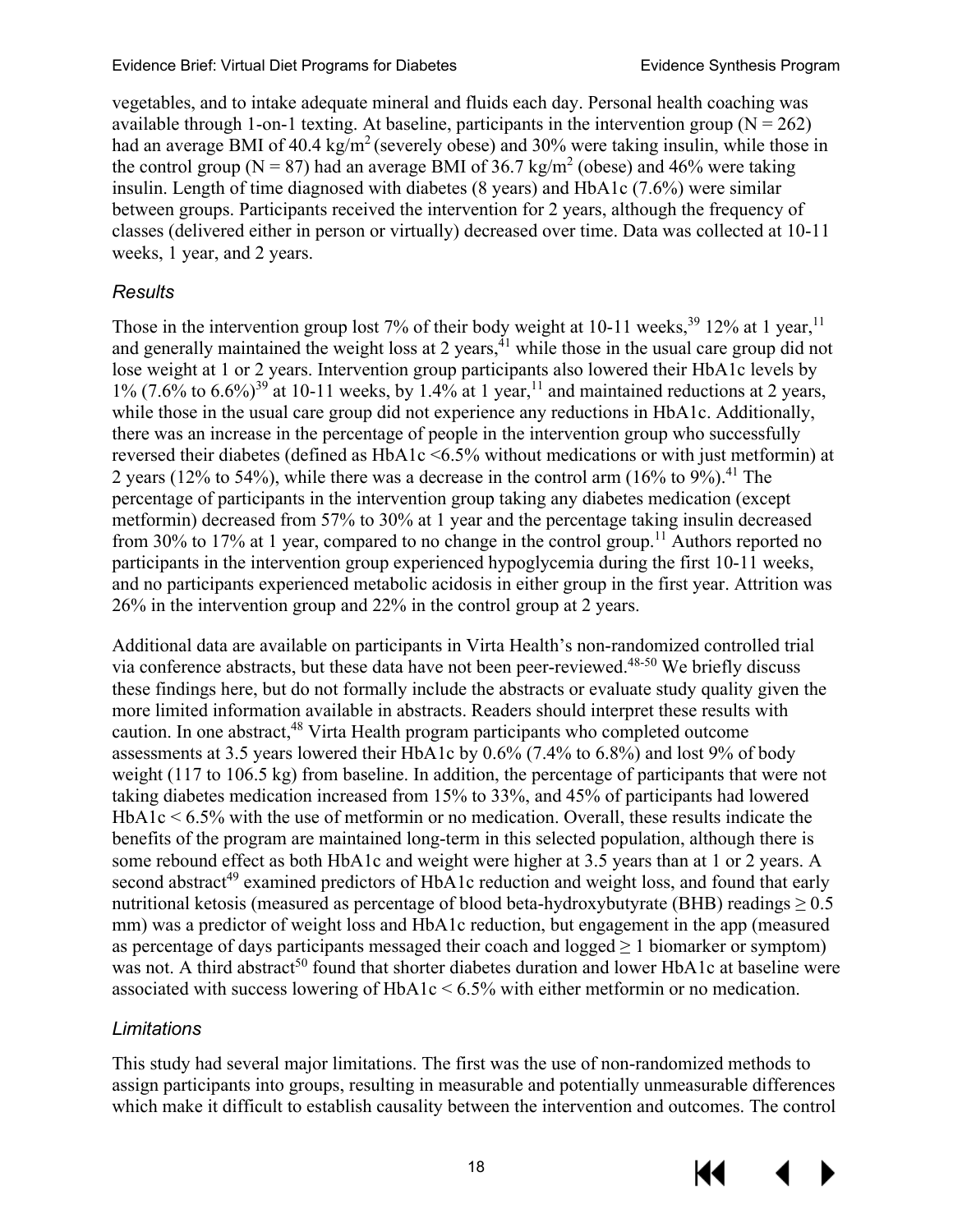#### Evidence Brief: Virtual Diet Programs for Diabetes **Exitence Synthesis Program**

group was designed to be a "reference for typical disease treatment and progression over 1 year within the same geographical, health care, and laboratory locations" as the intervention group.<sup>11</sup> The control group had a "separate information session and informed consent" process, although they were notified that the trial had an intervention arm and could participate in that arm if they liked.<sup>11</sup> The result of having a non-randomized process for assigning patients to groups is that the groups were different at baseline in several measurable ways. Those in the intervention group had a higher average BMI and a lower proportion who used insulin (although authors controlled for BMI and insulin use, among other baseline participant characteristics, in between-group analyses). An additional concern with non-randomly assigning people to groups is that the groups could be different in non-measurable ways – such as the intervention group being more motivated to lose weight and therefore choosing to be in a more intensive intervention.

The second major limitation is that researchers revised the study's Clinicaltrials.gov protocol<sup>[22](#page-40-5)</sup> over time without providing a justification for why changes were made, which could have contributed to reporting bias. A comparison of the originally submitted Clinicaltrials.gov protocol from August 2015 versus a revised version from January 2018 indicates that researchers lengthened the study follow-up period (from 2 years to 5 years), added 3 secondary purposes (to compare in-person versus web-based delivery of education content, to explore relationships in LDL cholesterol and carotid intima media thickness, and to evaluate whether health outcomes are maintained and what the economic effects are over 5 years), and specified that at the 3-month time point, outcomes would *only* be collected in the intervention arm. Making unjustified changes to a protocol can lead to reporting bias, as it can make it appear that researchers intended to measure a certain outcome or to evaluate a certain question, when in reality, it was the result of an interim analysis or other factors. The August 2018 revision that clarified that 3-month outcomes would only be measured in the intervention group is especially problematic as it occurred *after* the first article<sup>39</sup> on this study was published in August 2017 examining 10-11 week outcomes in the intervention group only.

The third major limitation of this study is that results are spread out over 6 published articles (4 that were included and  $2^{51,52}$  $2^{51,52}$  $2^{51,52}$  that were not), which could have contributed to publication bias. While unique outcome data are presented in each article, some outcomes are reported in multiple studies (such as 1-year outcomes, which were the focus of the Hallberg  $2018$  article<sup>39</sup> but were also reported in the Athinarayanan 2019 article<sup>41</sup> which examined whether outcomes were maintained at 2 years). Publishing multiple articles on a single study, sometimes referred to as data fragmentation or "salami-slicing," can lead to publication bias and has been discussed frequently in editorials as a common but problematic practice.<sup>[53](#page-42-10)[,54](#page-42-11)</sup> In terms of this study, splitting outcomes across 6 articles is an issue because 1) it makes it appear to a casual reader that there are more data supporting the intervention than there truly are and 2) it makes it difficult to see the "big picture" of how the intervention impacted the researcher's primary outcomes of interest.

#### <span id="page-22-0"></span>**Low Carb Program (Low Carbohydrate Diet)**

#### *Study Design*

A single-arm, longitudinal study<sup>42</sup> (N = 1,000) conducted in the UK evaluated the effects of the online Low Carb Program, a low carbohydrate intervention that also included automated feedback and tracking of health data. Patients were recruited from convenience samples following the 2015 online launch of the Low Carb Program. Goals of the low carbohydrate diet

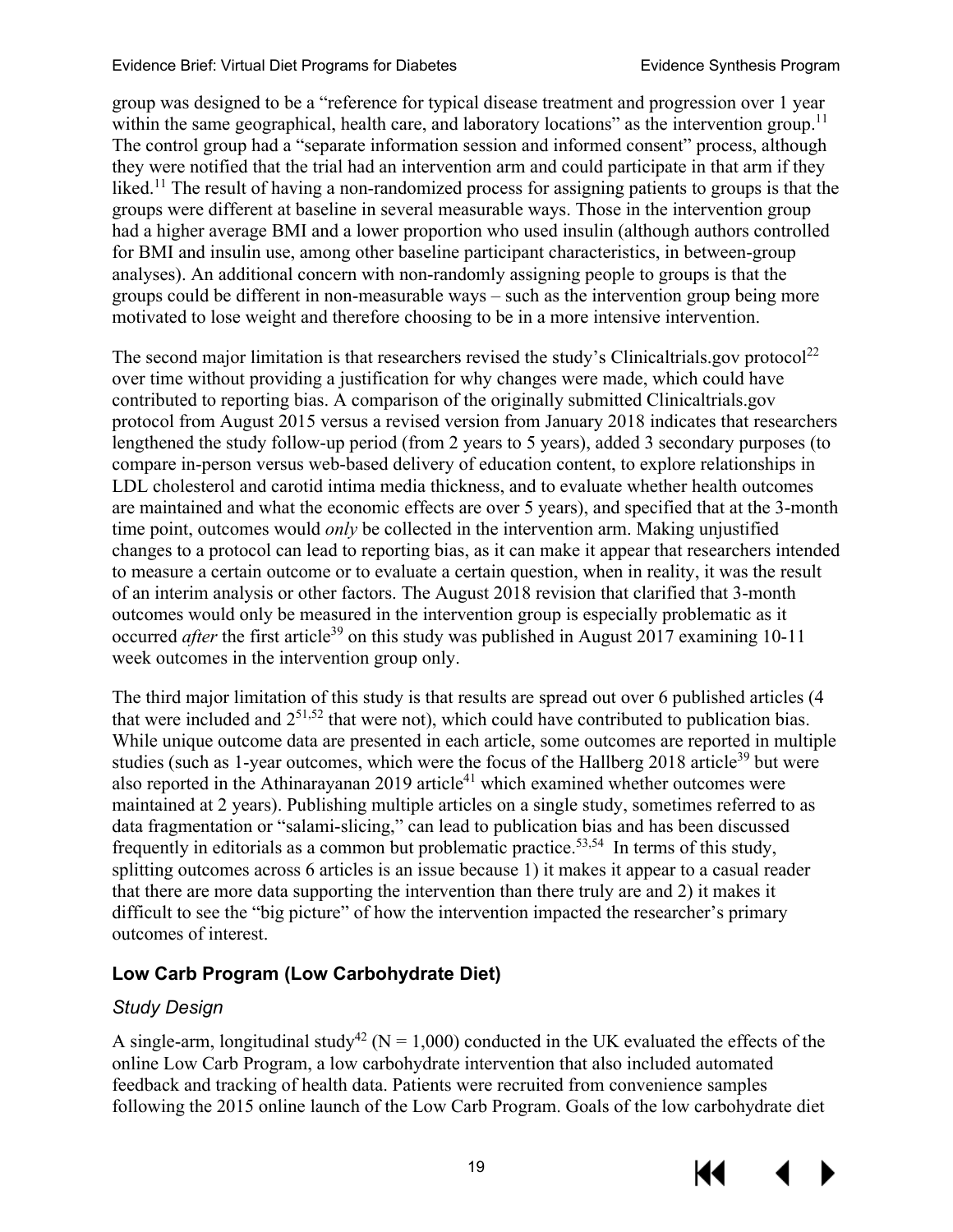were to restrict carbohydrates based on visual plate method and increase intake of green vegetables as well as low-glycemic index fruits and fats. Coaching consisted of weekly automated emails based on program use. Participants were encouraged to have regular contact with their health care providers to adjust medications in weeks 1, 2, and 10, although these providers were not part of the Low Carb program. Participants received 10 weeks of educational coursework, but could continue to access the coursework, track data, and access a discussion board for up to a year. At baseline, participants weighed an average of 89.6 kg, had a HbA1c of 7.8% and many had comorbidities including hypertension (40%) and high cholesterol (35%). Outcomes were measured at 1 year.

#### *Results*

Participants lost on average of 3.3% of their body weight at 1 year, which was not a clinically meaningful change. However, those who completed the program *(ie,* finished all 10 educational modules) did have a clinically meaningful reduction in weight (8%) while those who partially completed or did not complete the program had no change in weight. At 1 year, participants lowered their HbA1c on average by 0.8% (7.8% to 7%), with a dose-response relationship between completion of the program and outcomes (completers lowered HbA1c by 1.2%, partial completers by 0.6%, and non-completers had no change). At 1 year, 40% of those who were prescribed hypoglycemia medications at baseline stopped taking 1 or more medications.

#### *Limitations*

The major limitation of this study was the lack of control group, making it impossible to determine if the intervention caused outcomes, or other potential confounders or co-occurring interventions. Additional methodological limitations include poor adherence to the intervention (only 52% of participants completed all 10 educational modules) and high attrition (30% of participants did not report outcomes at 1 year), although authors used intent-to-treat analyses to account for missing data and explored differences for completers, partial completers, and noncompleters.

#### <span id="page-23-0"></span>**Better Therapeutics (Plant-based Diet)**

#### *Study Design*

A pre-post study<sup>45</sup> (n=118) conducted in the US examined the effect of a 12-week app-based intervention (Better Therapeutics) that promoted a plant-based diet. Participants were recruited through advertisements on Facebook and Craigslist. Once enrolled, participants were encouraged to use the meal planning feature of the app (5 min/week), review educational materials on culinary or health topics (15-20 mins/week) and report meals (1-2 min/day). Health coaching was provided for 30 minutes every 2 weeks by phone, and a clinical team was available for additional support when needed. Additional features of the intervention included access to support groups and encouraging participants to monitor weight and engage in physical activity. At baseline, participants had an average BMI of  $38.1 \text{ kg/m}^2$  (obese), HbA1c of  $8.1\%$ , and had been diagnosed with diabetes for 2.6 years. Outcomes were measured at 3.5 months.

#### *Results*

Weight loss was not reported in this study. However, at 3.5 months, participants lowered their HbA1c by an average of 0.8% (8.1% to 7.3%) and 17% reported either reduced dosage or



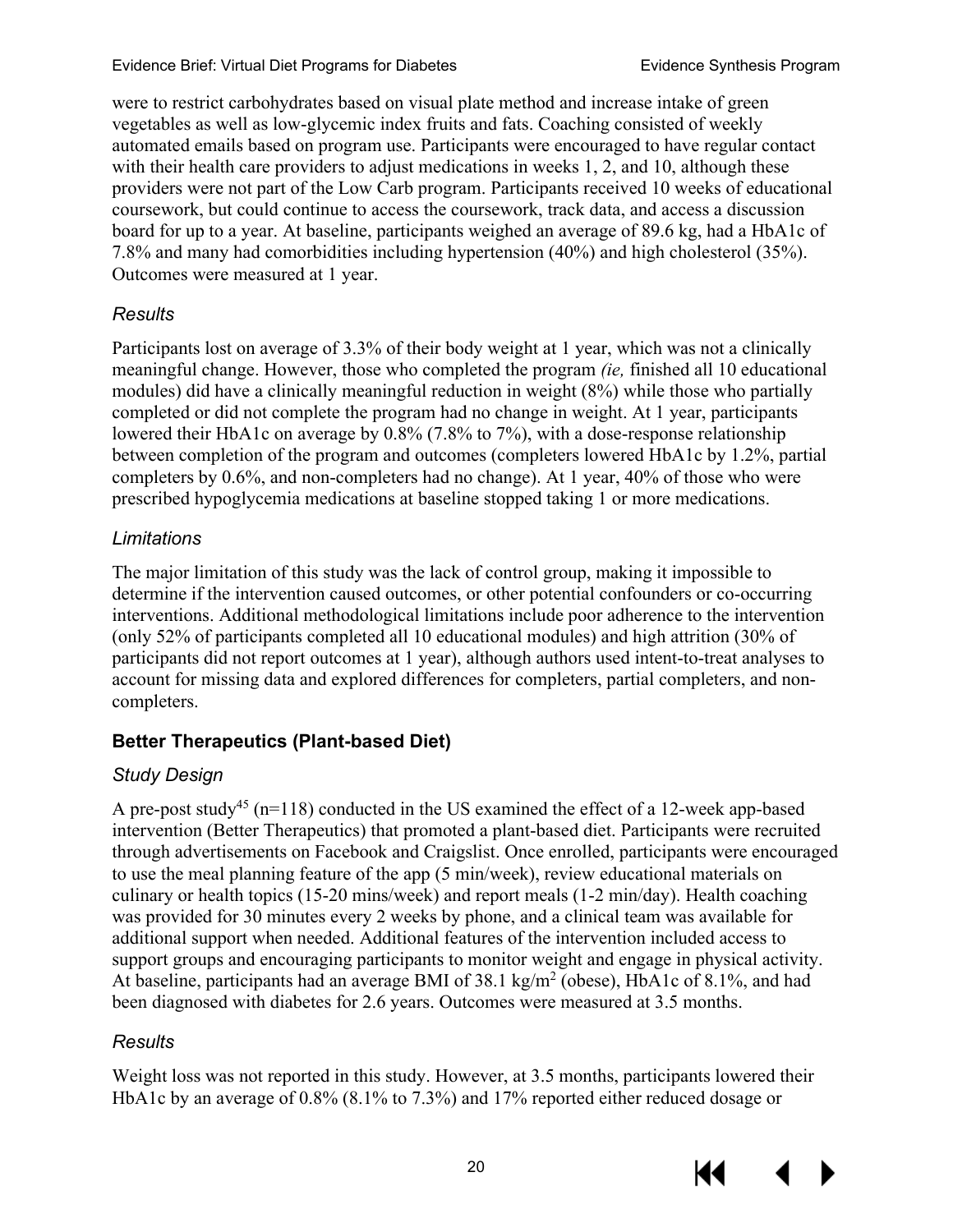stopped taking their diabetic medications altogether. Authors reported no treatment-related adverse events occurred.

#### *Limitations*

The major limitation of this study was the lack of a control group that could rule out the possibility that effects were due to confounding or co-interventions. A minor limitation was that HbA1c was self-reported (rather than measured via a glucometer that automatically transferred readings to the study team) increasing the potential risk for measurement error or bias.

# <span id="page-24-0"></span>**PART 2: PROGRAMS THAT PROMOTE HEALTHY EATING BASED ON GUIDELINES**

#### *Overview*

Five studies (3 RCTs,  $31-33$  1 single-arm longitudinal study,  $43$  and 1 pre-post study $46$ ) evaluated 4 virtual diabetes diet programs (u-Healthcare,  $32,33$  $32,33$  ANODE,  $31$  Our Path,  $43$  and GlycoLeap<sup>46</sup>) that promoted healthy eating based on national dietary or diabetes guidelines (Table 5). Overall, virtual healthy-eating programs based on guidelines had mixed effects on weight, with only OurPath demonstrating a clinically significant effect (7% reduction at 1 year). The u-Healthcare and GlycoLeap programs were both associated with  $> 0.5\%$  decreases in HbA1c between 3-9 months, although clinically significant improvements were *also* seen in the u-Healthcare study's control group at 3-6 months. No studies evaluated the percentage of participants who stopped using diabetes medications- although the u-Healthcare study noted that 12% reduced their medication dosage. None of these studies reported on harms, so it is unclear if there are any potential downsides to these virtual programs. Overall, we have low confidence in these findings as each program was only evaluated in 1 study (with the exception of u-Healthcare which was evaluated in 2), only 3 studies had separate control groups, and 2 of the 3 controlled studies had either high attrition  $(20\%)$  or differential attrition between groups.

| <b>Study Characteristics</b>                                                                                                                         | <b>Weight Loss</b>                                       | <b>HbA1c Reduction</b>                                                                                     | Medication use                                                                                                   | Serious or<br>severe harms |
|------------------------------------------------------------------------------------------------------------------------------------------------------|----------------------------------------------------------|------------------------------------------------------------------------------------------------------------|------------------------------------------------------------------------------------------------------------------|----------------------------|
| u-Healthcare <sup>32,33</sup><br>6-month therapeutic lifestyle<br>intervention w/ counseling (I)<br>vs counseling alone (C)<br>2 RCTs (N=70 & N=100) | $\bullet$ 3 mo: NR<br>• 6 mo: $12\%$ (l) vs<br>$0\%$ (C) | • 3 mo: $1.8\%$ ( <i>l</i> ) vs<br>$\downarrow$ .8% (C)<br>• 6 mo: $1.7\% - 1.1\%$<br>(1) vs $.2-.5\%$ (C) | <b>6 mo:</b> 12% of ppts<br>reduced dosage of<br>oral antidiabetic drugs<br>or insulin (I) vs no<br>change $(C)$ | NR.                        |
| ANODE <sup>31</sup>                                                                                                                                  | <b>16 wks:</b> $\downarrow$ 2.5% (l)                     | <b>16 wks:</b> ↓.4% (l) vs                                                                                 | NR.                                                                                                              | NR.                        |
| 16-week nutritional support &<br>education intervention (I)<br>based on guidelines vs usual<br>care $(C)$                                            | vs no change $(C)$                                       | ↑.2% (C)                                                                                                   |                                                                                                                  |                            |
| $RCT (N = 102)$                                                                                                                                      |                                                          |                                                                                                            |                                                                                                                  |                            |

#### <span id="page-24-1"></span>**Table 5. Detailed Findings From Studies of Programs That Promote Healthy Eating Based on Guidelines**



К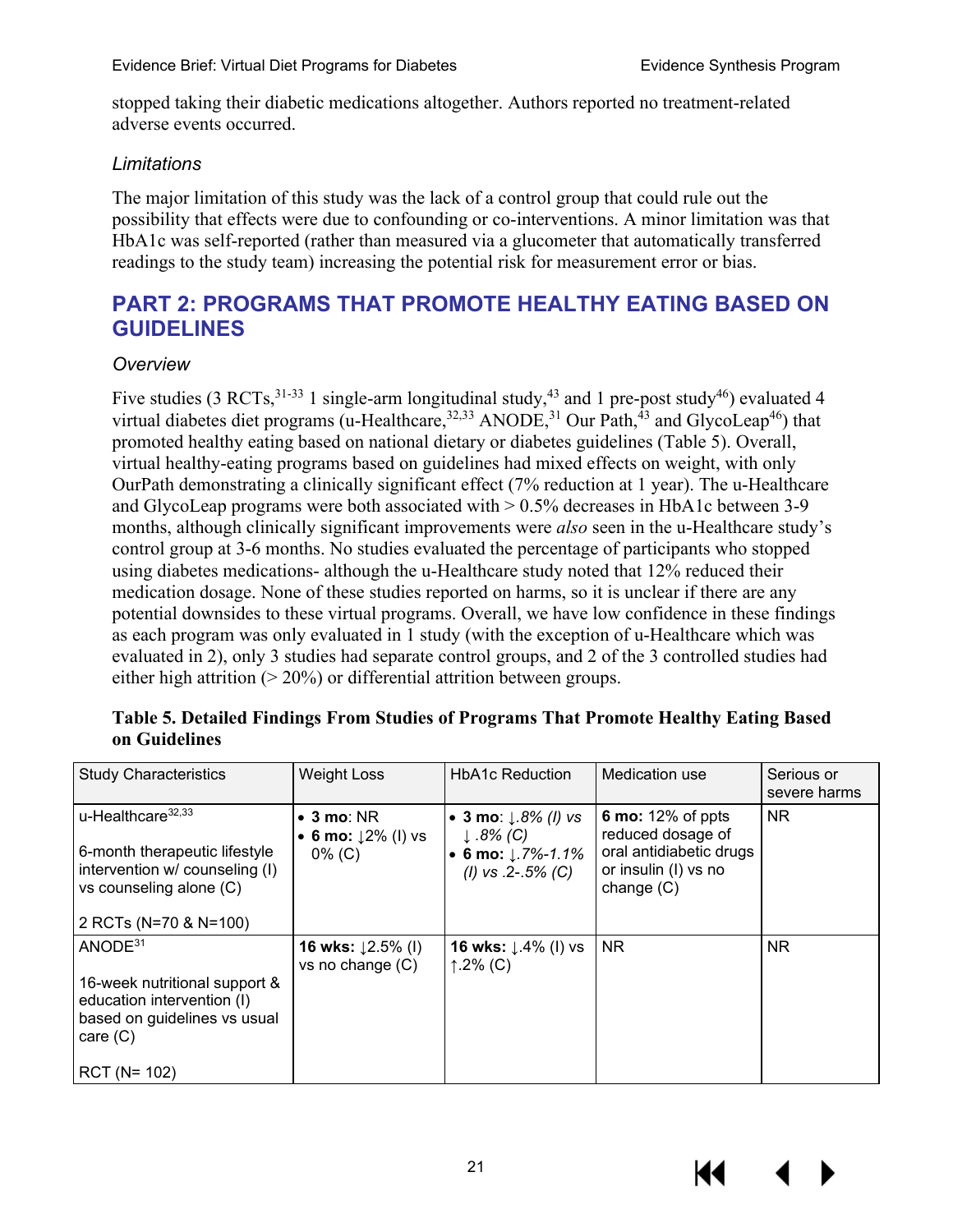| <b>Study Characteristics</b>                                                  | <b>Weight Loss</b>            | <b>HbA1c Reduction</b> | Medication use | Serious or<br>severe harms |
|-------------------------------------------------------------------------------|-------------------------------|------------------------|----------------|----------------------------|
| Our Path (now Second<br>Nature $)^{43}$                                       | • 6 mo: $18%$<br>• 12 mo: 17% | <b>NR</b>              | N <sub>R</sub> | NR.                        |
| 3-month behavior coach<br>program                                             |                               |                        |                |                            |
| Single-arm, longitudinal study<br>$(N=896)$                                   |                               |                        |                |                            |
| GlycoLeap <sup>46</sup>                                                       | 9+ mo: $12.5%$                | 9+ mo: $1\%$           | NR.            | NR.                        |
| 6-month meal tracking<br>intervention based on US &<br>Singapore's guidelines |                               |                        |                |                            |
| Pre-post study (N=100)                                                        |                               |                        |                |                            |

↓=decrease; ↑=increase; I= intervention; C=Control; NR=Not reported; *Italics= Meets criteria for a minimum clinically important difference*

#### <span id="page-25-0"></span>**u-Healthcare (US & South Korea Guidelines)**

#### *Study Design*

Two RCTs ( $N = 70^{33}$  and  $N = 100^{32}$ ) conducted in South Korea evaluated the u-Healthcare program, a therapeutic lifestyle program focused on diabetes management, compared to usual care. One RC[T33](#page-41-3) (*ie*, Kim 2015) evaluated a version of u-Healthcare that had a voice inception software similar to speech-to-text where participants could verbally report their blood glucose to a device and it would record it, while the other RC[T32](#page-41-2) (*ie*, Lim 2016) did not include this software. Participants were recruited from an outpatient clinic of a university hospital. In both RCTs, intervention and control groups received the same diet and exercise counseling intervention prior to randomization. This counseling was characterized as meeting standards set by the American Diabetes Association and the Korean Diabetes Association in both studies, and Lim 2016 described the counseling as involving an individual assessment of dietary habits, nutritional education from a dietitian, recommendations to monitor blood glucose at least 8 times a week, and check-ins at 3 and 6 months. In both studies, the intervention group had access to the u-Healthcare system that helped them to track their blood glucose, submit it to a study database, and receive feedback from an algorithm, as well as track physical activity. Control group participants monitored blood glucose and physical activity without access to this system.

At baseline, participants had an average BMI ranging from 25.1 kg/m<sup>2</sup> to 25.9 kg/m<sup>2</sup> (overweight), HbA1c from 7.9% to 8.7%, and had been diagnosed with diabetes for 14.4 to 16.6 years (all participants were 60+ years old, per study eligibility criteria) depending on the study and group. Many participants also had comorbidities (46-51% hypertension; 66%-71% dyslipidemia, 14-26% CVD; retinopathy 14%; and neuropathy 10-18%) depending on the study and group. Outcomes were measured at 3 and 6 months.

#### *Results*

All findings in this section are from pre-protocol analyses. In Kim  $2015$ <sup>33</sup> intervention group participants lost 2% of their body weight while control group participants did not lose any weight

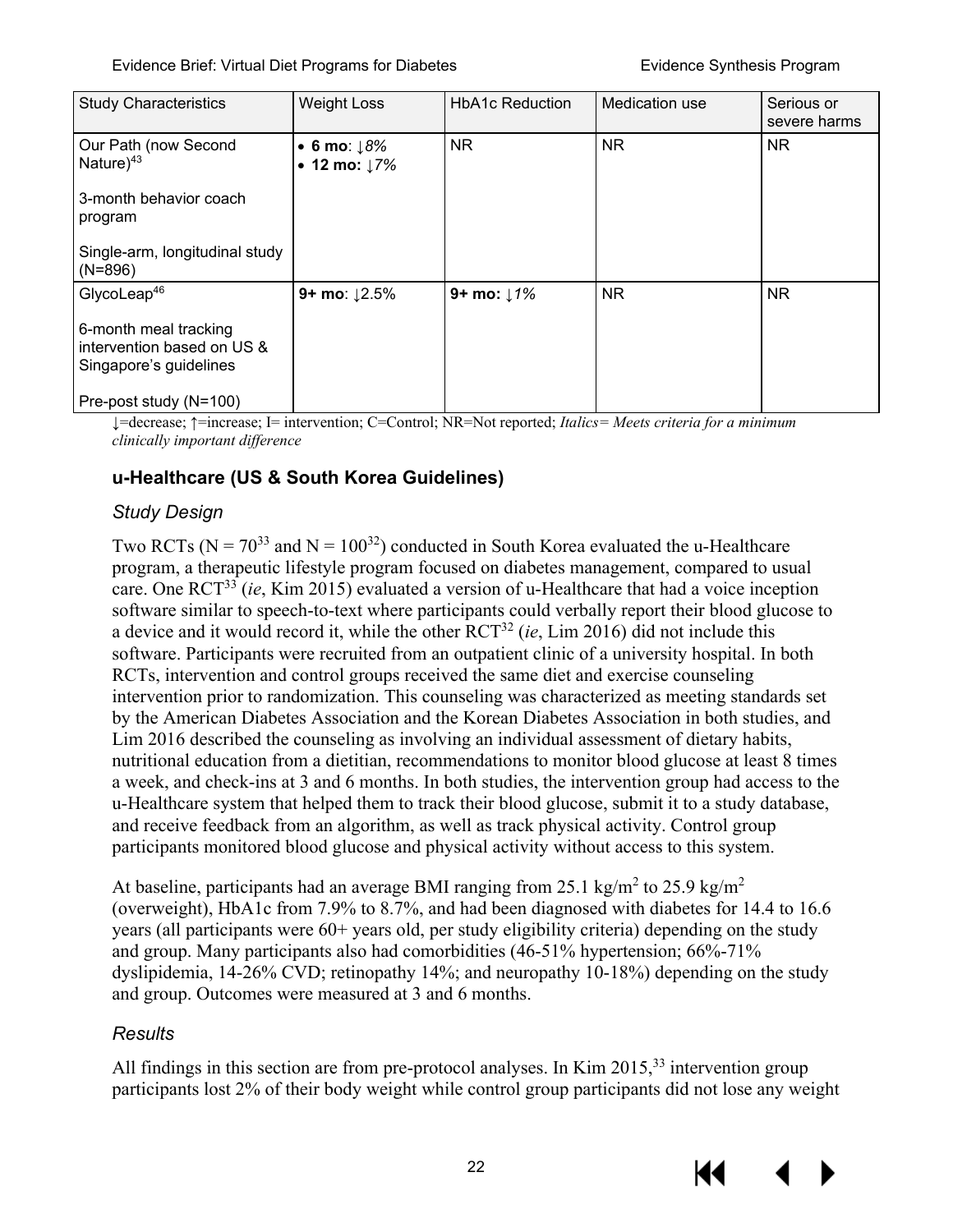at 6 months- neither represented a clinically significant change. Lim 201[632](#page-41-2) did not measure weight loss, although intervention participants lowered their BMI (26.3 to 25.7 kg/m<sup>2</sup>) at 6 months. This change as not seen for the control group (26.8 to 26.5 kg/m<sup>2</sup>).

In both studies, intervention participants experienced reductions in HbA1c at follow-up; however, results in control groups were mixed. In Kim 2015,<sup>[33](#page-41-3)</sup> both groups experienced clinically meaningful reductions in HbA1c, although the intervention group had greater reductions at 6 months  $(-1.1\%$  [8.6% to 7.5%] in intervention vs - 0.5% [8.7% to 8.2%] in control). In Lim 2016,<sup>[32](#page-41-2)</sup> HbA1c was lowered by 0.7% at 3 months in the intervention group which was maintained at 6 months (8% to 7.3%)- a clinically meaningful change. In the control group, HbA1c was lowered at 3 months (number not reported) but rebounded at 6 months to a value that was not clinically different from baseline (8.1% to 7.9%).

Lim 2016<sup>32</sup> reported that 12% of intervention group participants reduced their dosage of oral antidiabetic drugs or insulin compared to no change in the control group. Harms were not reported in either study.

#### *Limitations*

This study had minor limitations, primarily from reporting per-protocol results instead of intentto-treat results. In Kim 2015,<sup>33</sup> only 3% of participants dropped out, so per-protocol analyses likely provide a good estimate of the effect of assignment to intervention. However, for Lim  $2016<sup>32</sup>$  $2016<sup>32</sup>$  $2016<sup>32</sup>$  between 14-16% of participants dropped out and although authors conducted both perprotocol and intent-to-treat analyses, most of the reported data is from per-protocol analysis. Perprotocol results may be biased as they do not account for people who dropped out of the study.

#### <span id="page-26-0"></span>**ANODE (France Guidelines)**

#### *Study Design*

An  $RCT<sup>31</sup>$  (N = 120) conducted in France evaluated ANODE, an online nutritional support tool designed to improve diet and physical activity according to France's National Nutrition and Health program guidelines, versus usual care with a GP or specialist. Participants were recruited from media advertising or directly referred by their caregivers. Intervention participants completed 4 online educational modules on diet and physical activity (1- self-monitoring diet and physical activity; 2- nutritional assessment; 3- balanced diet menu generator; and 4- physical activity education and prescription). Coaching consisted of participants entering their meal information into the support tool and received automated feedback summarizing the amounts of macro-nutrients consumed (fat, saturated fat, protein, salt, carbohydrates) as well as advice on how to achieve a balanced diet. Human contact was limited to a hotline support in case of technical issues. At baseline, participants had a BMI of  $33.4 \text{ kg/m}^2$  (obese) and HbA1c of  $7.2\%$ (diabetes duration not reported). Outcomes were measured at 16 weeks.

#### *Results*

Intervention group participants lost on average 2.5% of their body weight at 16 weeks, which was not a clinically meaningful change (by contrast, control group participants did not lose weight). Those in the intervention group lowered their HbA1c by 0.4% (from 7.2% to 6.8%) which was also not a clinically meaningful change (by contrast, those in the control group had an average increase of HbA1c of 0.2%). Medication use and harms were not reported.



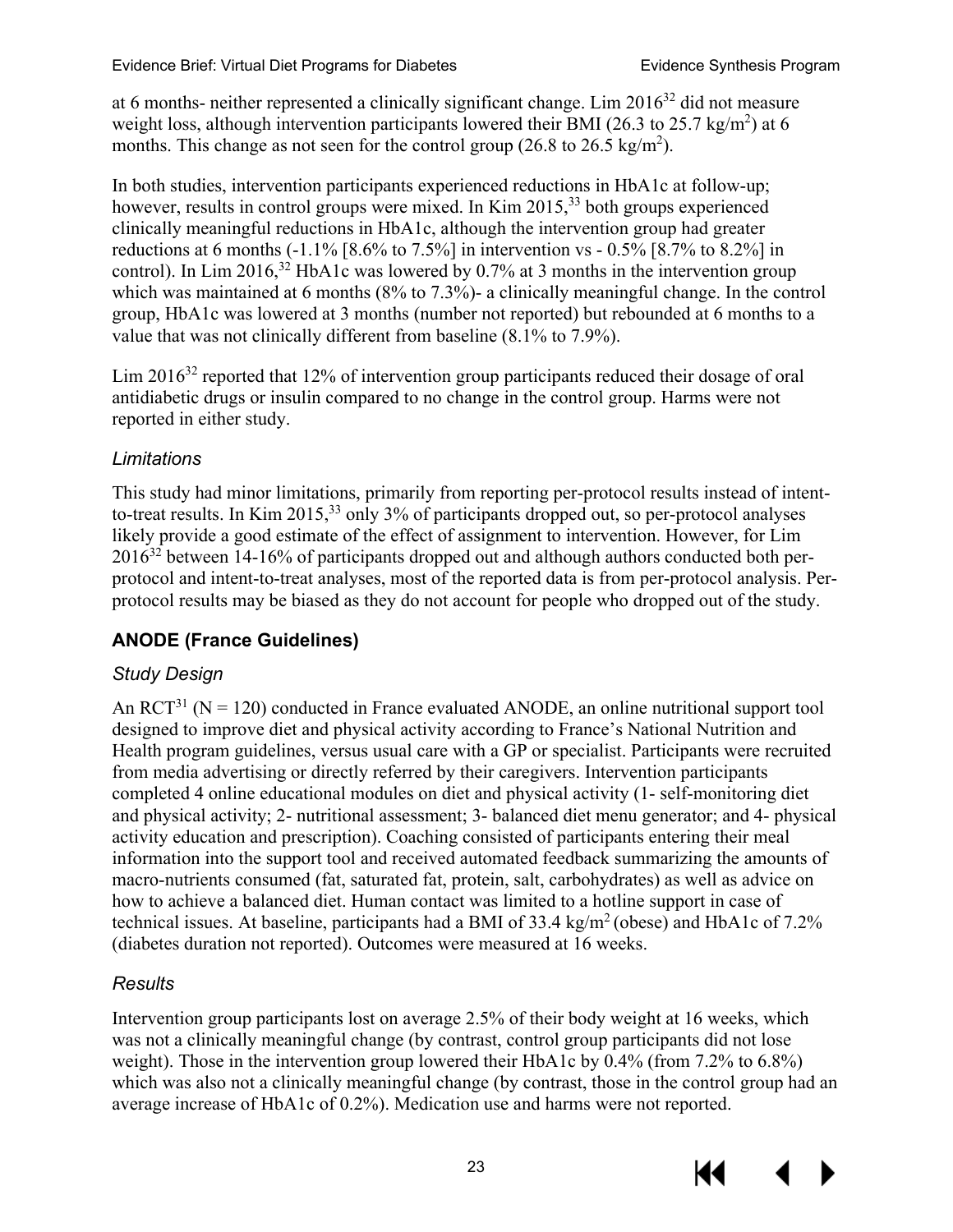#### *Limitations*

This study had minor limitations: participants and coaches were aware of the assigned intervention during the trial, and attrition was higher in the intervention versus control group (11 vs 5 participants) due to lack of interest.

#### <span id="page-27-0"></span>**Our Path (UK. Guidelines)**

#### *Study Design*

A single-arm, longitudinal study<sup>43</sup> (N = 896) conducted in the UK evaluated the Our Path (now known as Second Nature) program, a 3-month, app-based, behavior change program. Participants in this study either paid for the app or were referred from their general practitioner (GP) for treatment of type 2 diabetes (in which case, the app was free). Participants in this intervention reviewed educational articles on nutrition and health topics (10-15 min/article), were matched to a 10-person peer support group, had the option to text a health coach (a registered dietitian or nutritionist) 1-on-1 through the app, and received a physical activity tracker and a scale. Health coach advice was informed by the National Institute of Health and Care (NICE) guidelines. The intervention was split into 2 parts: a 12 week "core" phase that was more intensive, and a "sustain" phase where participants could no longer text a health coach but could access other features of the app. Of the 896 participants who completed data assessments at 6 and 12 months (an inclusion criterion for the study), 52% had type 2 diabetes and received access to the program through their GP. At baseline, participants with type 2 diabetes had an average BMI of  $33.4 \text{ kg/m}^2$  (obese).

#### *Results*

At 6 months, participants with type 2 diabetes lost an average of 8% of their body weight and maintained the weight loss at 1 year. HbA1c, medication use, and harms were not reported. Authors noted that 56% of participants with type 2 diabetes lost >5% of their body weight at 1 year, and  $25%$  lost  $> 10%$ .

#### *Limitations*

Results from this study ( $N = 896$ ) represented only those who took part in the program who completed 6- and 12-month weight readings, which was about 25% of the total population who participated in the Our Path program during the study time period. Therefore, results likely reflect people who were more engaged with the program. The lack of control group also makes it difficult to determine if it was the intervention or a confounder/cointervention that drove the change in outcomes.

#### <span id="page-27-1"></span>**GlycoLeap (US and Singapore Guidelines)**

#### *Study Design*

A pre-post study<sup>[46](#page-42-1)</sup> (N = 100) conducted in Singapore evaluated 6 months of access to GlycoLeap, an online lifestyle management intervention. Participants were recruited from a single community health care facility. Intervention participants tracked meals and interacted with health coaches who provided recommendations, encouragement, and personalized feedback on progress. Twenty-four educational lessons on diabetes and self-management were available to participants based on the 7 healthy self-care behaviors recommended by American Association



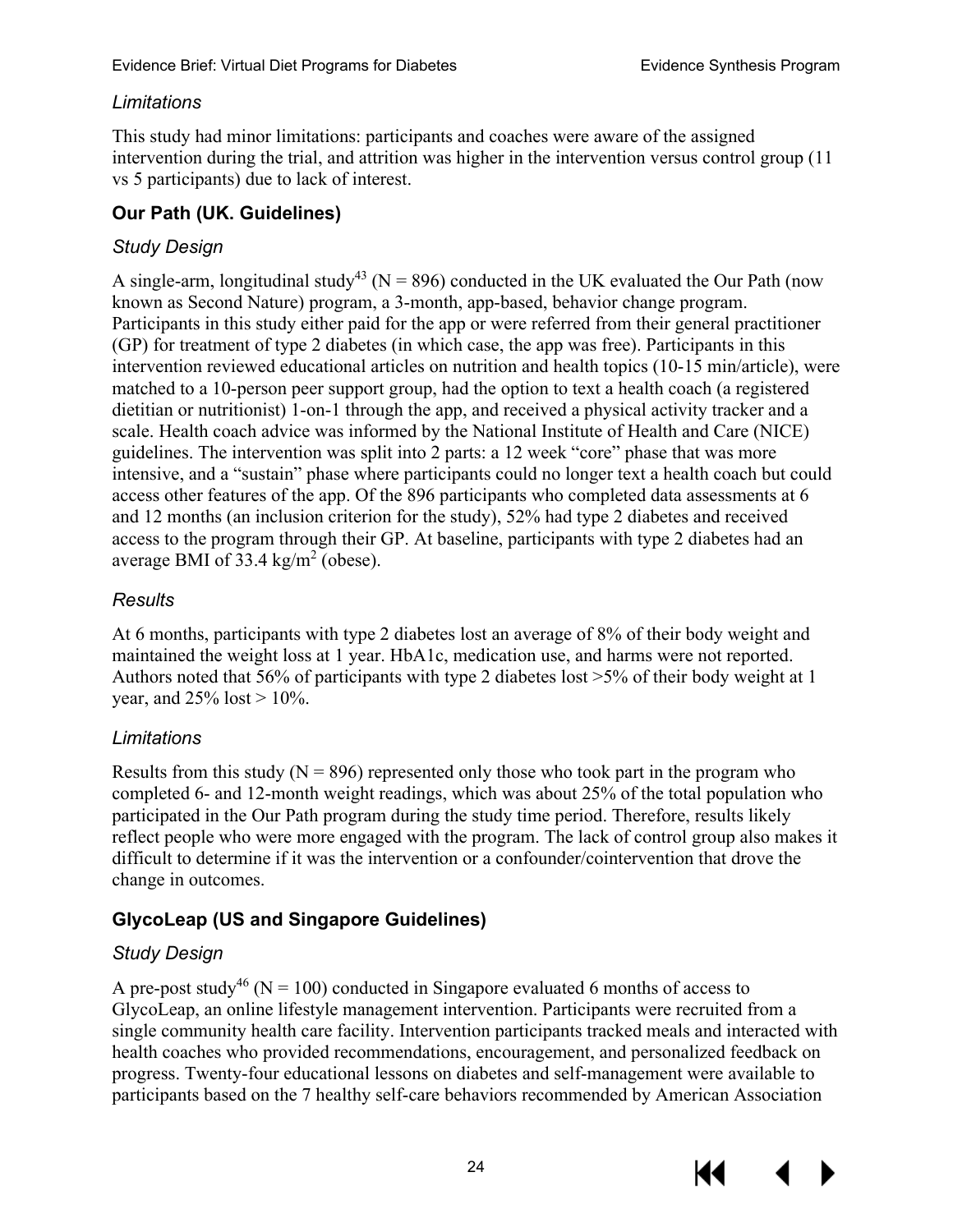of Diabetes Educators. After participants entered their meal information online, health coaches rated each meal for nutritional content on a 1 to 5 scale based on Singapore's Health Promotion Board's national dietary guidelines. Additional features of the program included tracking of weight, blood glucose, and physical activity. At baseline, participants had an average BMI of 29.8 kg/m<sup>2</sup> (overweight), HbA1c of 8.8%, and had been diagnosed with diabetes for 9.3 years. Outcomes were measured after the 6-month intervention, although the actual time point varied for each individual (*eg*, weight and HbA1c was measured between 12-38 weeks after intervention).

#### *Results*

Intervention participants reduced their HbA1c by 1% (8.8% to 7.8%) which was a clinically meaningful change. However, they only lost an average of 2.5% of their body weight (although authors note that 17% of participants did lose > 5%). Medication use and harms were not reported by the study.

#### *Limitations*

This study had major limitations, most notably a lack of control group that could have ruled out the possibility effects were due to confounders or co-interventions. In addition, the large period in which outcomes were measured (12-38 weeks after intervention) makes it difficult to interpret the meaning of the data reported.

# <span id="page-28-0"></span>**PART 3: PROGRAMS THAT PROMOTE HEALTHY EATING NOT BASED ON NAMED DIET OR GUIDELINE**

#### <span id="page-28-1"></span>**Overview**

Six studies (5 RCTs<sup>34-38</sup> and 1 pre-post study)<sup>44</sup> evaluated 6 virtual diabetes diet programs (My Dietitian,<sup>34</sup> Noom Coach,<sup>35</sup> Diab Memory + Nutrinaut,<sup>44</sup> and 3 programs<sup>36-38</sup> that were unnamed) that promoted healthy eating but were not based on a named diet or guideline (Table 6). Overall, 2 RCTs<sup>[34,](#page-41-6)38</sup> evaluated the impact of 2 programs (My Dietitian and an unnamed program by Wayne 2015) on weight, neither of which showed a clinically significant reduction at any time point. Four RCTs<sup>35-38</sup> evaluated the impact of 4 programs (Noom Coach as well as unnamed program by Wayne 2015, Sun 2019, and Van Storch 2019) on HbA1c: 3 RCTs showed both intervention and control groups had reductions > 0.5% in HbA1c while the other RCT did not show improvements in either group. Medication use was not reported in any of these studies, and only 1 RCT (of the Noom Coach program) indicated the intervention was not associated with harms. Overall, we have low confidence in these studies' findings as each program was only evaluated in 1 study, studies were small, and several studies had high rates of attrition.

#### <span id="page-28-2"></span>**Table 6. Detailed Findings From Studies of Programs That Promote Healthy Eating not Based on Diabetes or Dietary Guidelines**

| <b>Study Characteristics</b>                                    | <b>Weight Loss</b>                          | <b>HbA1c Reduction   Medication</b> | use       | Serious or severe<br>harms |
|-----------------------------------------------------------------|---------------------------------------------|-------------------------------------|-----------|----------------------------|
| $Mv$ Dietitian <sup>34</sup>                                    | • 3 mo: $12\%$ (I) vs   NR<br>$2\%$ (C)     |                                     | <b>NR</b> | <b>NR</b>                  |
| 1-year online weight-loss<br>intervention (I) vs usual care (C) | • 1 yr: $\downarrow$ 4% (I) vs<br>$2\%$ (C) |                                     |           |                            |



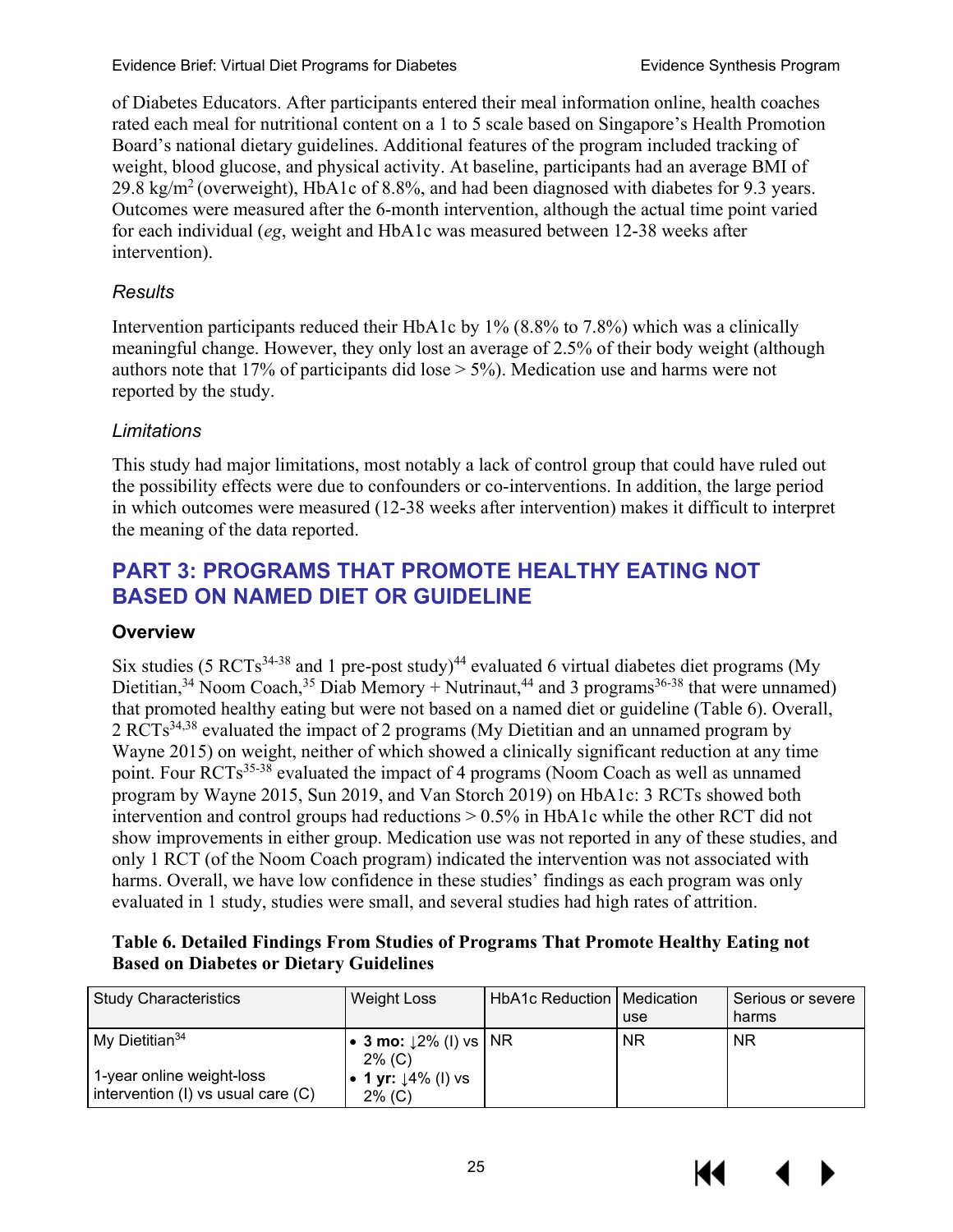#### Evidence Brief: Virtual Diet Programs for Diabetes **Exitence Synthesis Program**

| <b>Study Characteristics</b>                                                                                                                                                                       | <b>Weight Loss</b>                | HbA1c Reduction                                                             | Medication<br>use                                                                                 | Serious or severe<br>harms                       |
|----------------------------------------------------------------------------------------------------------------------------------------------------------------------------------------------------|-----------------------------------|-----------------------------------------------------------------------------|---------------------------------------------------------------------------------------------------|--------------------------------------------------|
| 1 RCT (N=61)                                                                                                                                                                                       |                                   |                                                                             |                                                                                                   |                                                  |
| Noom Coach <sup>35</sup><br>12-week app-based diabetes<br>management intervention with<br>training from nurse (I) vs training<br>from nurse alone (C)<br>1 RCT ( $N = 40$ )                        | <b>NR</b>                         | 3 mo: $1.9\%$ (1)<br>vs 1% (C)                                              | 15% (I) and<br>20% (C)<br>reduced their<br>dosage of oral<br>antidiabetic<br>agents or<br>insulin | No severe<br>hypoglycemia or<br>hospitalization. |
| Unnamed program (Wayne 2015) <sup>38</sup><br>6-month self-management<br>intervention with vs without mobile<br>phone support<br>RCT (N=131)                                                       | 6 mo: ↓1% (l) vs<br>no change (C) | 6 mo: $\downarrow$ .7% ( <i>l</i> ) vs<br>$1\%$ (C)                         | NR.                                                                                               | <b>NR</b>                                        |
| Unnamed program (Sun 2019) <sup>36</sup><br>6-month app-based diet tracking +<br>counseling intervention vs same<br>intervention without use of app or<br>continuous feedback<br><b>RCT (N=91)</b> | <b>NR</b>                         | • 3 mo: $1.8\%$ (1)<br>vs.7% (C)<br>• 6 mo: $1\frac{1}{6}$ (l)<br>vs.7% (C) | <b>NR</b>                                                                                         | <b>NR</b>                                        |
| Unnamed program (Von Storch<br>2019) <sup>37</sup><br>12-month telemedicine-assisted<br>lifestyle management program vs<br>usual care<br><b>RCT (N=115)</b>                                        | <b>NR</b>                         | 3 mo:<br>$\downarrow$ .4% (I) vs no<br>change (C)                           | <b>NR</b>                                                                                         | <b>NR</b>                                        |
| Diab Memory + Nutrinaut <sup>44</sup><br>3-month app-based diet tracking +<br>counseling intervention<br>Pre-post study (N=24)                                                                     | <b>NR</b>                         | 3 mo: no change                                                             | <b>NR</b>                                                                                         | <b>NR</b>                                        |

↓=decrease; ↑=increase; I= intervention; C=Control; NR=Not reported; *Italics= Meets criteria for a minimum clinically important difference*

#### <span id="page-29-0"></span>**My Dietitian**

#### *Study Design*

One  $RCT^{34}$  (N = 61) conducted in the UK evaluated My Dietitian, a 1-year, online weight-loss program, compared to usual care. Participants were recruited from general practices within 2 counties. Intervention participants entered in the type, amount, and timing of food consumed online, which was converted into a pie chart showing a breakdown of calories consumed by food type. Coaching took the form of diet consolations (weekly for first 3 months then monthly for 9 months) and exercise consultations (same frequency). Participants also could track weight and

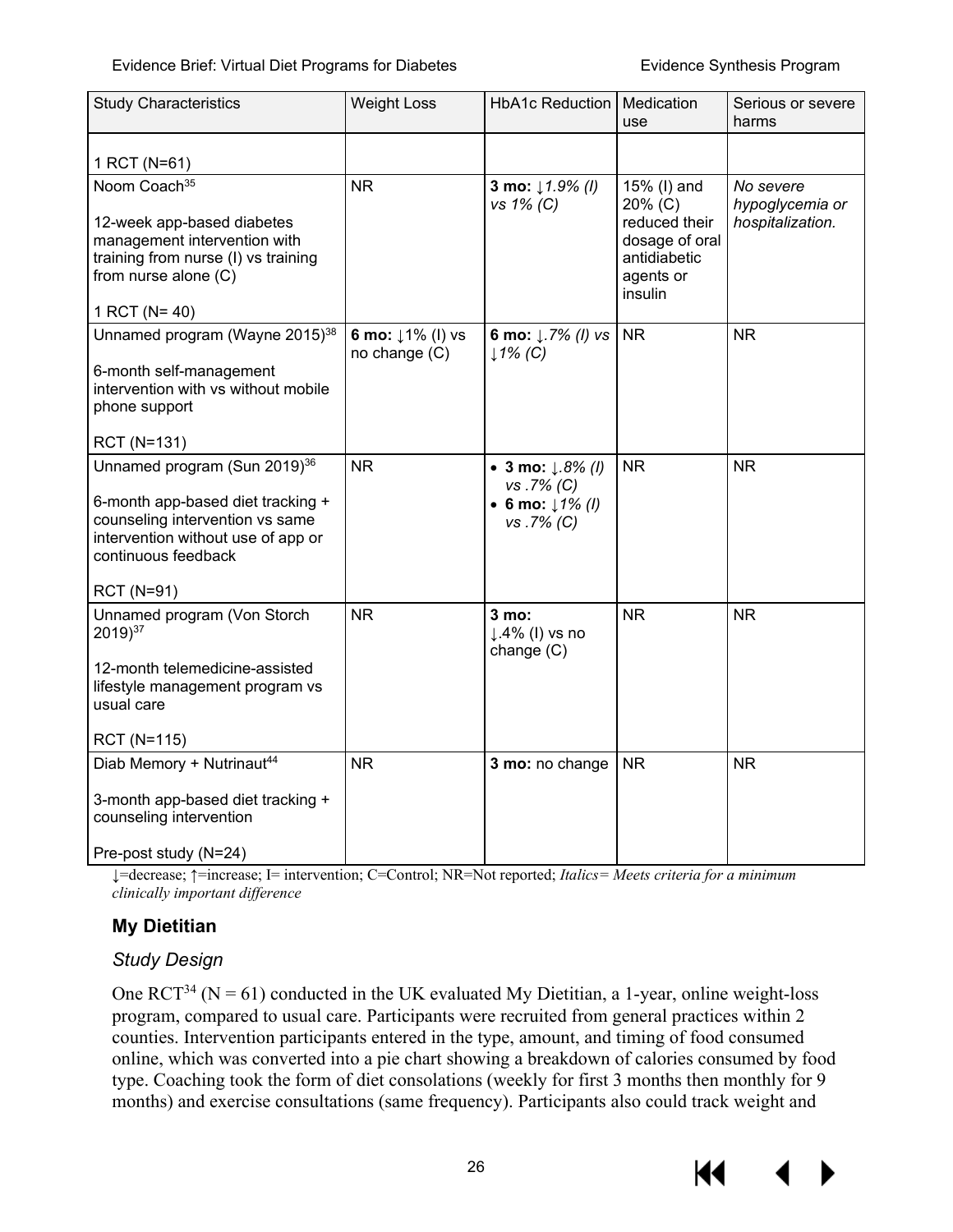physical activity and could interact with others in the program through forums, diaries, and chat rooms. Control group participants received usual care from a GP. At baseline, participants had a median BMI between 33.3-34.4 kg/m2 (obese). All participants were men. Outcomes were measured at 12 weeks and 1 year.

#### *Results*

At 12 weeks, both intervention and control groups lost 2% of their body weight in per-protocol analyses. At 1 year, intervention participants lost 4% of their body weight while the control group maintained a 2% weight loss in per-protocol analyses. None of these changes are clinically significant.

#### *Limitations*

This study had major limitations, most notably low rates of adherence (fewer than 50% of participants adhered to the intervention) and high rates of attrition (39% of intervention and 57% of control group dropped out). Researchers also did not conduct intent-to-treat analysis, which could have helped to account for dropouts.

#### <span id="page-30-0"></span>**Noom Coach**

#### *Study Design*

One  $\text{RCT}^{35}$  (N = 40) conducted in South Korea evaluated Noom Coach, a 12-week, smartphonebased, diabetes management intervention. Participants were recruited from a single university hospital. Both intervention and control group participants received education from a trained nurse at baseline and were encouraged to exercise, but intervention group participants also received access to an app where they could track their data (diet, physical activity, blood glucose) and receive feedback text messages from a medical team. At baseline, participants had an average BMI between 26.8 kg/m<sup>2</sup> and 28.9 kg/m<sup>2</sup> (overweight), had been diagnosed with diabetes for an average of 4-6.6 years, and had an average HbA1c between 8.8% and 9.1%. Outcomes were measured at 12 weeks.

#### *Results*

Weight loss was not reported in this study. At 12 weeks, HbA1c levels decreased in both groups  $(-1.9\%$  [from 8.8% to 6.9%] in intervention group vs -1% [from 9.1% to 8.1%] in control group). A higher proportion of patients in the intervention group (47%) than in the control group (11%) reversed their diabetes (*ie*, lowered HbA1c < 6.5%). Although the percent of participants who stopped taking medication was not reported, 15% of intervention participants and 20% of control patients reduced their dosage of oral antidiabetic agents or insulin. Authors reported no serious adverse events (such as severe hypoglycemia or hospitalization) occurred.

#### *Limitations*

This was a small study, so the absolute number of participants who experienced improvements was low (*eg*, the 47% of intervention participants who reversed their diabetes represented 8 people). Other methodological limitations included the fact that participants and outcome assessors were aware of which group participants were in, which could have biased results.



KI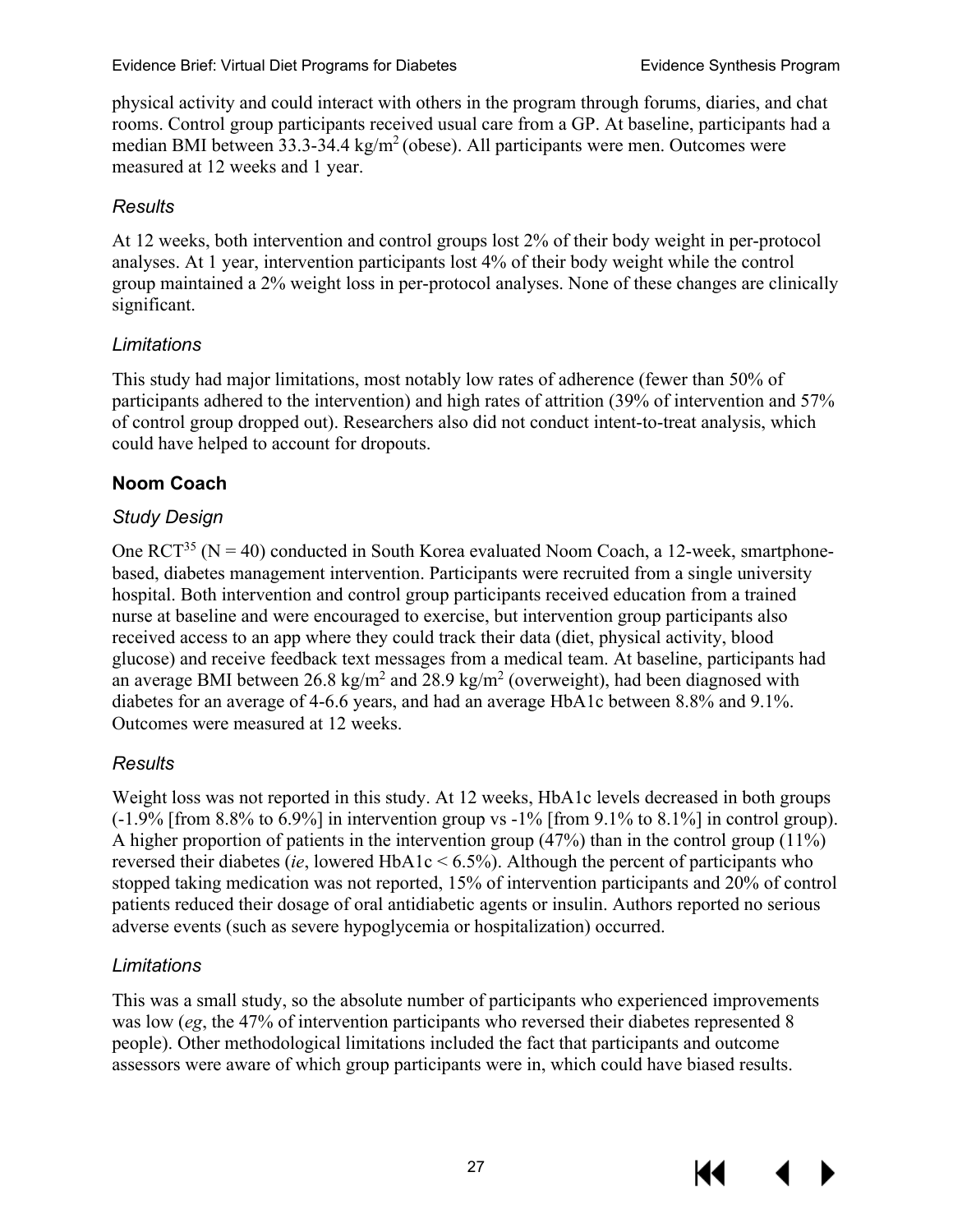#### <span id="page-31-0"></span>**Unnamed Programs**

#### *Study Designs*

Three RCTs (N = 131,<sup>[38](#page-41-22)</sup> N = 91<sup>36</sup>, N = 115<sup>37</sup>) evaluated unnamed programs. One RCT<sup>38</sup> (n=131) conducted in Canada evaluated a 6-month, mobile phone-based intervention in which both intervention and control groups were coached to increase exercise, modify diet to limit carbohydrate intake, adhere to medications, and engage with PCPs, but intervention group participants had access to an app to help them track health data and either text or schedule phone calls with health coaches as needed. A second  $RCT^{36}$  (N =91) conducted in China evaluated a 6month, app-based data tracking and counseling intervention compared to usual care. In this study, both groups received instructions to monitor health data (physical activity and diet) and received dietary and exercise guidance, but only the intervention group could use the app and receive continuous feedback from coaches and a medical team. A third  $\text{RCT}^{37}$  (N = 115) conducted in Germany evaluated a 12-month telemedicine-assisted lifestyle management program compared to usual care. Participants were recruited from outpatient endocrinology clinics, primary care clinics, or based on their enrollment in a private insurance company. Participants tracked their health data (blood glucose, diet, physical activity) on a tablet and discussed progress monthly by phone with a coach who provided support based on stages of change theory. Across the 3 studies, average baseline BMI ranged from 23.3 kg/m<sup>2</sup> to 37 kg/m<sup>2</sup> (overweight-obese), HbA1c from 6.9% to 8.9%, and length of time diagnosed with diabetes from 7-12 years. In 1 RCT,<sup>[37](#page-41-23)</sup> 94% of participants had >2 chronic diseases, in another<sup>[36](#page-41-9)</sup> all participants were  $>65$  years old, and in a third<sup>[38](#page-41-22)</sup> participants were recruited from a low-SES community.

#### *Results*

In the first RCT,<sup>[38](#page-41-22)</sup> both intervention and control group participants lowered HbA1c  $> 0.5\%$  (-0.7%, from 8.7% to 8% in intervention group;  $-1\%$ , from 8.9% to 7.9% in control group) at 6 months. In this study, intervention group participants lost 1% of body weight at 6 months – not a clinically significant change – while control group participants had no change, in per-protocol analyses. In the second RCT,<sup>[36](#page-41-9)</sup> both intervention and control participants lowered HbA1c >  $0.5\%$ at 3 months and maintained changes at 6 months (-0.8%, from 7.8% to 7% in intervention group; -0.7% from 7.9% to 7.2% in control group). In this study, weight was not measured, but neither group lowered their BMI at 3 or 6 months. In the third  $\text{RCT}$ <sup>37</sup> intervention participants lowered HbA1c by  $0.4\%$  (7% to  $6.6\%$ ) – not a clinically meaningful change – while control group participants remained at baseline levels of HbA1c (6.9%) at 3 months, in per-protocol analyses. BMI was unchanged in both groups. Medication use and diabetes-related harms were not reported by any of these studies, although one RCT<sup>38</sup> noted that there were no adverse events related to exercise.

#### *Limitations*

Attrition was either high ( $>26\%$ ) or unreported in all 3 studies. Two of the studies<sup>[36](#page-41-9)[,37](#page-41-23)</sup> had additional methodological issues, including either registering the trial retrospectively<sup>36</sup> or not registering the trial at all,<sup>[37](#page-41-23)</sup> and there was significantly higher BMI in the intervention than control group at baseline in 1 study.<sup>37</sup>

#### <span id="page-31-1"></span>**DiabMemory + Nutrinaut**

*Study Design*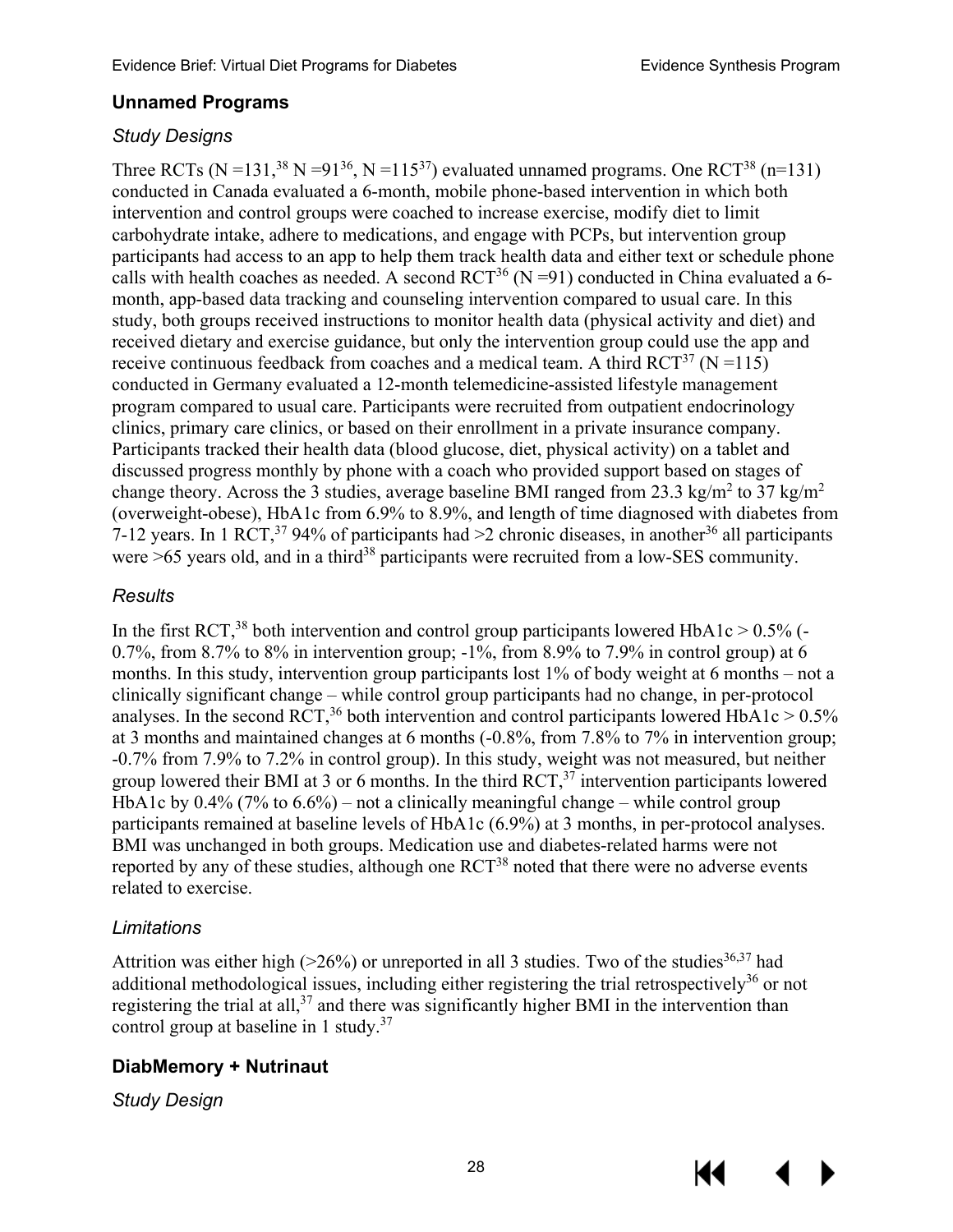A pre-post study<sup>44</sup> (N = 24) conducted in Austria evaluated a 3-month intervention in which participants used 2 apps (DiabMemory and Nutrinaut) to track health data such as blood glucose, weight, and activity (DiabMemory) as well as meals (Nutrinaut). Participants were recruited from a disease management program within a national health insurance program. Coaching consisted of weekly individual counseling from a dietitian. Although the study describes testing the use of these 2 apps in 10 patients with type 2 diabetes, median baseline HbA1c was 5.9% (below the diagnostic threshold for diabetes). Baseline BMI was  $34.5 \text{ kg/m}^2$  (obese).

#### *Results*

Weight was not reported, although authors note that participants lowered BMI by 2.7 kg/m<sup>2</sup>. There was no effect on HbA1c at 3 months. Medication use and harms were not reported.

#### *Limitations*

Given the small sample size  $(N = 10$  people with diabetes) and low levels of HbA1c at baseline, this study does not provide much useful information on the effect of these apps for people with diabetes. Authors also did not report how they measured outcomes.

К€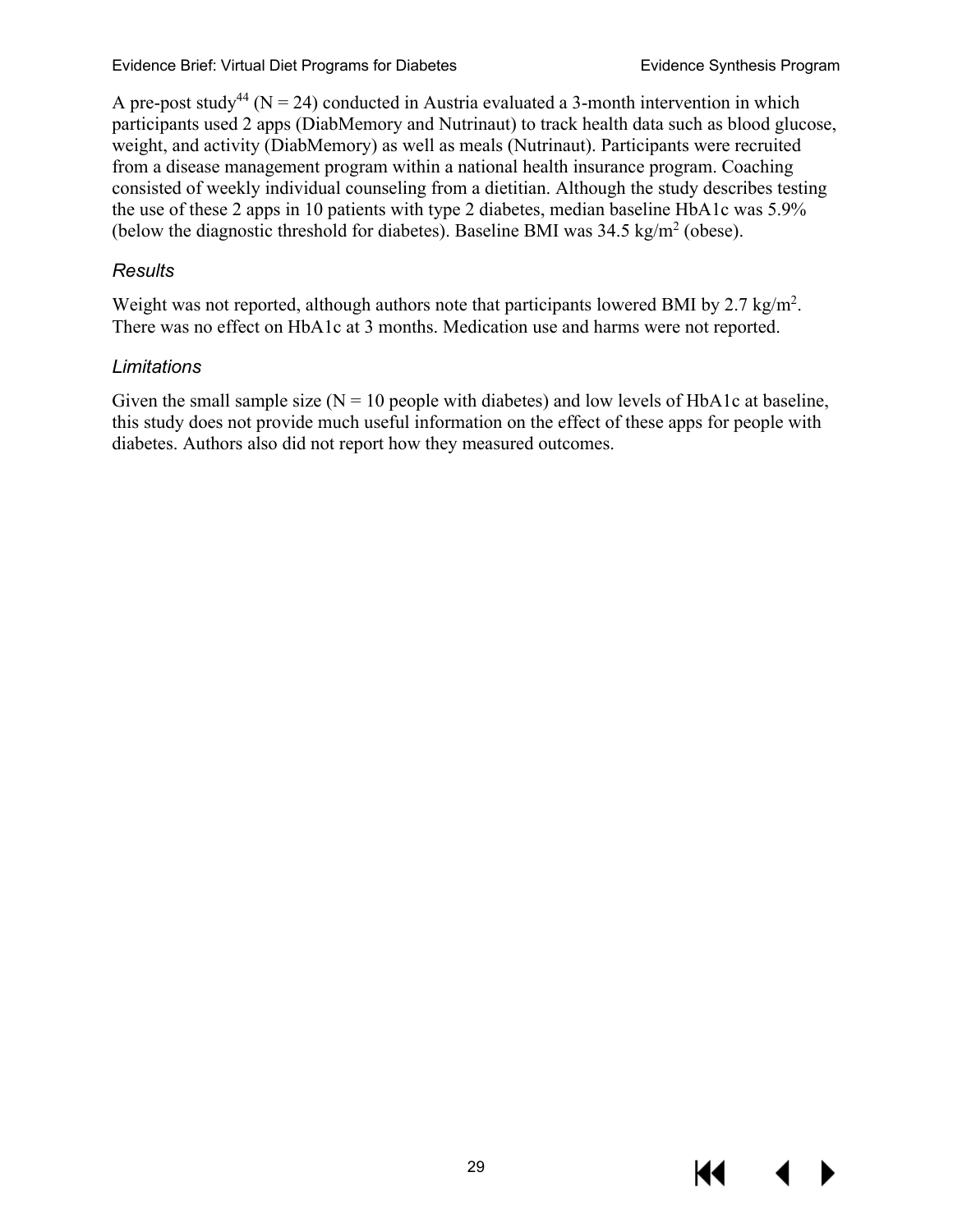# <span id="page-33-0"></span>**SUMMARY AND DISCUSSION**

We conducted a rapid evidence review evaluating the last 5 years of research on the effectiveness and harms of virtual diet programs that include a coaching component for people with diabetes. Although systematic reviews are available on the effectiveness and harms of various diets for diabetes<sup>15</sup> as well as systematic reviews on virtual programs (including apps, websites, and patient portals) for diabetes self-management,<sup>19-21</sup> to our knowledge there have been no systematic reviews specifically evaluating virtual diet programs. By describing the state of the evidence on this topic, this report can help inform the evaluation of the VA and Virta Health's pilot program among Veterans with type 2 diabetes.

Overall, we identified 1 non-randomized, controlled study on Virta Health and 14 studies of 13 other virtual diet programs for diabetes. Though the study of Virta Health had important limitations, it suggests that for selected patients (*ie*, those who are severely obese, interested in an intensive diabetes management program, and willing to adhere to the ketogenic diet), the Virta Health program is associated with improvements in diabetes outcomes such as weight and HbA1c. Some patients who participated in Virta Health also stopped taking medications and reversed their diabetes (*ie*, reduce HbA1c <6.5% with no medications or just metformin). Improvements were maintained for those who continued to participate in the program at 2 years. Three other virtual diet programs for diabetes (TeLiPro, Low Carb Program, and Better Therapeutics), all of which delivered a named diet, were associated with a improvements in 2 diabetes outcomes (*ie*, lowering HbA1c > .5%, weight loss >5%, and/or cessation of any medication). Two of these programs (TeLiPro and Low Carb Program) were associated with maintenance of improvements for a year or longer. In 1 of these programs (TeLiPro) the intervention ended at 12 weeks and in the other (Low Carb Program), participants continued to receive the intervention at 1 year.

Although benefits were more limited, 6 other virtual diet programs (u-Healthcare, Our Path, GlycoLeap, Noom Coach, and unnamed programs from Wayne 2015 and Sun 2019) were associated with a clinically meaningful improvement in 1 diabetes-related outcome (either lowering HbA1c >.5% or weight loss > 5%). In the Noom Coach study, more people reversed diabetes (*ie*, reduced HbA1c <6.5%) in the intervention group than the control group. Perhaps not surprisingly, in studies evaluating these 6 programs, participants that were in more active control groups (*ie*, those that received some but not all of the program) were more likely to experience improvements in diabetes outcomes than those that were in more passive control groups (*ie*, those who received usual care alone). Results from studies of uHealthcare and Noom Coach are especially interesting, as control group participants who received diet counseling from a coach experienced clinically meaningful improvements in HbA1c, but intervention group participants who received the diet counseling *and* had access to virtual tools experienced *greater* improvements. As a whole, studies in this review illustrate 2 important ideas: 1) most people who receive usual care for diabetes do not experience clinically meaningful improvements in outcomes such as HbA1c, weight, or medication reductions, and 2) diet counseling from a health coach may be associated with clinically meaningful improvements in diabetes-related outcomes, but the use of technology to facilitate tracking of health data or increase the number of touchpoints with a health coach may be associated with *additional* improvements.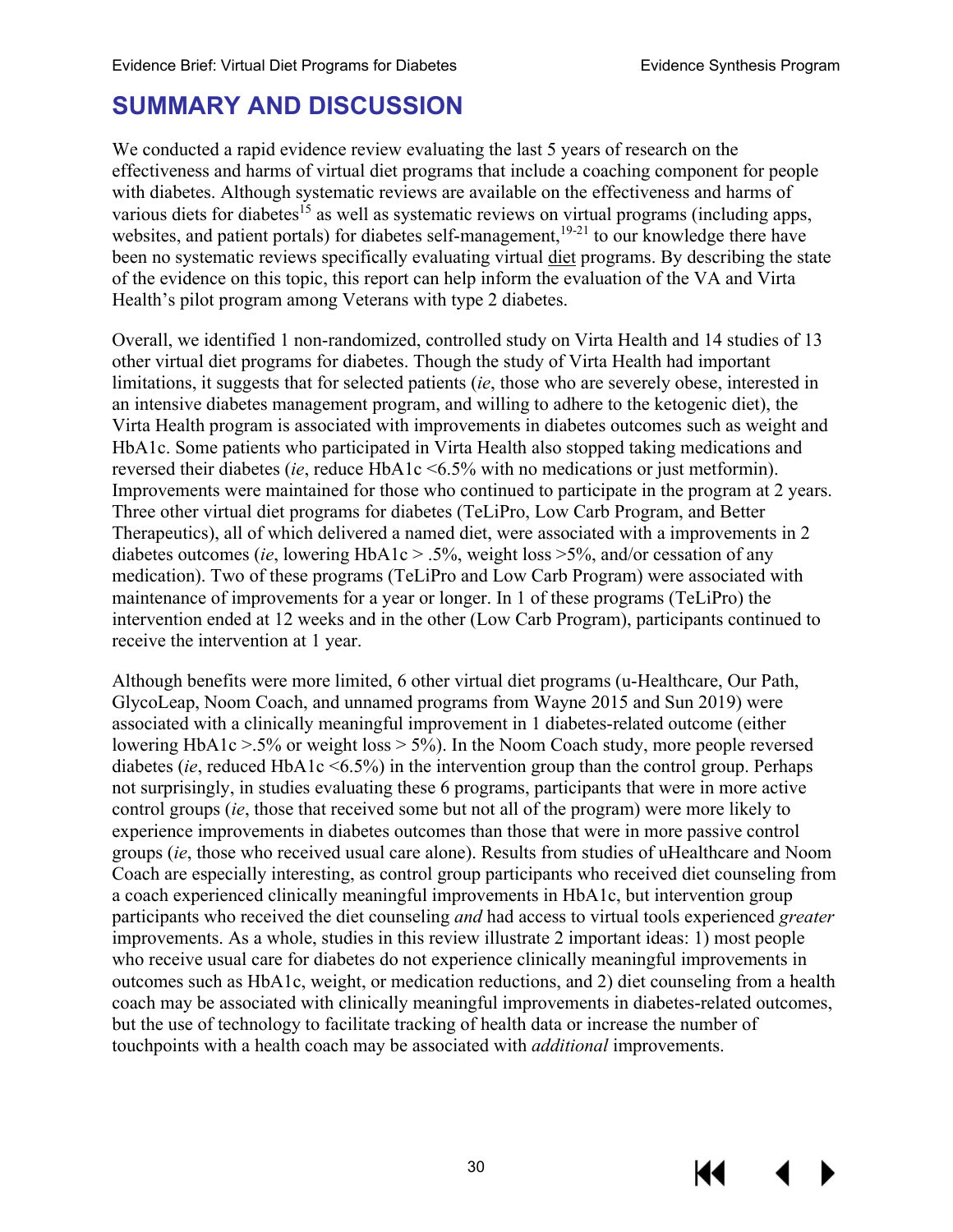# <span id="page-34-0"></span>**LIMITATIONS**

There were limitations to both our rapid review methods and methodological limitations of the included studies.

#### **Rapid Review Limitations**

One limitation of our review was that we only searched for the past 5 years of research on virtual diabetes diet programs, and as a result we may have missed older studies. However, we likely identified most of the relevant, recent literature on virtual diet programs that are currently available to patients. A second limitation is that we had 1 reviewer include studies and abstract data with second reviewer checking, which could have resulted in missing eligible studies or data. However, we made attempts to reduce this risk by establishing explicit inclusion criteria for studies and developing and using a piloted data abstraction tool. A third limitation is that we did not examine outcomes other than HbA1c, weight loss, medications reductions, and harms. Future reviews should examine other patient-important outcomes associated with these programs, such as patient satisfaction and quality of life.

#### **Primary Study Limitations**

A major methodological limitation of these studies is that a third (5/15) did not include a separate control group. As a result, for these studies, it is impossible to rule out the possibility that effects were due to either residual confounding or co-interventions that happened at the same time as the intervention. Studies also generally relied on volunteers who were interested in an intensive diabetes management program and had been screened out through various steps and therefore may not be representative of the typical patient with diabetes.

Of the 10 studies that used control groups,  $5^{11,30,31,34,37,39,41}$  $5^{11,30,31,34,37,39,41}$  $5^{11,30,31,34,37,39,41}$  $5^{11,30,31,34,37,39,41}$  $5^{11,30,31,34,37,39,41}$  $5^{11,30,31,34,37,39,41}$  compared an intensive intervention to a more passive control group (usual care, typically from a GP or specialist). This is problematic for a few reasons. First, from a methodological standpoint, usual care often requires "minimal time and effort for the health care provider and/or participant and may be accompanied by low levels of interest or belief in its effectiveness", [55](#page-42-12) which can threaten the internal validity of the study. As discussed previously, studies in this review indeed found that participants who received usual care experienced no improvements in outcomes. This may at least partially be because participants did not believe usual care would be effective for them. Second, comparing an intensive, multi-component intervention to usual care makes it difficult to determine what is driving differences in outcomes. For example, in the 2 controlled studies of programs that showed a significant improvement in multiple diabetes outcomes compared to usual care (TeLiPro & Virta Health), we could not determine if it was the diet, the coaching, the tracking of health information, or the fact that patients had access to providers on a much more frequent basis (in some cases, every day) that caused the outcomes. Only 1 program (Virta Health) involved practitioners who were able to make adjustments to medications and 1 other (Low Carb Program) encouraged participants to regularly contact their providers regarding medication adjustments. It is not clear whether this capability is critical, especially if a goal of the coaching is to be able to wean some patients off of their diabetes medications. Importantly, we do not know to what extent the ketogenic diet was responsible for the improvements that patients experienced in the Virta Health study, and whether delivering the same intervention with a different diet (such as the Mediterranean diet) would have the same effects.



К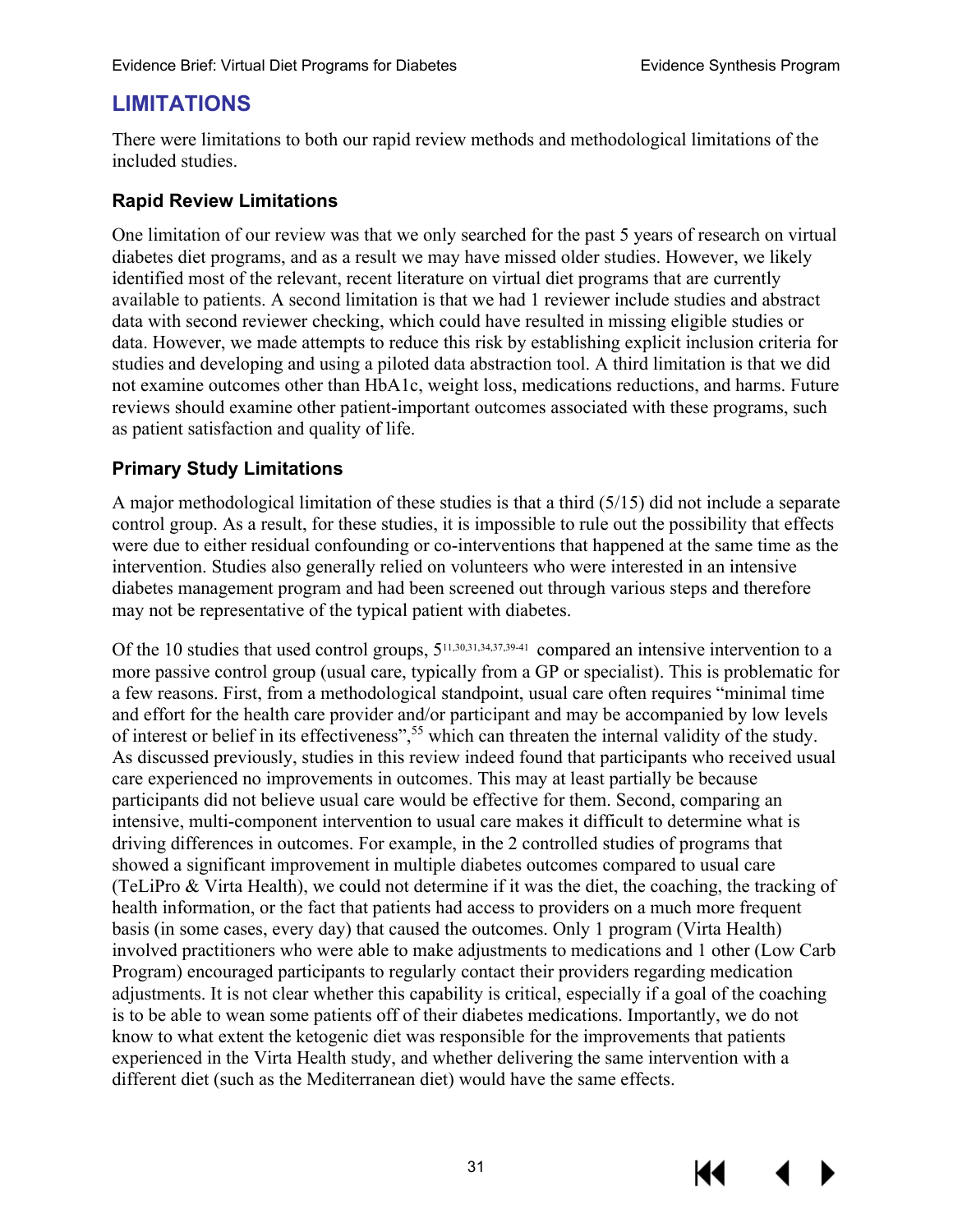Additional limitations seen across studies include high attrition (>20%) or differential attrition between intervention and control groups, as well as inconsistent use of and reporting of results from intent-to-treat analyses.

# <span id="page-35-0"></span>**GAPS AND FUTURE RESEARCH**

We provide 2 sets of recommendations. The first set of recommendations is for the retrospective evaluation of the first group of Veterans enrolled in the pilot project involving Virta. The second set of recommendations is for a prospective evaluation of any additional Veterans that may enroll in a planned expansion of virtual diet programs being contemplated by the VA.

#### **Recommendations for the retrospective evaluation of originally enrolled Veterans**

Given the effects of Virta Health have only been evaluated in 262 participants that were on average severely obese (40.4 kg/m<sup>2</sup>), it is important to evaluate whether Veterans who may have different baseline characteristics and comorbidities can experience similar benefits as those in the Virta Health study. We therefore recommend that the pilot project capture as much information as is possible on Veteran participants' baseline characteristics (including BMI, HbA1c, lipid levels, diabetes duration, and any comorbidities) as well as outcomes (HbA1c, weight loss, medication cessation, and harms) at time points as close as possible to the time points used in the Virta Health study (baseline, 3 months, 1 year, 2 years). Given that many Veterans have multiple chronic diseases, [56](#page-42-13) it is also important to capture whether Veterans participating in Virta Health experience any exacerbation of existing conditions or develop any other conditions such as coronary artery disease, chronic kidney disease, or diverticulitis. By matching the assessment of Virta Health among Veterans to the previous assessment of Virta Health in the general population, researchers can determine whether the potential impact of the Virta Health program appears to be comparable in Veterans and in the general population. This may help in understanding how patient characteristics such as baseline BMI and comorbidities affect the overall effectiveness of the program. To minimize the potential for attrition bias, outcomes of patients who dropped out of the program should be compared to those who stay in the program. Researchers could consider stratifying by engagement in the program to determine the minimum level of engagement needed for a clinically meaningful change in outcomes. Finally, if researchers compare those who participated in Virta to those who expressed interest in Virta but were not selected for participation, results are likely to be valid for adverse events but not necessarily diabetes outcomes. This is because those who are interested in but not selected for Virta may have low levels of belief in the effectiveness of usual care, which could theoretically affect their diabetes outcomes, but is unlikely to affect the occurrence of adverse events.

#### **Recommendations for a prospective evaluation of Veterans that may enroll in the future**

Our primary recommendation for the prospective evaluation of an expanded virtual diet program is to use a separate control group that is matched in terms of intensity to the selected program. If a program based on a ketogenic diet is chosen by VA, 1 based on an alternate diet (*e.g*., lowcarb, plant based, Mediterranean or general diabetes guidelines) could be used as a comparator. This could help clarify what is driving outcomes and whether any components of the program can be modified based on patient preference or need.

KK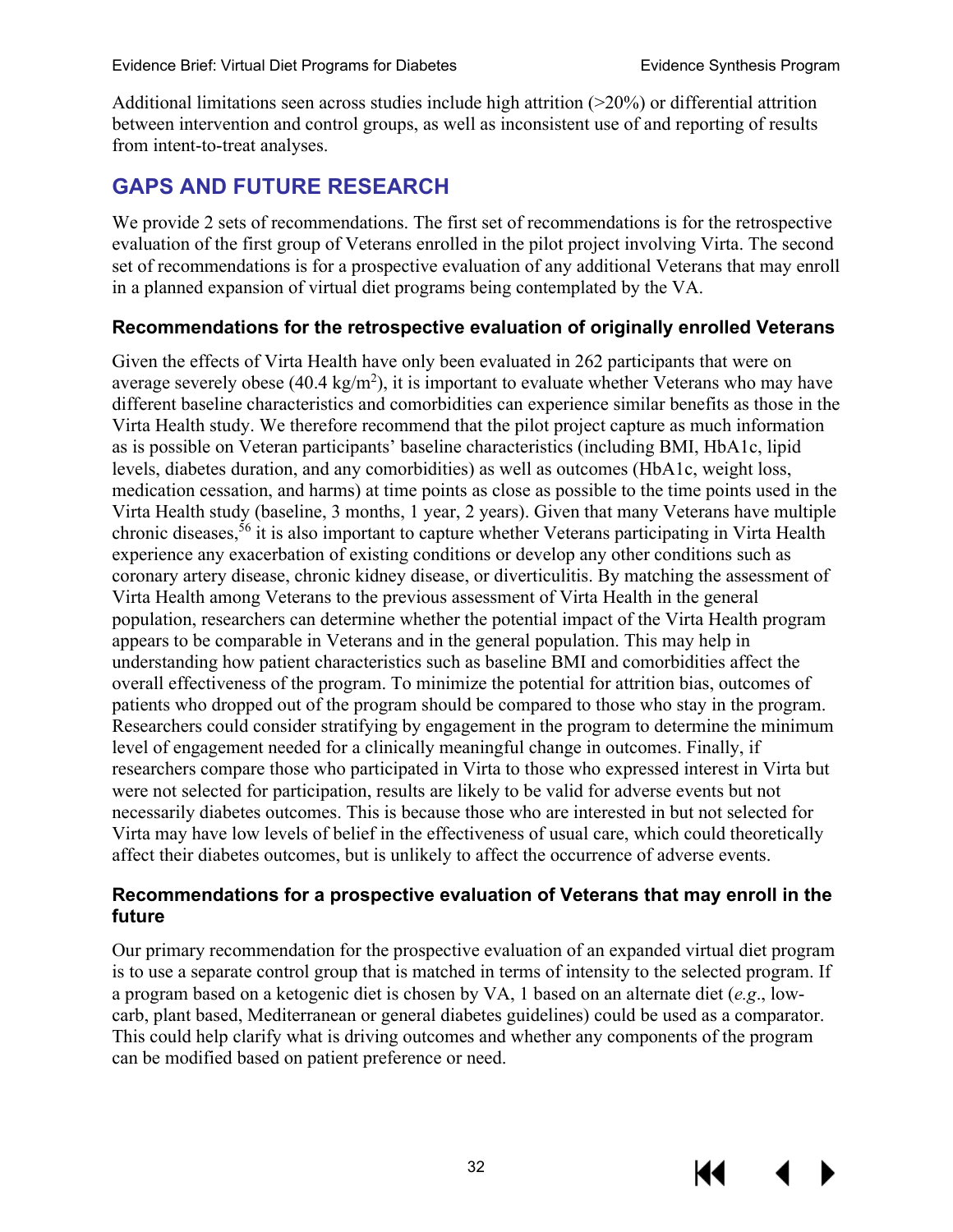A recent  $\text{RCT}^{56}$  (n=25) evaluated a virtual ketogenic diet program compared to the ADA's "Create Your Plate" diet (neither group received coaching) and found that those in the ketogenic group experienced greater improvements in HbA1c, weight loss, and diabetes reversal – although the ketogenic group also received additional behavioral help that the control group did not receive. Similar to the other studies in this report, this means it is impossible to tell whether it was the diet that drove outcome differences, or something else. Therefore, a study that delivers the same intervention in both groups *with the exception of the diet* would help to isolate the effect of the diet on outcomes. This is a critically important question in VA, as the ketogenic diet may be unappealing or contraindicated in some Veterans with type 2 diabetes, and other diets – such as the Mediterranean diet – have more evidence supporting their long-term cardiovascular benefits[.57](#page-42-14) 

In addition to Virta, 3 options of commercially available programs available in English include the Low Carb Program (developed in the UK), Better Therapeutics (developed in the US), and Our Path (also developed in the UK), all of which showed that participants' experienced improvement in either weight or HbA1c. Using a different virtual diabetes diet program as a control group would have the added benefit of helping to determine whether different programs are acceptable alternatives should a Veteran decline to use a specific diet such as ketogenic diet or plant-based diet. A third alternative would be to compare a commercial program to continuous care provided by a diabetes educator within the context of an interdisciplinary care team,<sup>[58](#page-42-15)</sup> an intervention that is similar in intensity to Virta and other commercial programs but is not delivered virtually. The VA's National Center for Health Promotion and Disease Prevention has expanded a program of Telephone Life Coaches who may be able to deliver a comparably intensive program. [59](#page-42-16)

While randomizing patients to either the selected program or a comparator would be the most straightforward way to reduce the risk of selection and confounding bias, this might be difficult to do outside of a specifically funded research study. It also would not replicate the real-life effectiveness of Veterans choosing which diet or program they want to participate in. Therefore, one approach researchers could take is to let participants select their preferred program. A second approach would be to use an alternative program as a "back-up" in the event participants could not tolerate the selected diet. This option should only be used if it is not feasible to let participants select their preferred program. If participants are not randomized to different groups, it would be important to measure, report, and control for baseline factors that can potentially confound the results.

Similar to our recommendations for the retrospective evaluation, we recommend that the prospective evaluation capture detailed information on participants' baseline characteristics (including BMI, HbA1c, diabetes duration, and any comorbidities) and measure outcomes at similar time points as seen in the Virta Health study. Researchers may also consider measuring other baseline characteristics such as motivation or comfortability with technology, as this may provide additional information on mediators or moderators of treatment effect. We also recommend that researchers look for a wide range of data on harms as well as other patientimportant outcomes such as quality of life.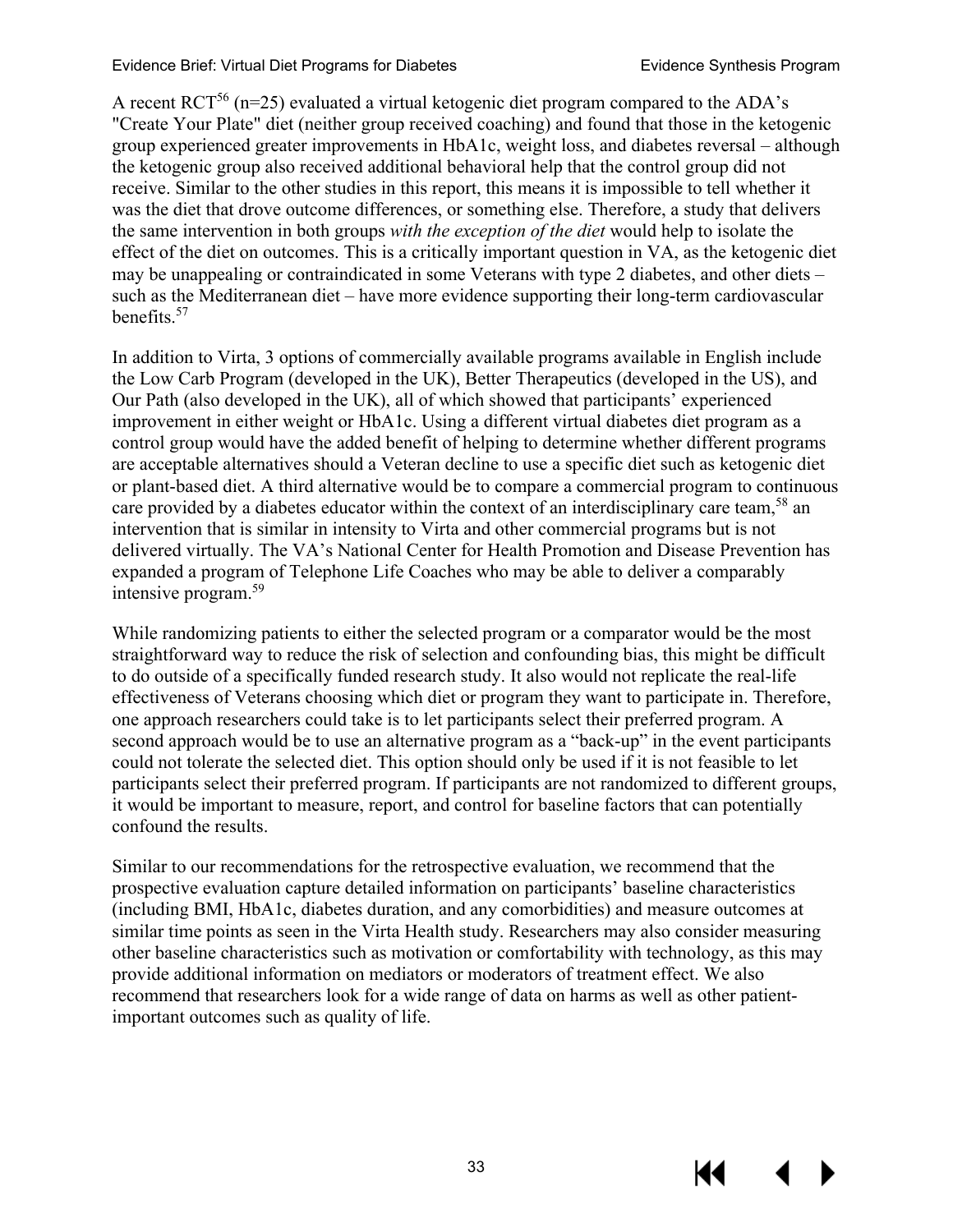# <span id="page-37-0"></span>**CONCLUSIONS**

While they have important limitations, studies of Virta Health and other virtual diet programs suggest that selected populations with type 2 diabetes may lower HbA1c, lose weight, reduce medication use, or reverse diabetes after participating in an intensive program based on a ketogenic diet or other diets. Due to limitations in study designs, we could not determine whether these outcomes were driven by the remote continuous care interventions or by the diets. Additionally, because studies enrolled participants who were interested in intensive diabetes management programs and met other study eligibility criteria, findings may not apply to the wider, unselected Veteran population. As Veterans' preferences for the type of diet they follow are likely to vary, a practical solution to improving diabetes care should include testing a variety of diet options if the particular diet is not the critical component of the intervention. This type of evaluation could inform how Virta Health and other virtual diabetes programs might be adapted to meet the needs of a variety of Veterans with type 2 diabetes.

К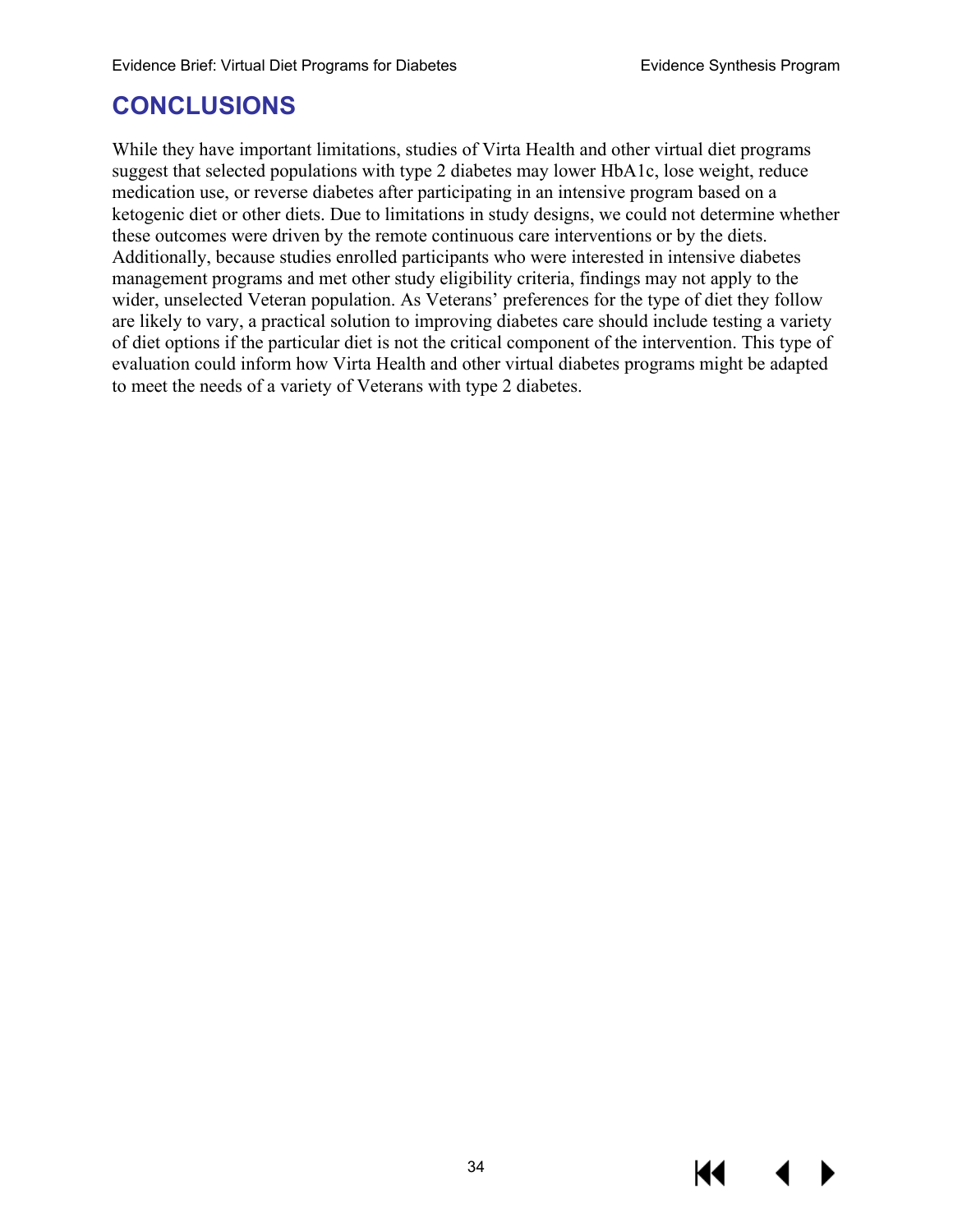# <span id="page-38-0"></span>**ACKNOWLEDGMENTS**

This topic was developed in response to a nomination by Steve Pizer, PhD and David Atkins, MD MPH for the purpose of informing the ongoing VA and Virta Health pilot project evaluation. The scope was further developed with input from the topic nominators (*ie*, Operational Partners) and the ESP Coordinating Center.

In designing the study questions and methodology at the outset of this report, the ESP consulted several technical and content experts. Broad expertise and perspectives were sought. Divergent and conflicting opinions are common and perceived as healthy scientific discourse that results in a thoughtful, relevant systematic review. Therefore, in the end, study questions, design, methodologic approaches, and/or conclusions do not necessarily represent the views of individual technical and content experts.

The authors gratefully acknowledge Payten Sonnen for her help with data extraction and Julia Haskin, MA for her editorial review. The authors also acknowledge the following individuals for their contributions to this project:

#### <span id="page-38-1"></span>**Operational Partners**

Operational partners are system-level stakeholders who have requested the report to inform decision-making. They recommend Technical Expert Panel (TEP) participants; assure VA relevance; help develop and approve final project scope and timeframe for completion; provide feedback on draft report; and provide consultation on strategies for dissemination of the report to field and relevant groups.

David Atkins, MD, MPH **Director** Health Services Research and Development

Steve Pizer, PhD Chief Economist Partnered Evidence-based Policy Resource Center VA Boston Healthcare System

#### <span id="page-38-2"></span>**Key Informants**

The ESP sought input from 2 Key Informants with expertise in delivering diet education and counseling among patients with type 2 diabetes in clinical settings.

Shannon Hughes, RD CDE VA Portland Health Care System, Nutrition and Food Service Portland, OR

Dawn Barnachea, RD CDE VA Portland Health Care System, Nutrition and Food Service Portland, OR

К1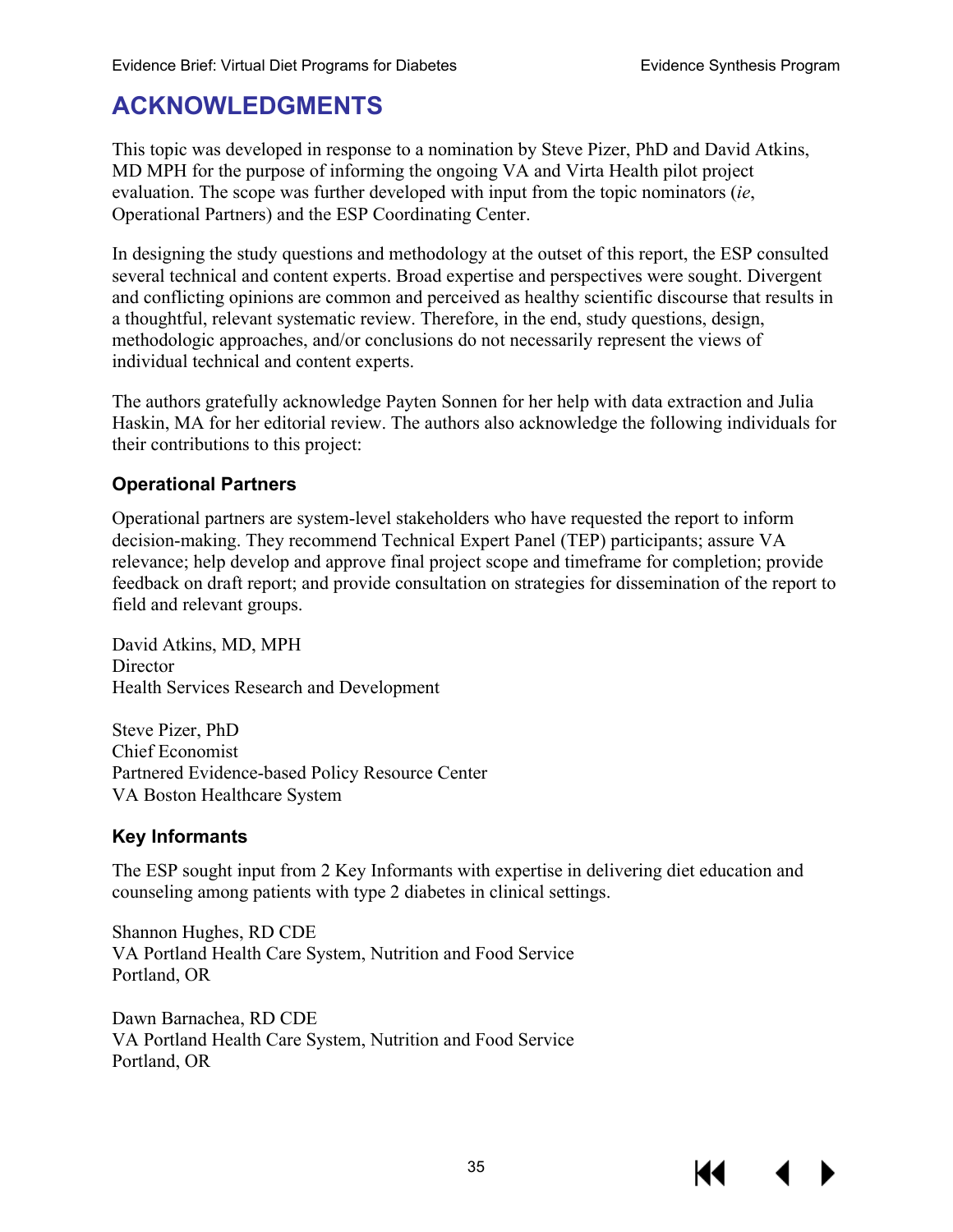# <span id="page-39-0"></span>**REFERENCES**

- <span id="page-39-1"></span>1. Liu Y, Sayam S, Shao X, et al. Prevalence of and Trends in Diabetes Among Veterans, United States, 2005-2014. *Prev Chronic Dis.* 2017;14:E135-E135.
- <span id="page-39-2"></span>2. National Diabetes Statistics Report 2020; Estimates of Diabetes and Its Burden in the United States. Centers for Disease Control and Prevention. [https://www.cdc.gov/diabetes/pdfs/data/statistics/national-diabetes-statistics-report.pdf.](https://www.cdc.gov/diabetes/pdfs/data/statistics/national-diabetes-statistics-report.pdf) Published 2020. Accessed May 26, 2020, 2020.
- <span id="page-39-3"></span>3. *VA/DoD CLINICAL PRACTICE GUIDELINE FOR THE MANAGEMENT OF TYPE 2 DIABETES MELLITUS IN PRIMARY CARE.* Department of Veteran Affairs Department of Defense;2017.
- <span id="page-39-4"></span>4. Evert AB DM, Gardner CD, Garvey WT, Lau K, MacLeod, Mitri J, Pereira RF, Rawlings K, Shamera Robinson, Saslow K, Uelmen S, Urbanski PB, Yancy W. Nutrition Therapy for Adults With Diabetes or Prediabetes: A Consensus Report. *Diabetes Care.* 2019;42.
- <span id="page-39-5"></span>5. MacLeod J, Franz MJ, Handu D, et al. Academy of Nutrition and Dietetics Nutrition Practice Guideline for Type 1 and Type 2 Diabetes in Adults: Nutrition Intervention Evidence Reviews and Recommendations. *Journal of the Academy of Nutrition and Dietetics.* 2017;117(10):1637-1658.
- <span id="page-39-15"></span><span id="page-39-6"></span>6. MacKeen D. What Is the Keto Diet and Does It Work? The New York Times [https://www.nytimes.com/2020/01/02/style/self-care/keto-diet-explained-benefits.html.](https://www.nytimes.com/2020/01/02/style/self-care/keto-diet-explained-benefits.html) Published 2020. Updated January 6, 2020. Accessed May 26, 2020.
- <span id="page-39-7"></span>7. Diet Review: Ketogenic Diet for Weight Loss. Harvard University. [https://www.hsph.harvard.edu/nutritionsource/healthy-weight/diet-reviews/ketogenic](https://www.hsph.harvard.edu/nutritionsource/healthy-weight/diet-reviews/ketogenic-diet/)[diet/.](https://www.hsph.harvard.edu/nutritionsource/healthy-weight/diet-reviews/ketogenic-diet/) Published 2020. Accessed May 25, 2020.
- <span id="page-39-8"></span>8. Westman EC, Tondt J, Maguire E, Yancy WS. Implementing a low-carbohydrate, ketogenic diet to manage type 2 diabetes mellitus. *Expert Review of Endocrinology & Metabolism.* 2018;13(5):263-272.
- <span id="page-39-9"></span>9. Muscogiuri G, Barrea L, Laudisio D, et al. The management of very low-calorie ketogenic diet in obesity outpatient clinic: a practical guide. *Journal of Translational Medicine.* 2019;17(1):356.
- <span id="page-39-10"></span>10. Gershuni VM, Yan SL, Medici V. Nutritional Ketosis for Weight Management and Reversal of Metabolic Syndrome. *Curr Nutr Rep.* 2018;7(3):97-106.
- <span id="page-39-11"></span>11. Hallberg SJ, McKenzie AL, Williams PT, et al. Effectiveness and safety of a novel care model for the management of type 2 diabetes at 1 year: an open-label, non-randomized, controlled study. *Diabetes Therapy.* 2018;9(2):583-612.
- <span id="page-39-12"></span>12. Bueno NB, de Melo IS, de Oliveira SL, da Rocha Ataide T. Very-low-carbohydrate ketogenic diet v. low-fat diet for long-term weight loss: a meta-analysis of randomised controlled trials. *Br J Nutr.* 2013;110(7):1178-1187.
- <span id="page-39-13"></span>13. Joshi S, Ostfeld RJ, McMacken M. The Ketogenic Diet for Obesity and Diabetes— Enthusiasm Outpaces Evidence. *JAMA Intern Med.* 2019;179(9):1163-1164.
- <span id="page-39-14"></span>14. Kirkpatrick CF, Bolick JP, Kris-Etherton PM, et al. Review of current evidence and clinical recommendations on the effects of low-carbohydrate and very-low-carbohydrate (including ketogenic) diets for the management of body weight and other cardiometabolic risk factors: A scientific statement from the National Lipid Association Nutrition and Lifestyle Task Force. *Journal of Clinical Lipidology.* 2019;13(5):689-711.e681.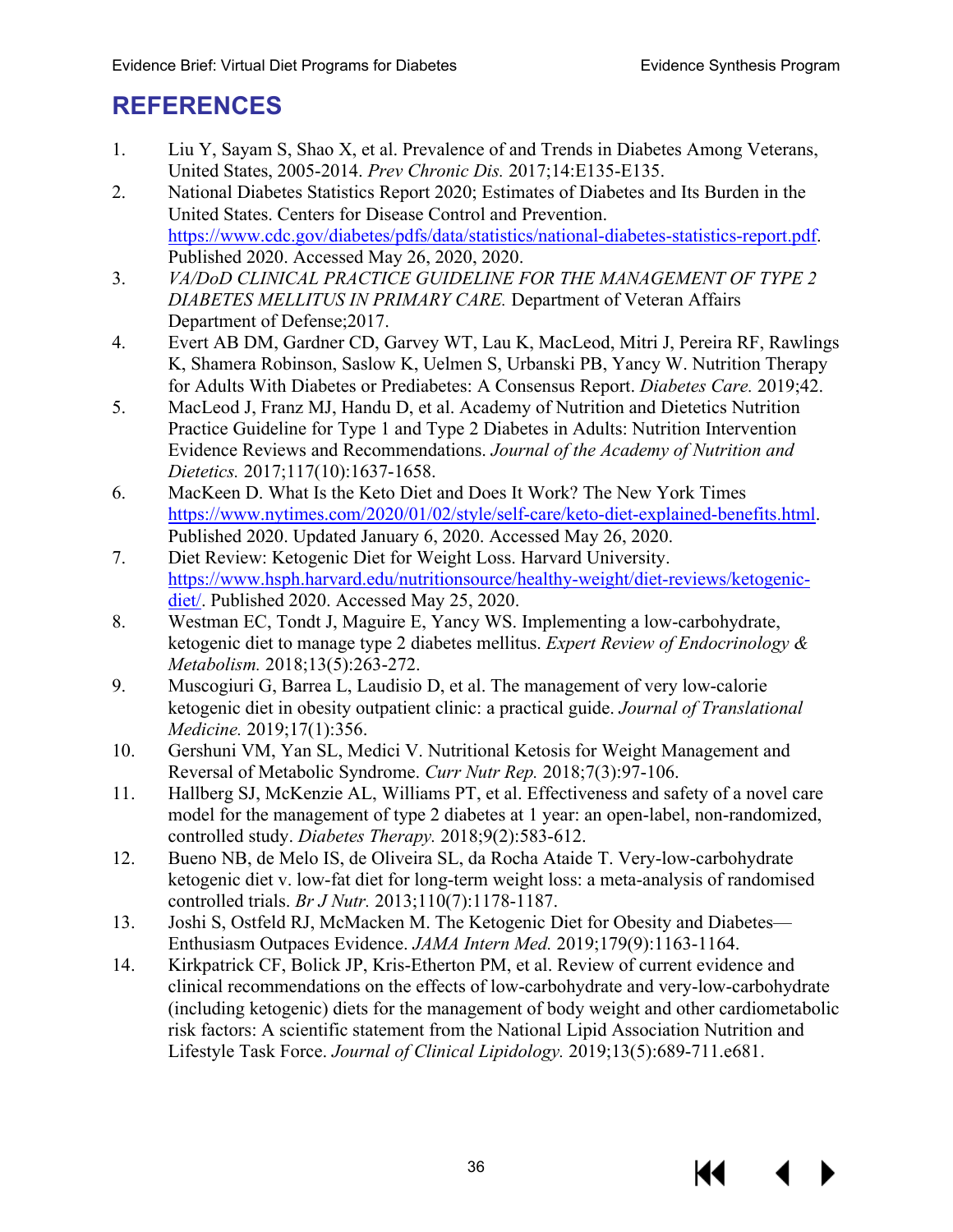- <span id="page-40-0"></span>15. Low Carbohydrate Diets for Diabetes: A Review of the Clinical Effectiveness and Guidelines. Ottowa: CADTH. Published 2019. Updated October 2019. Accessed May 26, 2020, 2020.
- <span id="page-40-1"></span>16. Neuenschwander M HG, Schwingshackl L, Schlesinger S. Impact of different dietary approaches on blood lipid control in patients with type 2 diabetes mellitus: a systematic review and network meta-analysis. *Eur J Epidemiol.* 2019;39:837-852.
- <span id="page-40-2"></span>17. Pan B WY, Yang Q, et al. The impact of major dietary patterns on glycemic control, cardiovascular risk factors, and weight loss in patients with type 2 diabetes: a network meta-analysis. *J Evid Based Med.* 2019;12:29-39.
- <span id="page-40-3"></span>18. Schwingshackl L CA, Hoffmann G, Schwedhelm C, Boeing H. A network meta-analysis on the comparative efficacy of different dietary approaches on glycaemic control in patients with type 2 diabetes mellitus. *Eur J Epidemiol.* 2018;33:157-170.
- <span id="page-40-4"></span>19. Veazie S, Winchell K, Gilbert J, et al. Rapid Evidence Review of Mobile Applications for Self-management of Diabetes. *J Gen Intern Med.* 2018;33(7):1167-1176.
- 20. Wu X, Guo X, Zhang Z. The Efficacy of Mobile Phone Apps for Lifestyle Modification in Diabetes: Systematic Review and Meta-Analysis. *JMIR Mhealth Uhealth.*  2019;7(1):e12297.
- 21. Sahin C, Courtney KL, Naylor PJ, R ER. Tailored mobile text messaging interventions targeting type 2 diabetes self-management: A systematic review and a meta-analysis. *Digit Health.* 2019;5:2055207619845279.
- <span id="page-40-5"></span>22. Vita Health: Clinically Proven Treatment for Diabetes Reversal [https://www.virtahealth.com/.](https://www.virtahealth.com/) Accessed May 26, 2020, 2020.
- <span id="page-40-6"></span>23. Veterans Living with Type 2 Diabetes Achieve Rapid Health Improvements in Virta Health Partnership with VA. Virta Health [https://www.virtahealth.com/blog/veterans](https://www.virtahealth.com/blog/veterans-type-2-diabetes-rapid-health-improvement-virta-treatment)[type-2-diabetes-rapid-health-improvement-virta-treatment.](https://www.virtahealth.com/blog/veterans-type-2-diabetes-rapid-health-improvement-virta-treatment) Updated February 4, 2020. Accessed 2020, May 26.
- <span id="page-40-7"></span>24. Higgins JP, Altman DG, Gotzsche PC, et al. The Cochrane Collaboration's tool for assessing risk of bias in randomised trials. *BMJ.* 2011;343:d5928.
- <span id="page-40-8"></span>25. Sterne J HM, McAleenan, Reeves B, Higgins J. Chapter 25: Assessing risk of bias in a non-randomized study. Cochrane Training [https://training.cochrane.org/handbook/current/chapter-25.](https://training.cochrane.org/handbook/current/chapter-25) Accessed May 26, 2020.
- <span id="page-40-9"></span>26. Berkman ND, Lohr KN, Ansari M, et al. *Grading the Strength of a Body of Evidence When Assessing Health Care Interventions for the Effective Health Care Program of the Agency for Healthcare Research and Quality: An Update Methods Guide for Effectiveness and Comparative Effectiveness Reviews.* Rockville MD2013.
- <span id="page-40-10"></span>27. Sherwani SI, Khan HA, Ekhzaimy A, Masood A, Sakharkar MK. Significance of HbA1c Test in Diagnosis and Prognosis of Diabetic Patients. *Biomark Insights.* 2016;11:95-104.
- <span id="page-40-11"></span>28. Donnelly JE, Blair SN, Jakicic JM, Manore MM, Rankin JW, Smith BK. American College of Sports Medicine Position Stand. Appropriate physical activity intervention strategies for weight loss and prevention of weight regain for adults. *Med Sci Sports Exerc.* 2009;41(2):459-471.
- <span id="page-40-12"></span>29. Defining Adult Overweight and Obesity. Centers for Disease Control and Prevention. [https://www.cdc.gov/obesity/adult/defining.html.](https://www.cdc.gov/obesity/adult/defining.html) Updated April 3, 2020. Accessed May 26, 2020.
- <span id="page-40-13"></span>30. Kempf K, Altpeter B, Berger J, et al. Efficacy of the Telemedical Lifestyle intervention Program TeLiPro in Advanced Stages of Type 2 Diabetes: A Randomized Controlled Trial. *Diabetes Care.* 2017;40(7):863-871.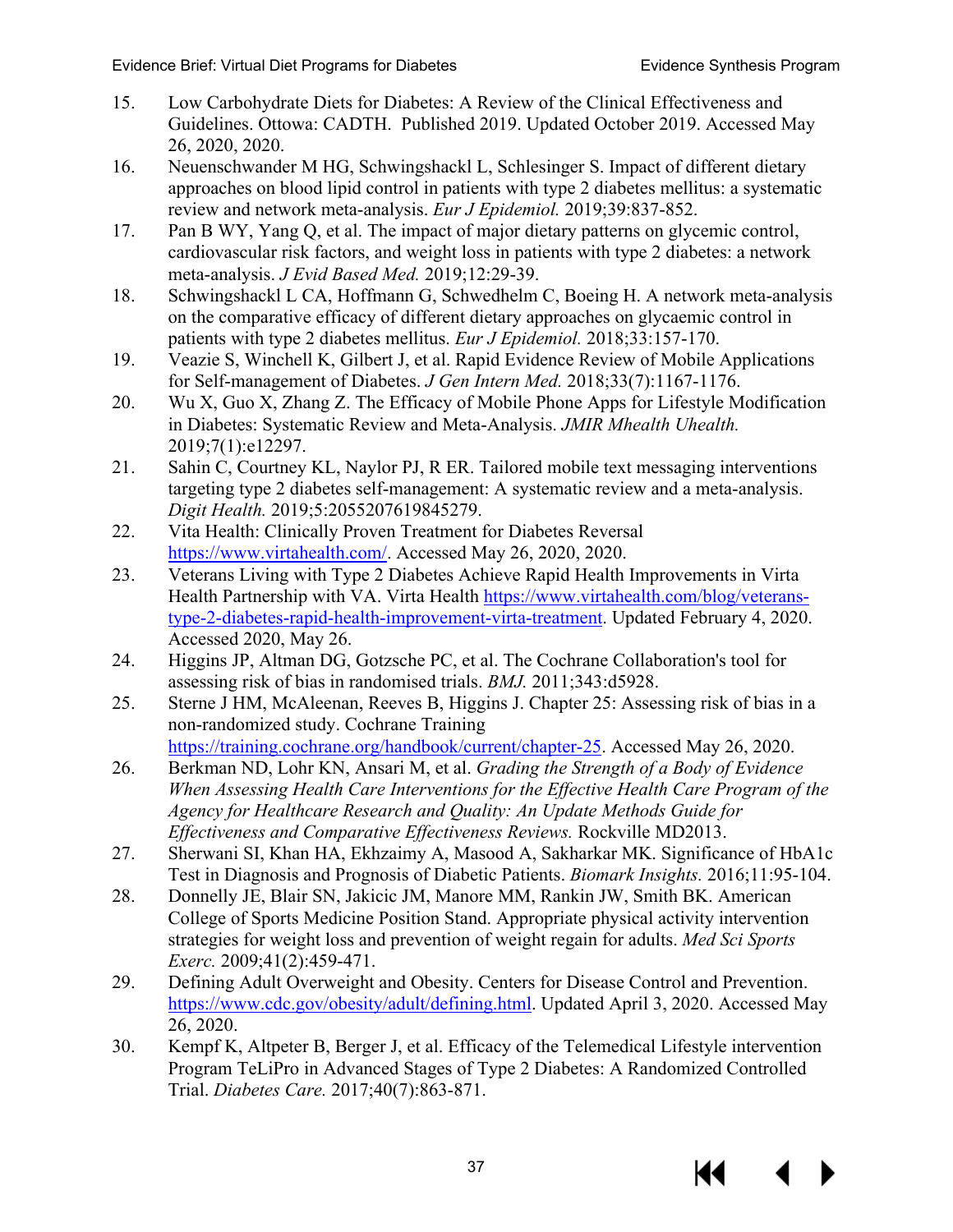- <span id="page-41-15"></span><span id="page-41-13"></span><span id="page-41-12"></span><span id="page-41-11"></span><span id="page-41-4"></span>31. Hansel B, Giral P, Gambotti L, et al. A Fully Automated Web-Based Program Improves Lifestyle Habits and HbA1c in Patients With Type 2 Diabetes and Abdominal Obesity: Randomized Trial of Patient E-Coaching Nutritional Support (The ANODE Study). *J Med Internet Res.* 2017;19(11):e360.
- <span id="page-41-17"></span><span id="page-41-2"></span>32. Lim S, Kang SM, Kim KM, et al. Multifactorial intervention in diabetes care using realtime monitoring and tailored feedback in type 2 diabetes. *Acta Diabetol.* 2016;53(2):189- 198.
- <span id="page-41-18"></span><span id="page-41-3"></span>33. Kim KM, Park KS, Lee HJ, et al. Efficacy of a New Medical Information system, Ubiquitous Healthcare Service with Voice Inception Technique in Elderly Diabetic Patients. *Sci.* 2015;5:18214.
- <span id="page-41-16"></span><span id="page-41-6"></span>34. Haste A, Adamson AJ, McColl E, Araujo-Soares V, Bell R. Web-Based Weight Loss Intervention for Men With Type 2 Diabetes: Pilot Randomized Controlled Trial. *JMIR Diabetes.* 2017;2(2):e14.
- <span id="page-41-10"></span><span id="page-41-7"></span>35. Ku EJ, Park JI, Jeon HJ, Oh TK, Choi HJ. Clinical Efficacy and Plausibility of a Smartphone-based Integrated Online Real-time Diabetes Care System via Glucose and Diet Data Management: A Pilot Study. *Intern Med J.* 2020;06:06.
- <span id="page-41-9"></span>36. Sun C, Sun L, Xi S, et al. Mobile Phone-Based Telemedicine Practice in Older Chinese Patients with Type 2 Diabetes Mellitus: Randomized Controlled Trial. *JMIR Mhealth Uhealth.* 2019;7(1):e10664.
- <span id="page-41-23"></span>37. Von Storch K, Graaf E, Wunderlich M, Rietz C, Polidori MC, Woopen C. Telemedicine-Assisted Self-Management Program for Type 2 Diabetes Patients. *Diabetes Technol Ther.* 2019;21(9):514-521.
- <span id="page-41-22"></span>38. Wayne N, Perez DF, Kaplan DM, Ritvo P. Health Coaching Reduces HbA1c in Type 2 Diabetic Patients From a Lower-Socioeconomic Status Community: A Randomized Controlled Trial. *J Med Internet Res.* 2015;17(10):e224.
- <span id="page-41-14"></span><span id="page-41-0"></span>39. McKenzie AL, Hallberg SJ, Creighton BC, et al. A Novel Intervention Including Individualized Nutritional Recommendations Reduces Hemoglobin A1c Level, Medication Use, and Weight in Type 2 Diabetes. *JMIR Diabetes.* 2017;2(1):e5.
- <span id="page-41-20"></span><span id="page-41-19"></span>40. Bhanpuri NH, Hallberg SJ, Williams PT, et al. Cardiovascular disease risk factor responses to a type 2 diabetes care model including nutritional ketosis induced by sustained carbohydrate restriction at 1 year: an open label, non-randomized, controlled study. *Cardiovascular diabetology.* 2018;17(1):56.
- <span id="page-41-21"></span>41. Athinarayanan SJ, Adams RN, Hallberg SJ, et al. Long-term effects of a novel continuous remote care intervention including nutritional ketosis for the management of type 2 diabetes: a 2-year non-randomized clinical trial. *Front Endocrinol (Lausanne).*  2019;10:348.
- <span id="page-41-1"></span>42. Saslow LR, Summers C, Aikens JE, Unwin DJ. Outcomes of a Digitally Delivered Low-Carbohydrate Type 2 Diabetes Self-Management Program: 1-Year Results of a Single-Arm Longitudinal Study. *JMIR Diabetes.* 2018;3(3):e12.
- <span id="page-41-5"></span>43. Idris I, Hampton J, Moncrieff F, Whitman M. Effectiveness of a Digital Lifestyle Change Program in Obese and Type 2 Diabetes Populations: Service Evaluation of Real-World Data. *JMIR Diabetes.* 2020;5(1):e15189.
- <span id="page-41-8"></span>44. Schusterbauer V, Feitek D, Kastner P, Toplak H. Two-Stage Evaluation of a Telehealth Nutrition Management Service in Support of Diabesity Therapy. *Stud Health Technol Inform.* 2018;248:314-321.

KK